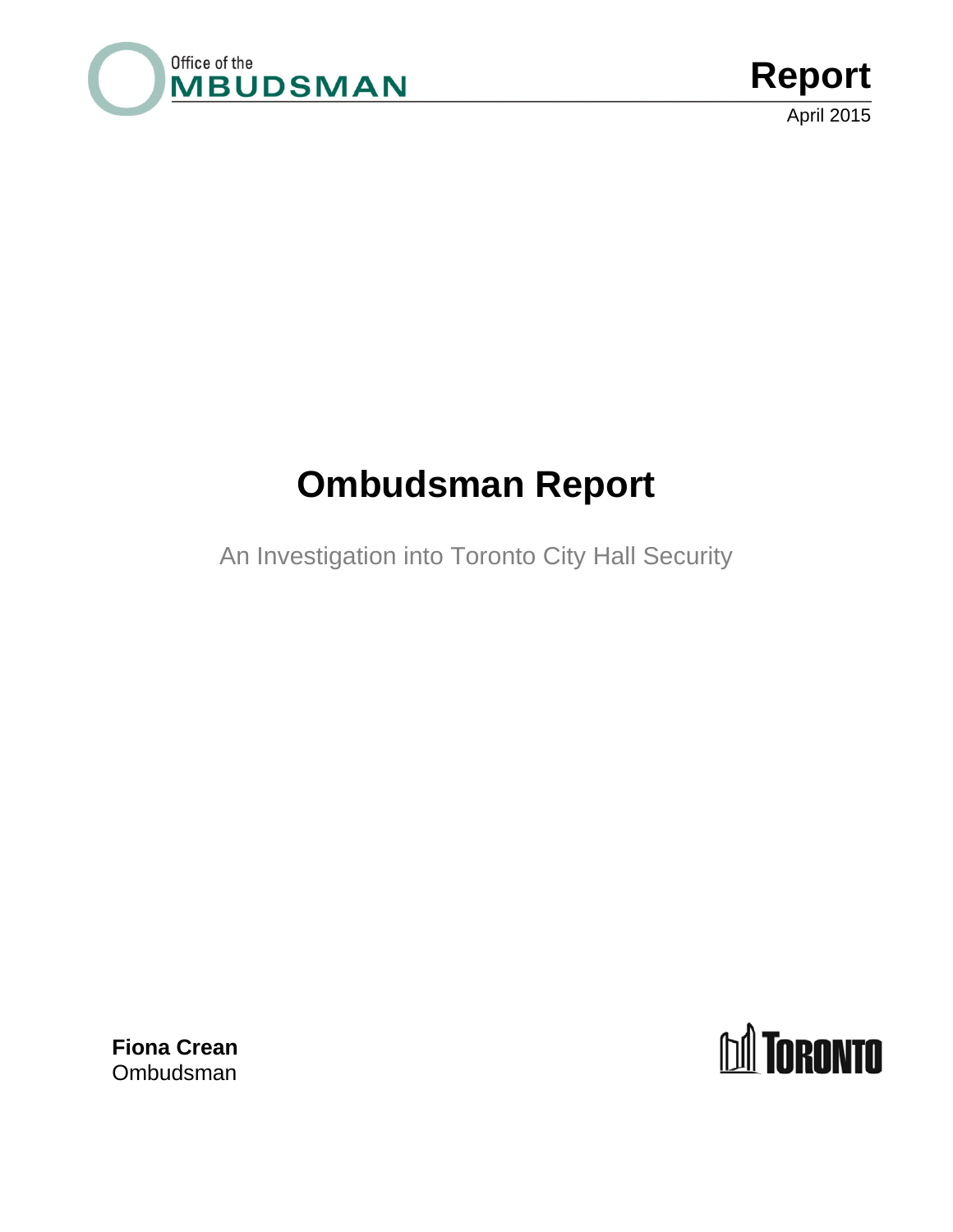# **Table of Contents**

| 1.0  |                                                                        |  |
|------|------------------------------------------------------------------------|--|
| 2.0  |                                                                        |  |
| 3.0  |                                                                        |  |
| 4.0  |                                                                        |  |
| 4.1  |                                                                        |  |
| 4.2  |                                                                        |  |
| 4.3  | Toronto Municipal Code, Chapter 27, Council Procedures  10             |  |
| 4.4  |                                                                        |  |
| 4.5  |                                                                        |  |
| 4.6  |                                                                        |  |
| 4.7  |                                                                        |  |
| 4.8  | Credentials and Training for Security Guards at the City of Toronto 14 |  |
| 4.9  |                                                                        |  |
| 4.10 |                                                                        |  |
| 4.11 |                                                                        |  |
|      |                                                                        |  |
|      |                                                                        |  |
| 5.1  |                                                                        |  |
|      |                                                                        |  |
|      |                                                                        |  |
|      |                                                                        |  |
|      |                                                                        |  |
|      |                                                                        |  |
|      |                                                                        |  |
|      |                                                                        |  |
|      |                                                                        |  |
|      | 5.2.2                                                                  |  |
|      |                                                                        |  |
|      | 5.2.4                                                                  |  |
|      |                                                                        |  |
|      |                                                                        |  |
|      |                                                                        |  |
|      |                                                                        |  |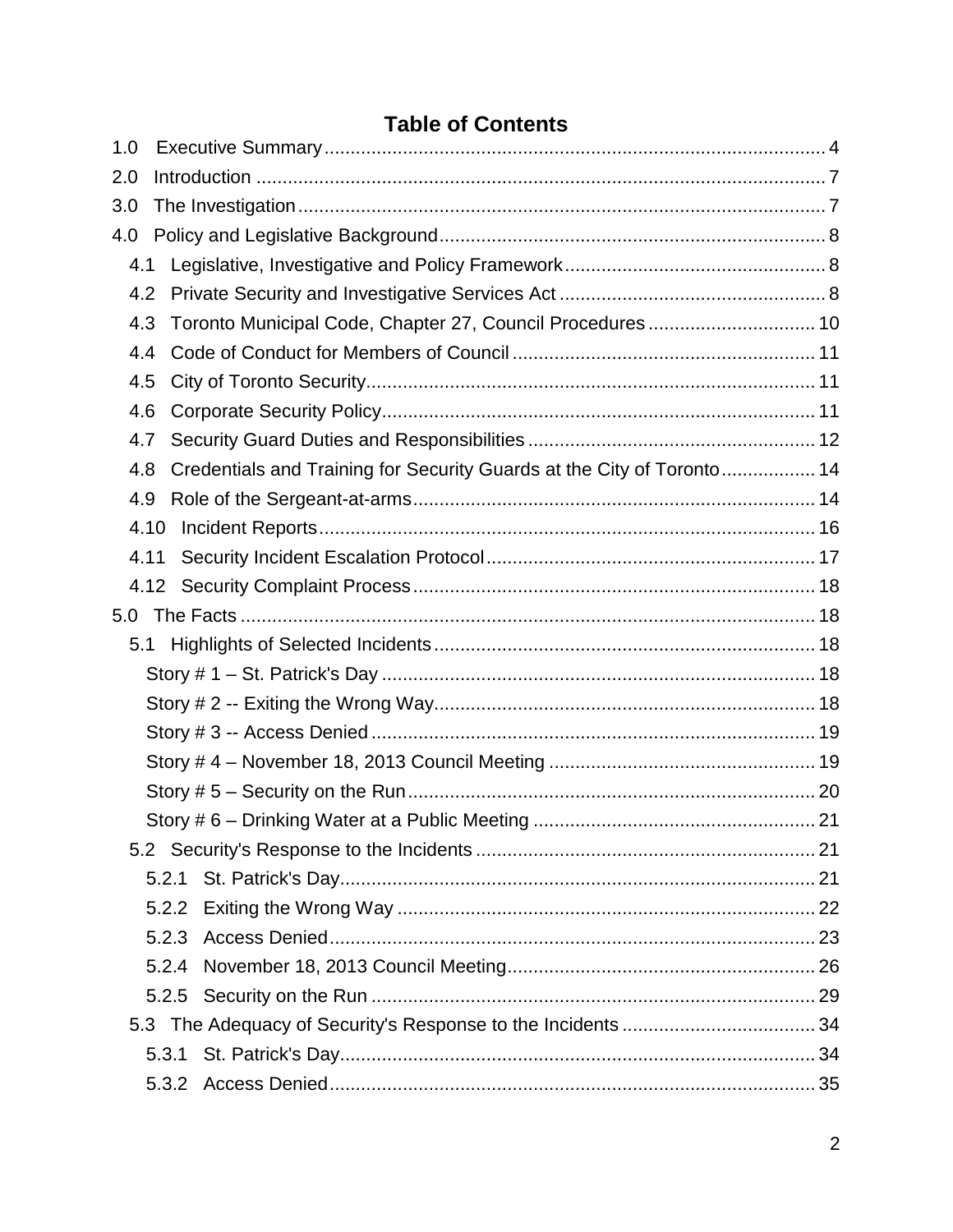| 7.0 |  |  |
|-----|--|--|
|     |  |  |
|     |  |  |
|     |  |  |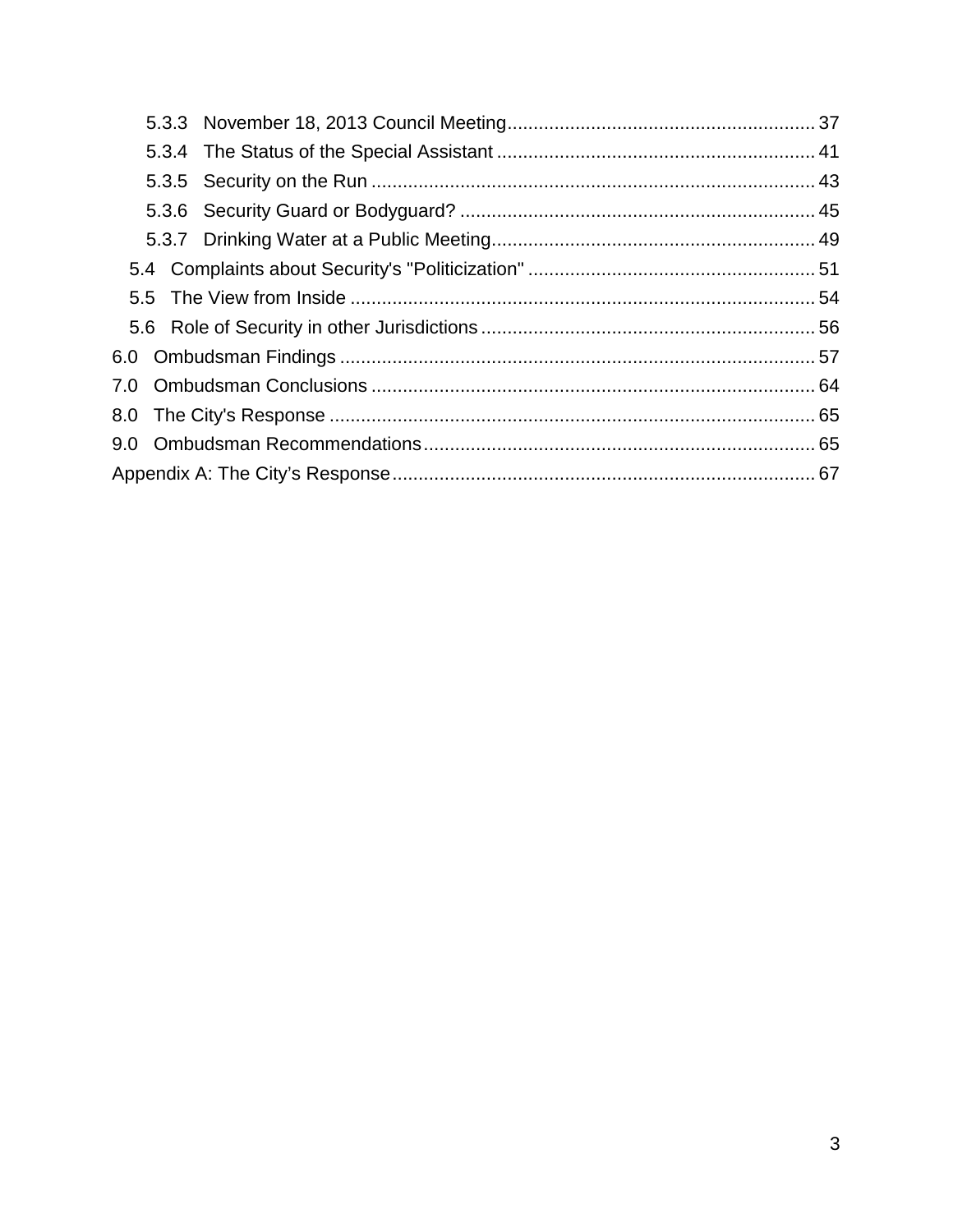# <span id="page-3-0"></span>**1.0 Executive Summary**

The City of Toronto's Corporate Security Division (Security) is responsible for ensuring the safety and security of City employees and the visiting public while they are on City property.

Starting in the spring of 2013, the media and the public attention that was focused on the former Mayor created unprecedented demands on City security staff.

Between November and March 2014, the Ombudsman received complaints about the actions of security staff.

While this is not an investigation into the actions of the former Mayor or his staff, the influence the Mayor's office had on Security cannot be ignored and provides the context for this investigation.

The main issues addressed in the investigation were:

- Security's handling of incidents, and
- the adequacy of Security's response to complaints.

The occurrences below illustrate some of the incidents that prompted questions about how Security was fulfilling its mandate at City Hall.

#### **Highlights of Incidents Reviewed**

#### *St. Patrick's Day*

In the early morning after St Patrick's Day of 2012, security reported the former Mayor had arrived with two companions and gone to his office. A guard reported the Mayor appeared to be "very intoxicated as he had problems walking."

The guard did not file the required report in the security reporting system, only sending an email to superiors. He said he was concerned that other security personnel would see the report.

#### *Exiting the Wrong Way*

On more than one occasion, Security allowed the former Mayor to use an entrance to exit from the underground parking lot, in order to leave City Hall without encountering waiting media. On one of those occasions, a security guard covered a security video camera recording the mayor while he walked, reportedly intoxicated, to his car.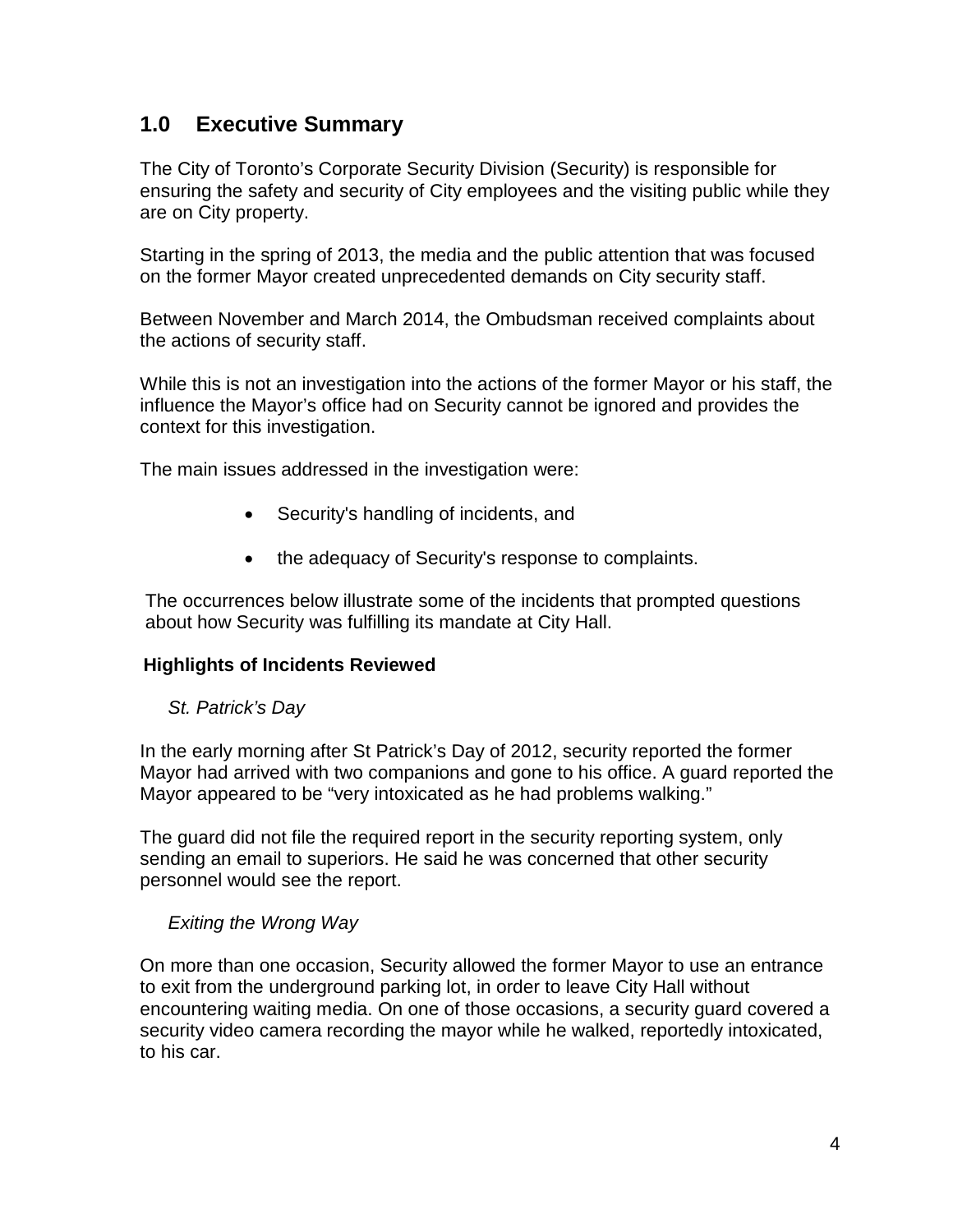In the second instance, the Director of Security told staff the Mayor should not be allowed to exit through an entrance ramp.

#### *Security Guard or Bodyguard?*

Security had a practice of assigning escorts on a rotating basis. Over time, the Mayor's office began asking for a particular guard, who was soon publicly identified as the Mayor's security guard. Security did not enforce the existing practice, as they did not want to say no to the Mayor.

#### *Access by Media*

In November of 2013, the Mayor's staff asked Security to screen media by checking their ID before a news conference. This is not required by City policy, and Security advised the Mayor's office this was not within their duties. Despite the objection, a guard denied entrance to a photographer from a major newspaper because he did not have his City hall identification. The photographer was eventually let in.

A complaint was filed but the photographer was never interviewed.

#### *Control of Council*

During a Council session in November of 2013, the former Mayor and a special assistant wearing a security lanyard began filming the public seated in the gallery. Tensions increased when another Councillor joined the disturbance.

After walking away from the public gallery, the former Mayor rushed back, and in the process ran into another Councillor knocking her off her feet.

As the disturbance escalated, Security staff stood by without intervening. The Mayor was not interviewed in the investigation into the incident

#### *Confrontation at a Committee Meeting*

During a committee meeting, Mr. B tried to get a glass of water from a jug on a nearby table, as he had done on previous occasions. This time, a guard told him the water was not to be used by the public. Mr. B became very agitated. Instead of trying to de-escalate the situation, more guards were called in. Mr. B threw the water in his glass at the guard, was arrested and removed from the room.

#### **Ombudsman Conclusions**

The investigation found that City Hall Security failed to fulfil its mandate to provide equitable protection to all individuals. Security was slow to respond and its approach to dealing with the incidents identified in this report was reactive and fell short of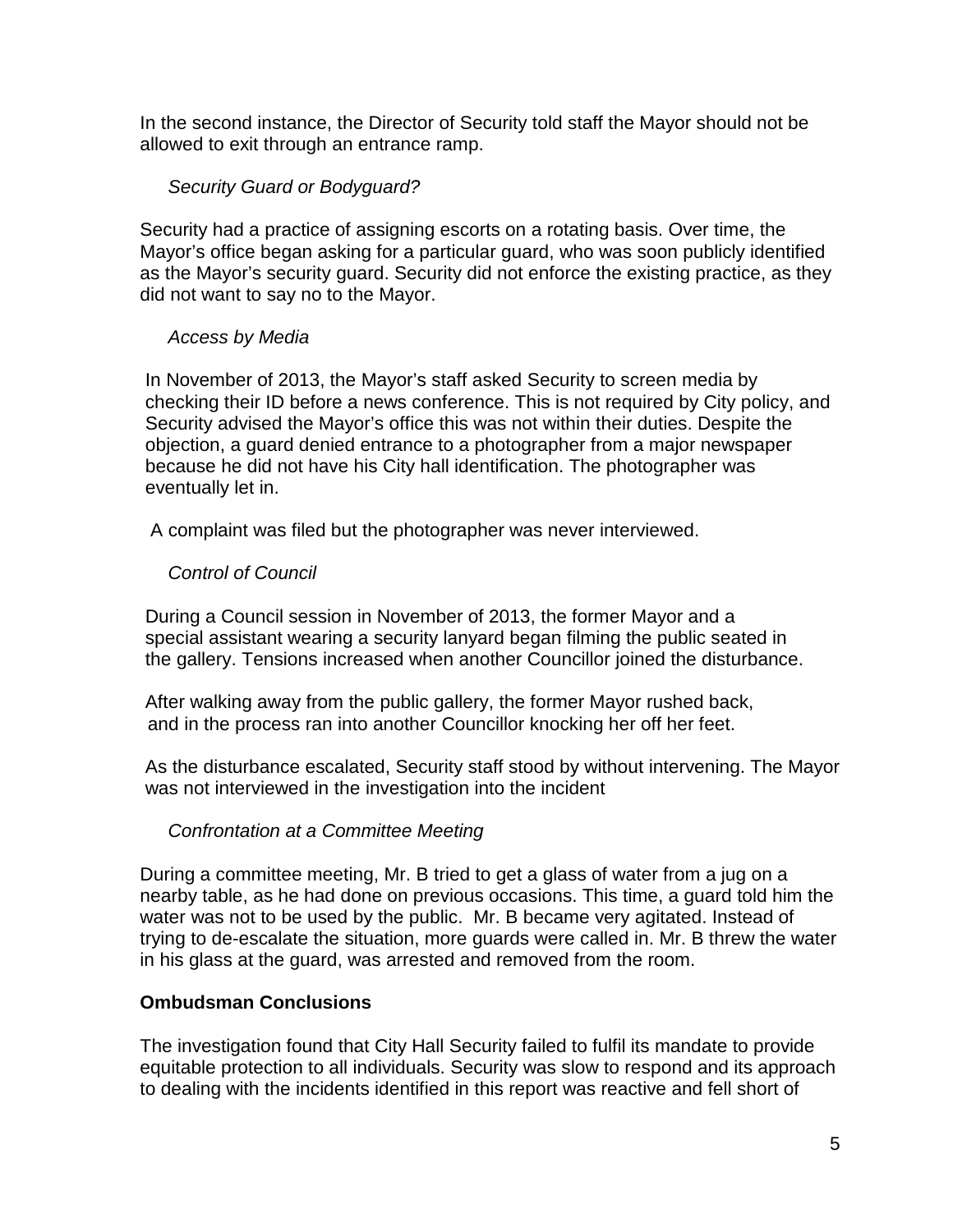expectations. It did not respond in a consistent manner to the changed environment. Managers delayed in proactively adopting new measures and training for staff to deal with the new reality. Complaints received were not investigated thoroughly enough.

#### **Ombudsman Recommendations**

The Ombudsman recommended that Security consistently adhere to its policies and procedures; ensure that its personnel are not subject to the direction of elected officials, and regularly review the skills and resources needed by Security.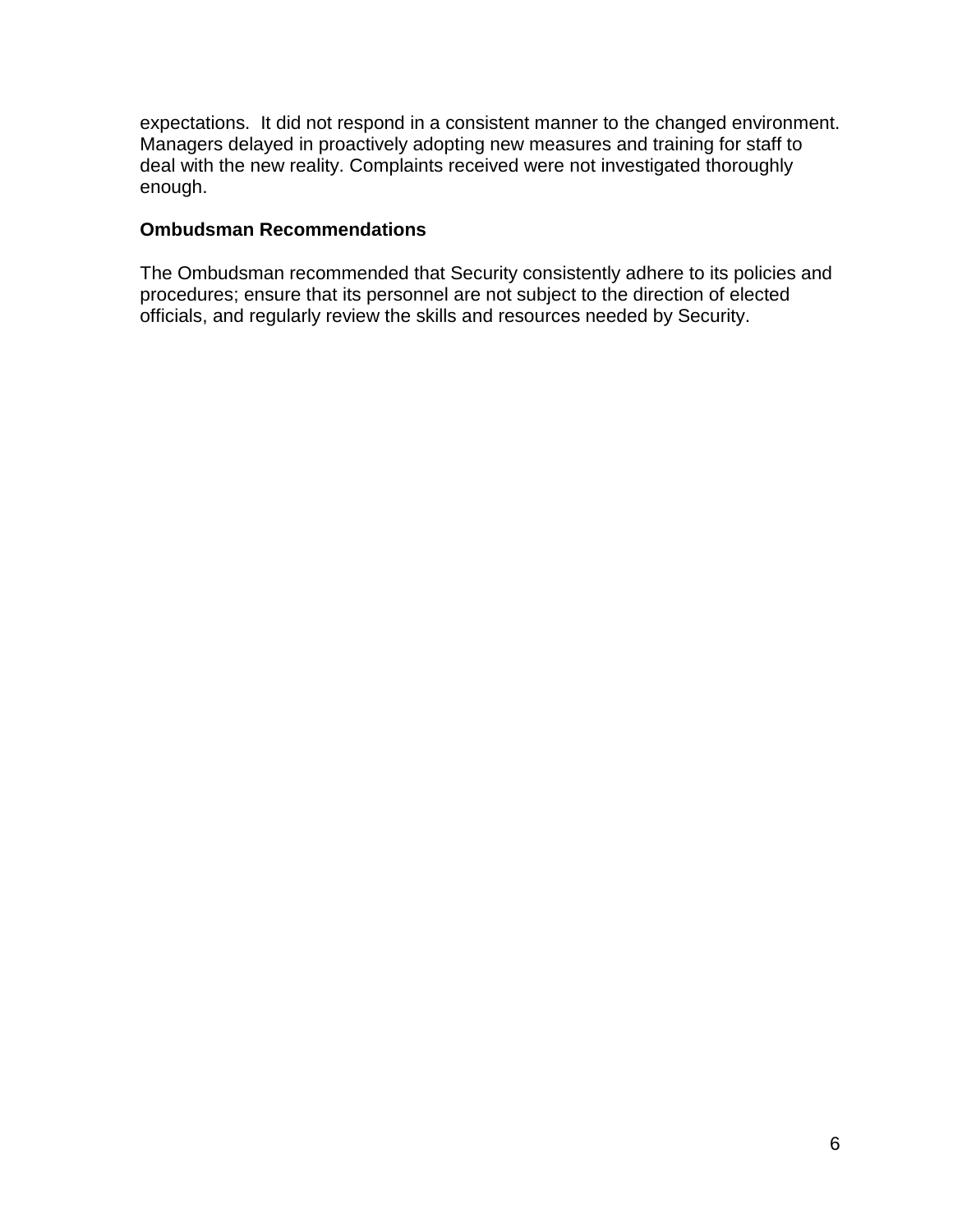# <span id="page-6-0"></span>**2.0 Introduction**

- 1. Security is tasked with ensuring the safety and security of City employees and the general public while on City property.
- 2. Security staff understand this to mean that they are responsible for protecting all individuals, including members of the public, the media, staff and elected representatives.
- 3. The demands placed on security staff during the last term of Council were unprecedented. It became apparent that the security levels, procedures and training that may have been sufficient in the past were not adequate to address the nature of security incidents occurring at City Hall.

# <span id="page-6-1"></span>**3.0 The Investigation**

- 4. Between November 2013 and March 2014, my office received complaints about how Security and its staff at City Hall dealt with incidents.
- 5. The complainants alleged that Security, tasked with the job of protecting employees and the general public in an effective and safe manner, failed to do so. They pointed to incidents at Council, as well as those between Security and members of the media and the public. The complainants maintained that Security's conduct in these and other cases, gave rise to concerns about personal safety at City Hall.
- 6. The main issues arising from the complaints were
	- Security's handling of the incidents, and
	- The adequacy of Security's response to complaints.
- 7. While making preliminary inquiries, it became apparent that these complaints raised broader questions of whether security staff were ensuring the safety of all individuals at City Hall.
- 8. I decided to initiate an investigation on my own motion and issued a formal notice to the City Manager on March 26, 2014.
- 9. The focus of the investigation was whether Security staff's response to various incidents was in keeping with their policies and procedures. The investigation also examined how Security investigates complaints it receives.
- 10. Many individuals were interviewed during the investigation, including employees from Security, Strategic Communications, the City Clerk's Office,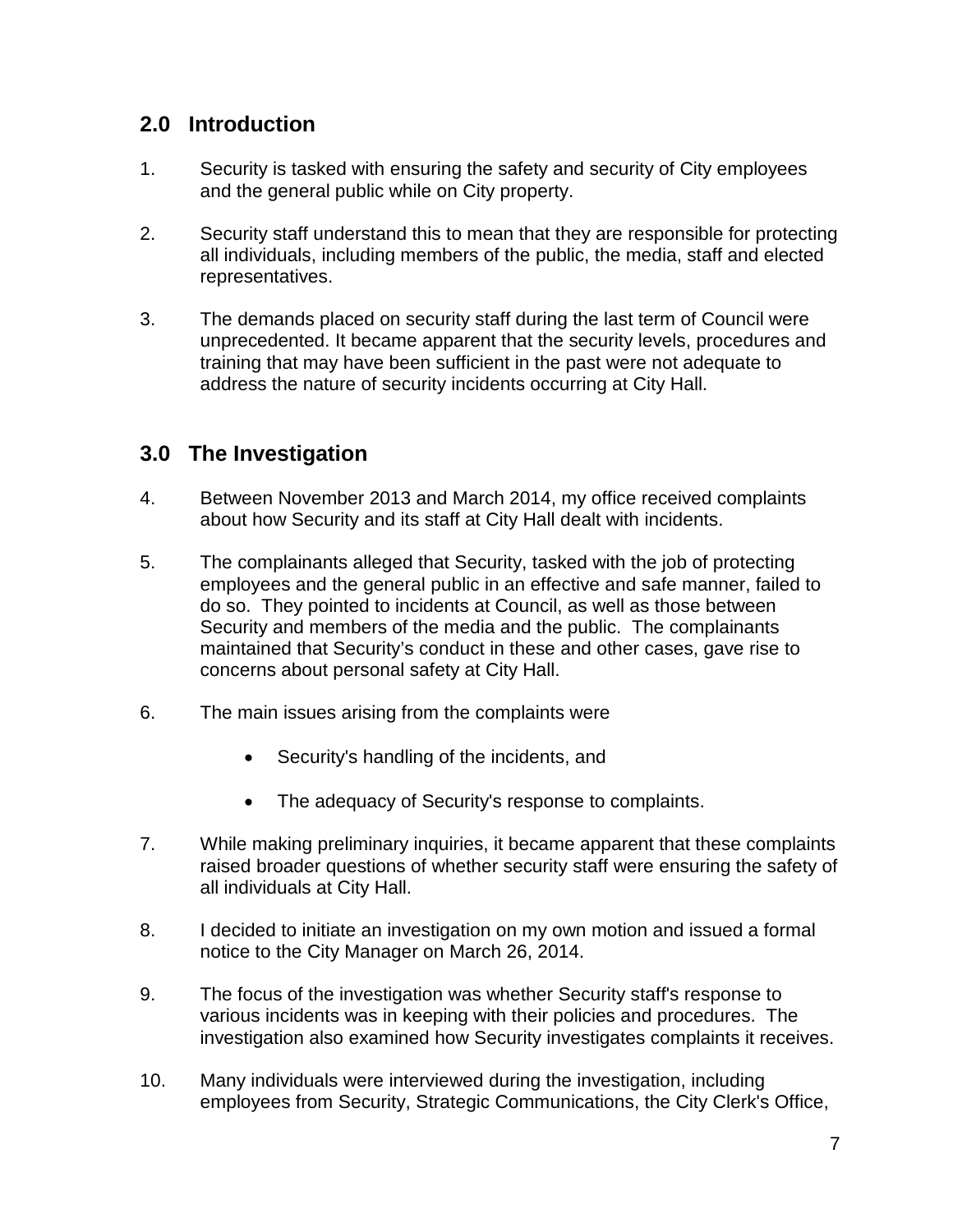senior city officials, the former Mayor and staff, Councillors, members of the public and the media. We reviewed relevant policies, procedures, legislation,  $m$ edia reports, iTrak<sup>[1](#page-7-3)</sup> entries and associated records.

# <span id="page-7-0"></span>**4.0 Policy and Legislative Background**

 $\overline{a}$ 

#### **4.1 Legislative, Investigative and Policy Framework**

- <span id="page-7-1"></span>11. Ontario's private security industry is regulated by the Ministry of Community Safety and Correctional Services (Ministry). The Private Security and Investigative Services Branch of the Ministry is responsible for licensing all security guards as well as private investigators and agencies.
- 12. One of the objectives of the Ministry is to ensure security guards in Ontario carry out their duties professionally, effectively, safely and lawfully. $2^2$  $2^2$

### **4.2 Private Security and Investigative Services Act**

<span id="page-7-2"></span>13. All City security guards are subject to the *Private Security and Investigative Services Act* (Act). Under this Act, a guard is defined as

> a person who performs work, for remuneration, that consists primarily of guarding or patrolling for the purpose of protecting persons or property.

- 14. The Act, proclaimed in August 2007, states that no person shall act as a security guard or hold him or herself out as one, unless the person holds the appropriate licence under the Act and is employed by a licensed business entity, a registered employer under the Act, or an employer that is not required to be registered, or is the sole proprietor of a licensed business entity or is a partner in a licensed business entity.
- 15. In order to obtain a licence, an applicant must have successfully completed a training program that conforms to the training curriculum for security guards published by the Ministry.

<span id="page-7-3"></span> $<sup>1</sup>$  iTrak is the incident reporting system that Security uses to track incidents and daily logs. It allows staff to</sup> log daily reports and incidents, as well as create reports and analyze trends. Incident logs are filled out for incidents – anything out of the ordinary – and can be linked to daily logs. Incident files include a summary of the event, any participants, any media (photos or videos), and any forms or paperwork connected to the event. If an exceptional incident occurs, incident logs can be restricted so only certain users can view them.

<span id="page-7-4"></span><sup>2</sup> Ontario, Ministry of Community Safety and Correctional Services, *Private Security and Investigative Services*  (Toronto: Private Security and Investigative Services Branch, 2015), online: <http://www.mcscs.jus.gov.on.ca/english/PSIS/AboutPSIS/PSIS\_about.html>.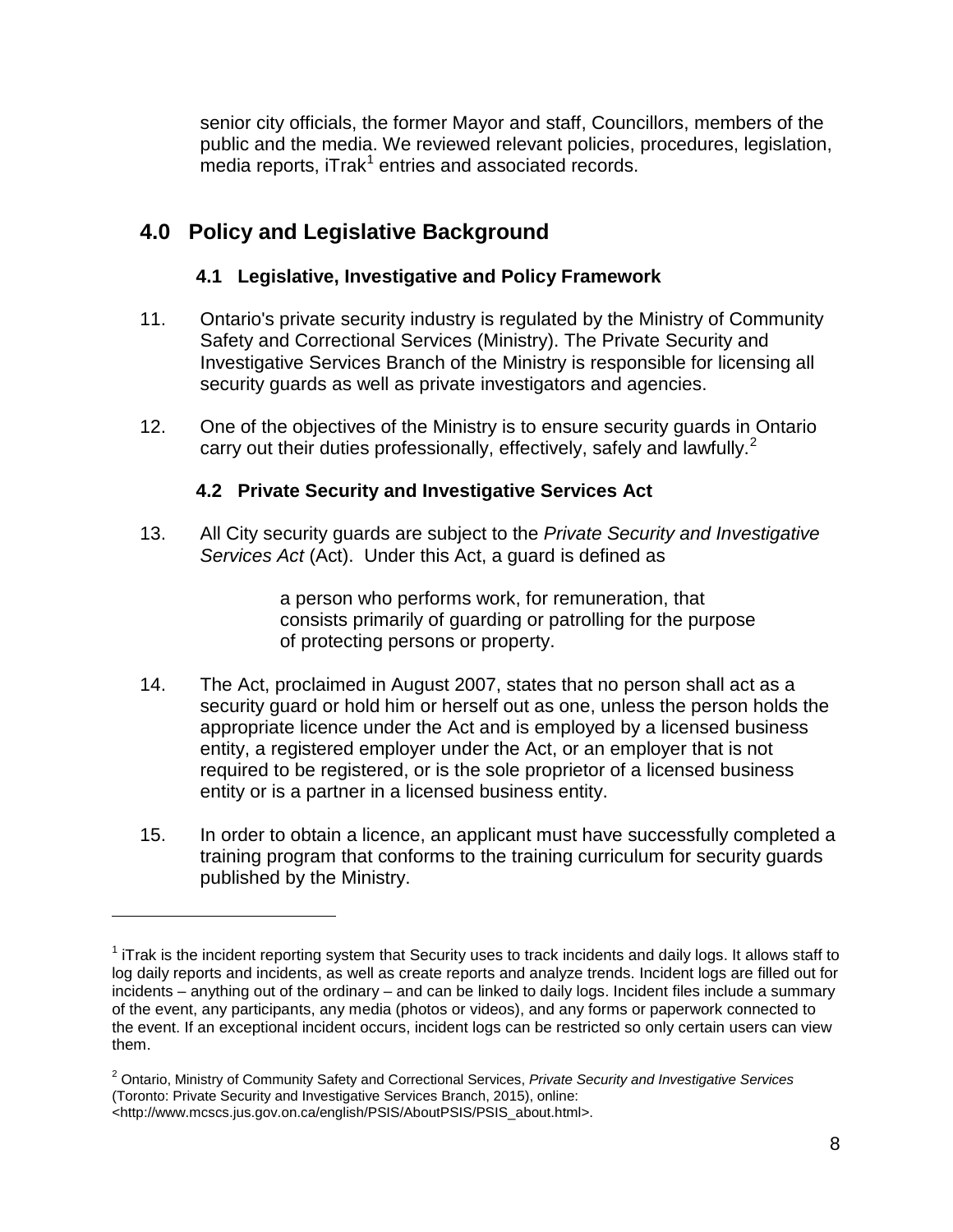16. The Act requires that prospective security guards complete a minimum of 40 hours of classroom instruction on the following:

> Introduction to the security industry *The Private Security and Investigative Services Act* Basic security procedures Report writing Health and safety Emergency response preparation Canadian legal system Legal authorities Effective communications Sensitivity training Use of force theory Emergency level first aid certification

- 17. This training can be delivered by a public university, an Ontario college, private career college, a licensed business entity, or a registered business that employs the applicant or that has made a conditional offer of employment to the applicant.
- 18. Once licensed, guards are required to comply with the Act and its regulations, including its Code of Conduct, during the exercise of their duties. The Code of Conduct establishes a standard of practice and requires every individual licensee to, at minimum, act with honesty and integrity; treat all persons equally, without discrimination; refrain from using profane, abusive or insulting language; and refrain from exercising unnecessary force.<sup>[3](#page-8-0)</sup>
- 19. The Act provides for a Registrar of Private Investigators and Security Guards, who has the legislative authority to review and investigate complaints about security guards and other license holders.
- 20. Public complaints alleging that a security guard has breached the Code of Conduct or a condition of his/her license, or has contravened the Act, are reviewed by the Registrar who, in turn, is empowered to suspend, impose conditions upon, and revoke, a security guard's license for any such breach or contravention.
- 21. Any member of the public that wishes to file a complaint against a security guard alleging a Code of Conduct violation must do so within 90 days of the incident that gives rise to the complaint.<sup>[4](#page-8-1)</sup> Complaints can also be made to the Registrar against licensed agencies and their officers and directors, and about unlicensed agencies or individuals. If the complaint involves allegations

 $\overline{a}$ 

<span id="page-8-0"></span><sup>3</sup> O. Reg. 363/07, *Code of Conduct*, s 2(1). <sup>4</sup> *Ibid*, s 19(2).

<span id="page-8-1"></span>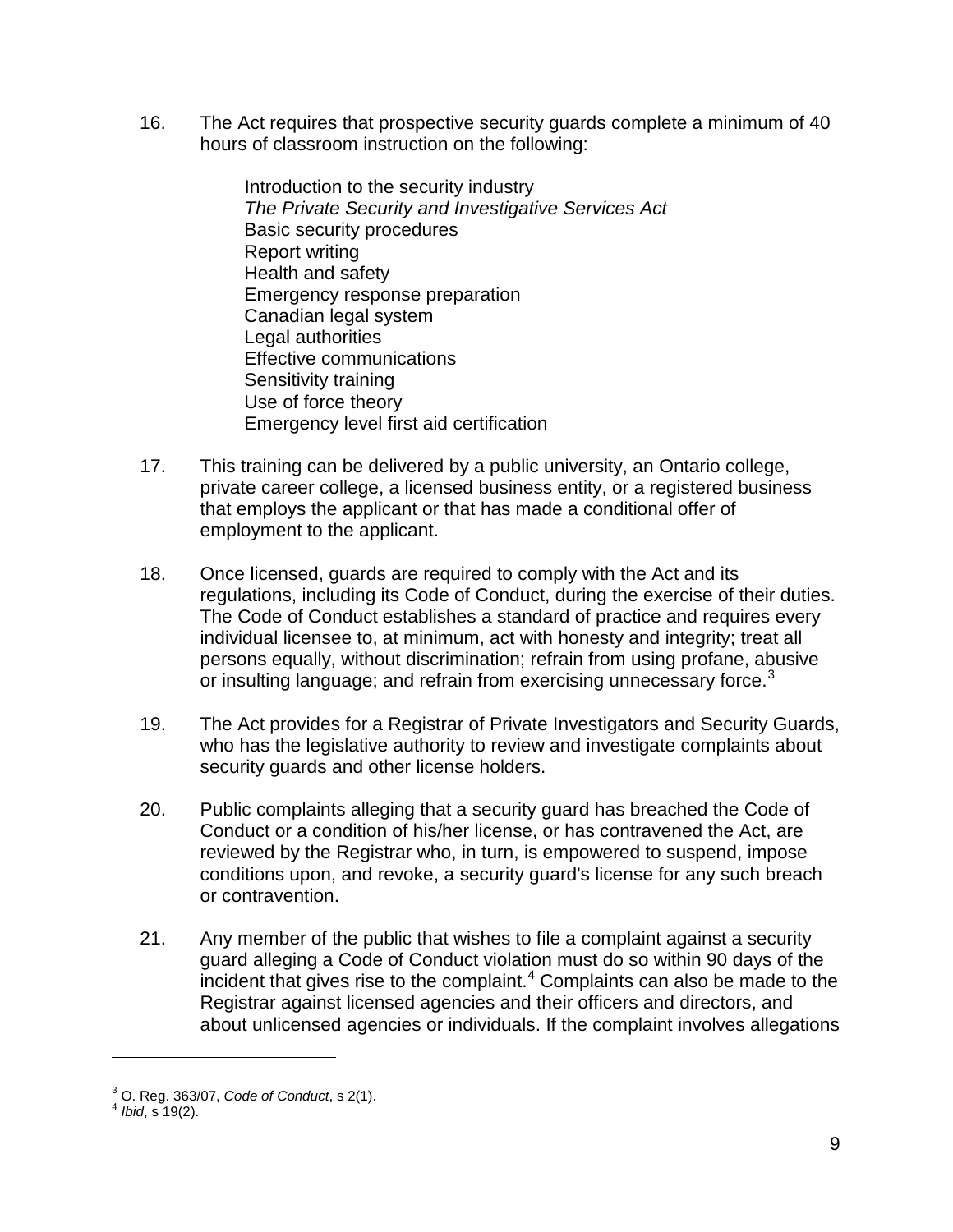of a breach of the legislation or a license condition by a security guard, the security guard's employer may also be investigated.

- 22. Depending on the nature of the complaint, the Registrar may investigate the matter; conduct a compliance inspection of an agency; refer the matter to a police force; assign it to a facilitator, which could result in conditions being placed on a license or the revocation of a license.<sup>[5](#page-9-1)</sup>
- 23. Where a complaint is referred to a facilitator, and the facilitator recommends remedial action, the Registrar will make that recommendation a condition of the security guard's license. The resolution may involve training in anger management, de-escalation, race relations, communication skills and/or the use of force.
- 24. Any violation of the Act and its regulations or failure to comply with the Code of Conduct is considered a punishable offence and upon conviction, a security guard is liable to a fine of up to \$25,000 and/or one year imprisonment.<sup>[6](#page-9-2)</sup>

#### **4.3 Toronto Municipal Code, Chapter 27, Council Procedures**

- <span id="page-9-0"></span>25. Article VI of the Toronto Municipal Code (Code) speaks to the roles and conduct of Council and its members. The Speaker's responsibilities include the following:
	- Overseeing order and good behaviour;
	- Enforcing the order and good behaviour of members at all times;
	- Recessing the meeting for a specified time if there is a threat or imminent threat to the health or safety of any person, or if there is a possibility of public disorder;
	- Disciplining members calling a member to order;
	- Removing members or others from a meeting- ordering a member, or any other person, from a meeting in accordance with the rules of the procedures by-law.

 $\overline{a}$ 

<span id="page-9-1"></span><sup>5</sup> *Supra* note 1, *Public Complaints*, online:

<sup>&</sup>lt;http://www.mcscs.jus.gov.on.ca/english/PSIS/PublicComplaints/PSIS\_complaints.html>. <sup>6</sup> *PSISA*, *supra* note 3, ss 43 and 45.

<span id="page-9-2"></span>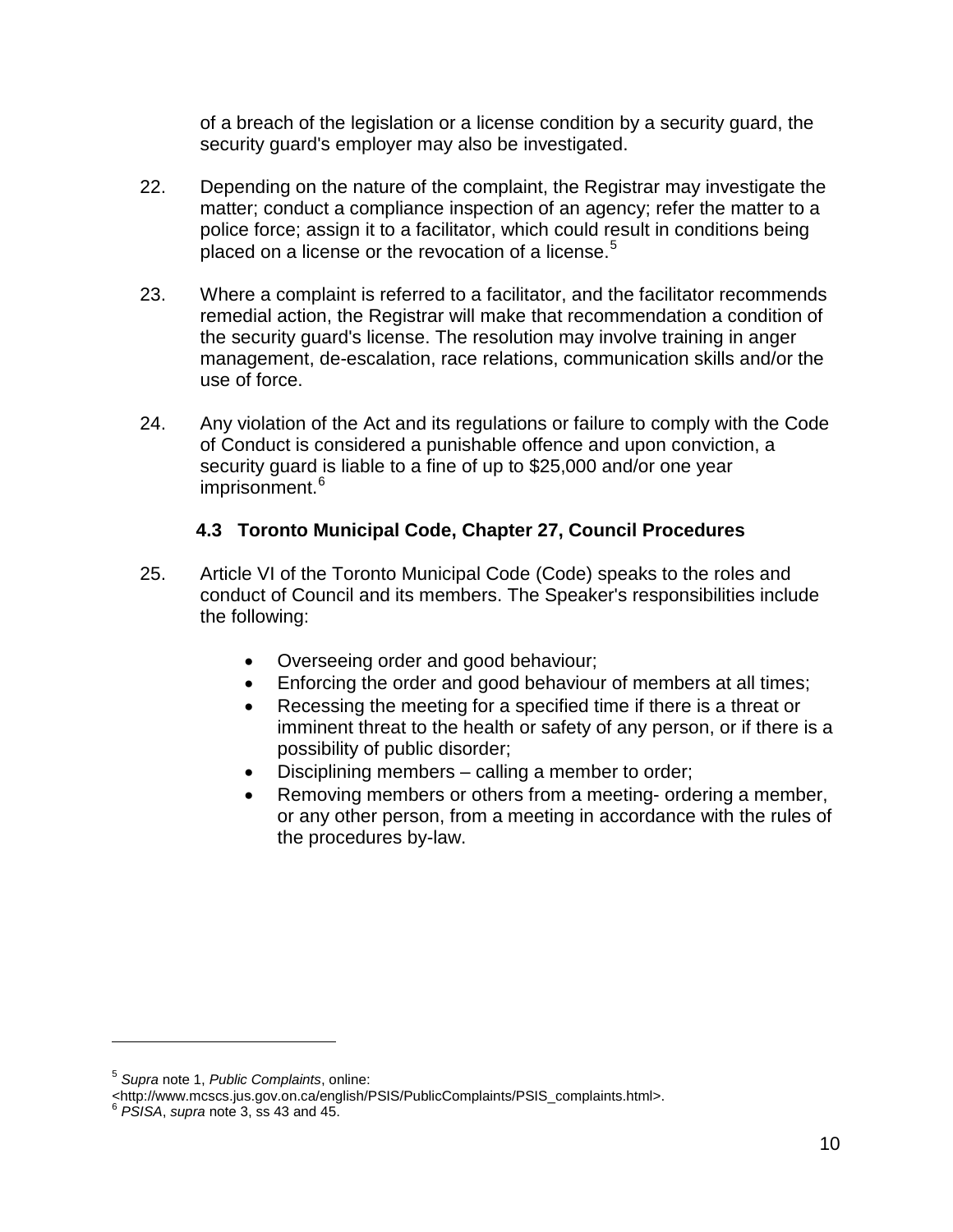#### **4.4 Code of Conduct for Members of Council**

- <span id="page-10-0"></span>26. The Code of Conduct applies to Members of Council, including the Mayor. Under section XIV, Discreditable Conduct, all members of Council have a duty to treat members of the public, one another and staff appropriately and without abuse, bullying or intimidation.
- 27. The Integrity Commissioner is responsible for administering the Code of Conduct.
- 28. There is a formal and an informal complaint procedure available to anyone who has witnessed behaviour by a member of Council that they believe contravenes any provision of the Code of Conduct.
- 29. The informal complaint procedure includes a number of suggestions, such as speaking directly to the member or bringing in a third party to attempt to resolve the matter.
- 30. The formal procedure is to request the Integrity Commissioner to undertake an inquiry to determine whether a member has contravened the Members Code of Conduct*.*

#### **4.5 City of Toronto Security**

<span id="page-10-1"></span>31. The security unit at the City of Toronto resides within the Facilities Management Division, and is the corporate body responsible for setting security standards and partnering with City divisions for the protection of City employees and its assets.

#### **4.6 Corporate Security Policy**

<span id="page-10-2"></span>32. The policy which provides guidance to Security is known as the City of Toronto City-wide Corporate Security Policy. According to the policy statement,

> The City of Toronto depends on its [security] personnel and assets to deliver its vital services to the public and has an obligation to protect employees and the visiting public, preserve the availability of assets and assure the continued delivery of services in an effective, safe and sustainable manner.

Proper security is much more than protecting physical property; rather its greatest importance is in protecting the health and safety of employees, clients and the public who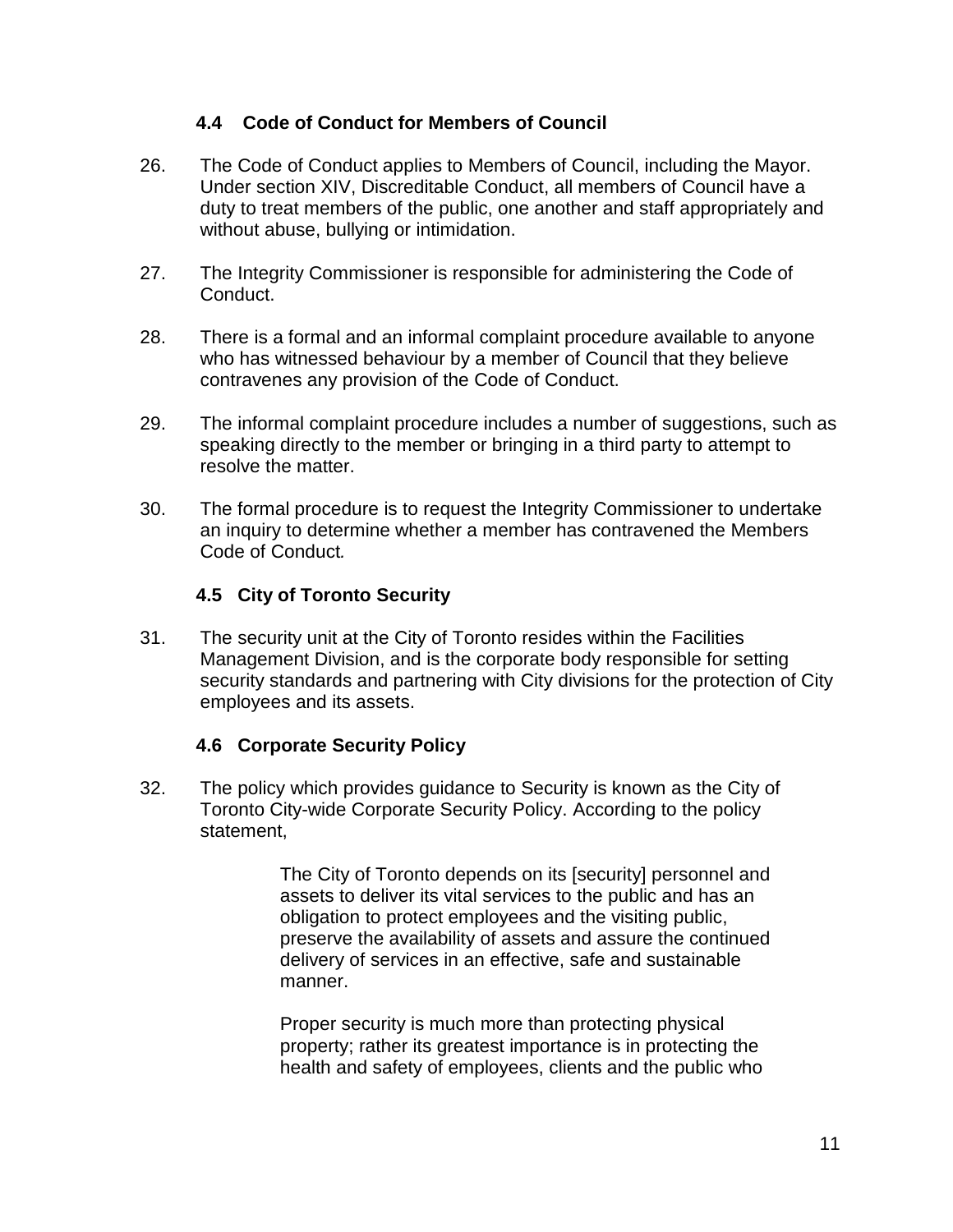utilize City services. A safe City property also encourages public usage and civic engagement.

- 33. Under section 3.3, the policy notes that, "the majority of services provided by Security fall into seven major categories," including audits and assessments, staffing, security systems, and training. Subsection 3.3.5, entitled Incident Response, states that security incidents are to be "appropriately documented, investigated, tracked, and closed."
- 34. According to the document, the Chief Corporate Officer (CCO) is responsible for the corporate security policy. The CCO's duties in this regard include:
	- Ongoing review and administrative updates of Security policy and security direction for divisions;
	- Ensuring compliance with the policy; and
	- Allocating sufficient staff and other resources to appropriately secure City assets.
- 35. The policy also sets out the specific responsibilities of Security, including managing and co-ordinating security services for the Mayor, Council, visiting dignitaries, and City staff.
- 36. The policy states, in part:

Corporate Security maintains an internal reporting system where all security incidents are to be reported. These occurrence reports are to be created for any security incident involving employees, visitors, or contractors while on City property, or in the conduct of City work duties...

All security incidents shall be reported to Corporate Security in order to be documented and/or appropriately investigated.

#### **4.7 Security Guard Duties and Responsibilities**

- <span id="page-11-0"></span>37. There is a complement of security guards assigned to City Hall, and approximately 170 security employees in total, including management.
- 38. The security guard job description states that guards are to protect employees, assets, facilities and the general public. Major responsibilities include:
	- Providing security services to City owned properties;
	- Monitoring and patrolling assigned areas;
	- Conducting security audits and assessments;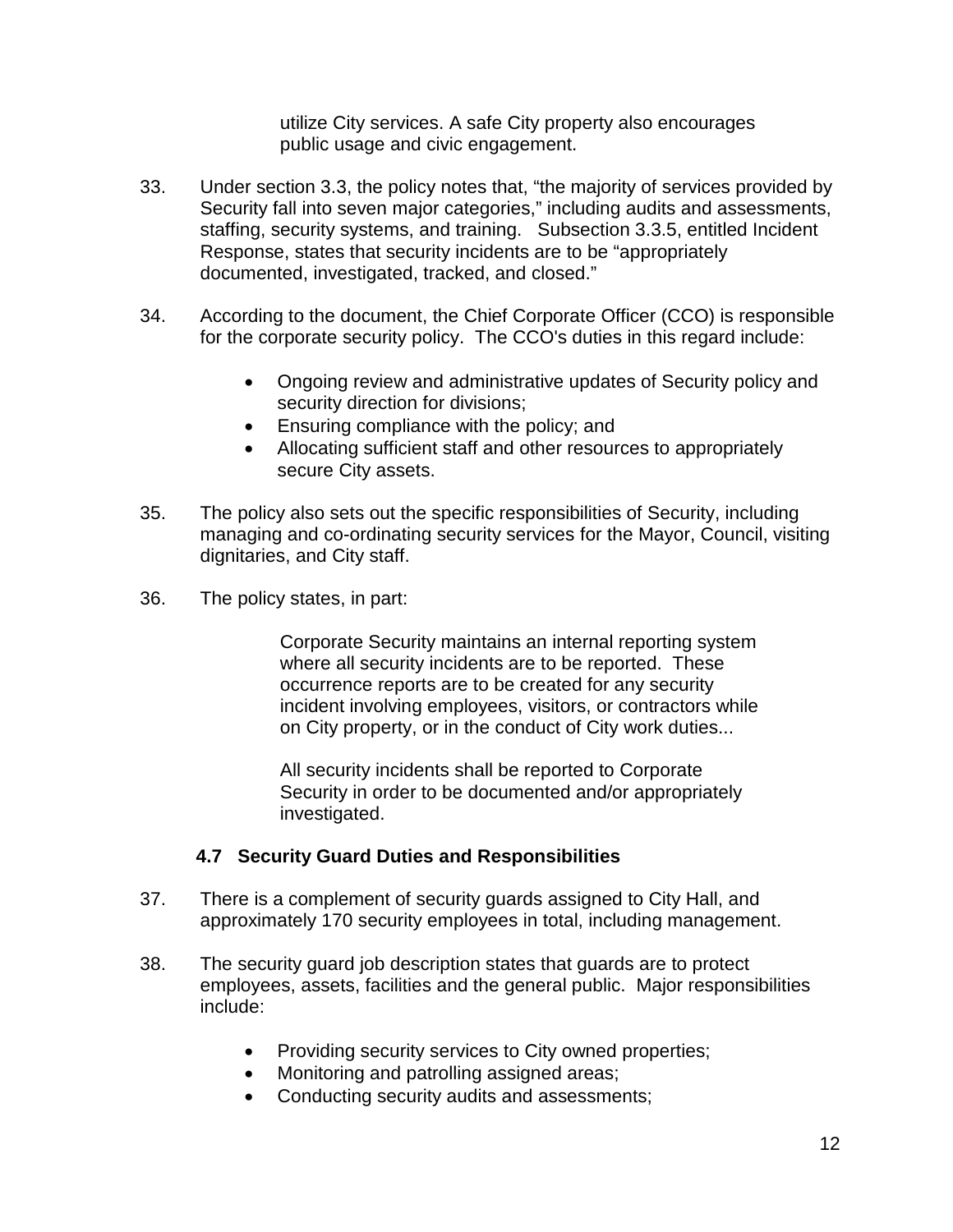- Providing security for visiting dignitaries, protocol functions, demonstrations, labour disruptions, council meetings and special events;
- Conducting investigations and preparing incident reports;
- Screening unauthorized personnel;
- Resolving conflicts and disputes including staff and the general public;
- Complying with the applicable requirements of the Act.
- 39. Security relies on a policy and procedures manual which sets out how it will meet its mandate. The manual contains sections on standards of conduct, reporting of incidents and the duties of the Sergeant-at-arms.
- 40. Section 4.10 of the manual outlines the security guard's duties and responsibilities while assigned to the City Hall security desk:
	- Providing customer service and assistance;
	- Issuing and monitoring access cards;
	- Monitoring and operating the security system;
	- Logging and investigating lost and found items;
	- Controlling parking access;
	- Dispatching appropriate Security or maintenance personnel upon receiving complaints or requests for service from the public or City Hall employees;
	- Responsibility for the operations, access control, and status of all elevators at City Hall;
	- Overseeing building fire alarm systems; and
	- Conducting patrol duties in and around City Hall.
- 41. Guards also have the power to arrest, as set out in section 494 (1) of the Criminal Code of Canada and section 9 (1) of the *Trespass to Protect Act.*  The policy notes that any arrest "made by a Security Guard on or in relation to Toronto City Hall premises, has to coincide with one of the above mentioned sections."
- 42. The policy and procedures manual states that certain factors must be taken into account before a guard makes an arrest, which includes the age of the offender, disability, and the safety of the guard and/or the public. Further, when an arrest is made, the manual states that, "any use of force must be used as a last option and only when all other methods of persuasion have been exhausted."
- 43. The Director, Security (Director) explained that staff receive training on how to restrain and handcuff a subject. He said that through their training on the Criminal Code, security guards are provided with numerous examples highlighting the difference between a summary and an indictable offence.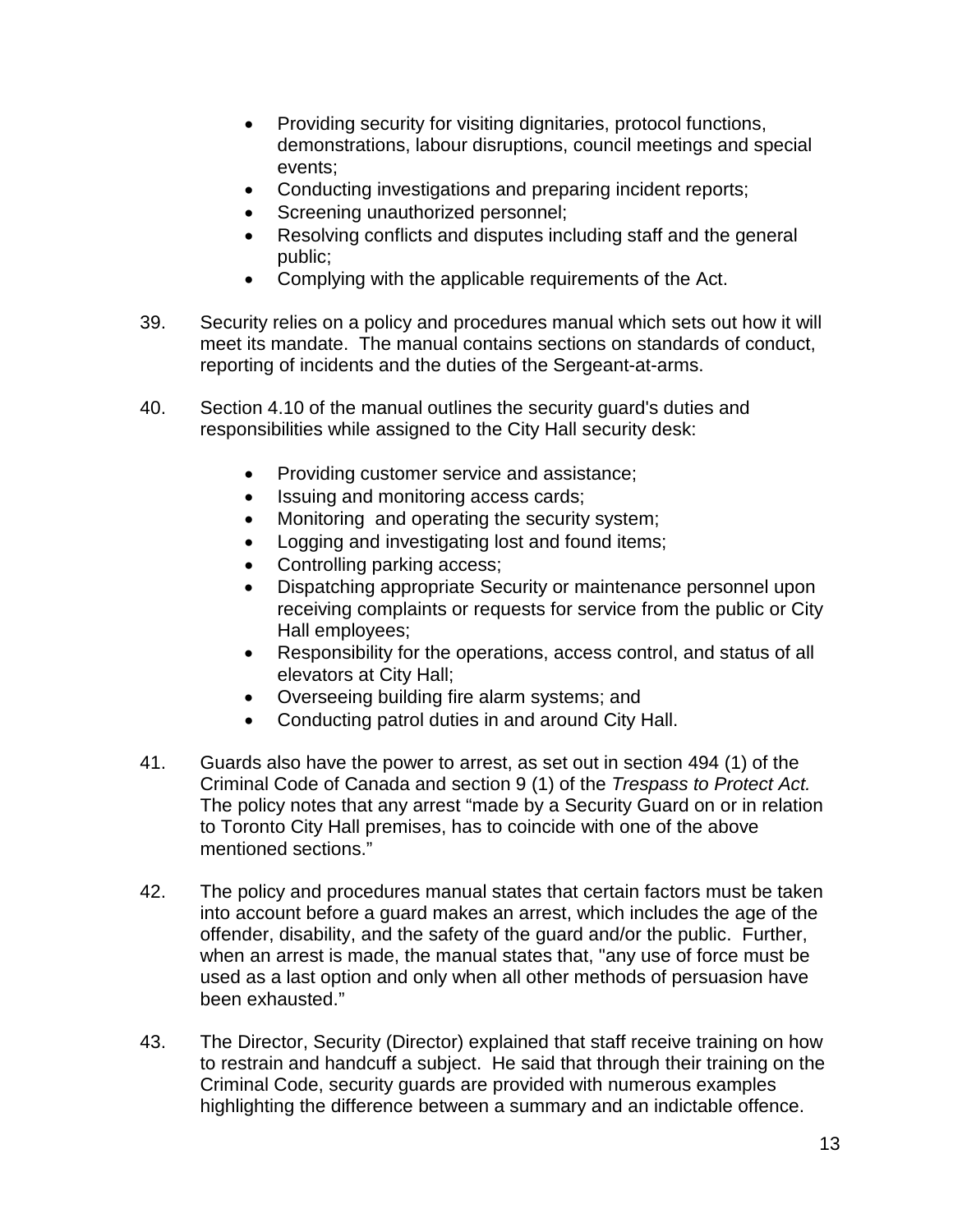44. Following an arrest, the manual states that the arresting guard must ensure that the individual under arrest is immediately delivered safely to a law enforcement officer. In addition to ensuring that the individual has been informed of his/her rights, the arresting guard is to make certain that "an accurate, detailed and chronological documentation of the occurrence pertaining to the arrest is written in the guard's memo book and an iTrak report is completed as soon as possible."

# **4.8 Credentials and Training for Security Guards at the City of Toronto**

- <span id="page-13-0"></span>45. Security guards must have a valid security licence, a driver's licence, and valid First Aid/ CPR certification. In order to be hired, qualified applicants must pass a series of written and oral tests and must have at least two years security experience or a relevant diploma/degree.
- 46. Once hired, guards receive training in the following areas before being placed in the field:
	- Crisis management
	- Relevant legislation $^7$  $^7$
	- Restraint management
	- Effective communication
	- Note-taking and report writing
	- Security access training
	- Health and safety
	- Harassment policy
- 47. Training is also provided in self-defence and use of force. The Director advised that the latter includes conflict resolution and crisis intervention training.
- 48. In addition, all staff receive site specific training and those working at City Hall, are trained on how to deal with the media. New guards are also initially paired with an experienced guard who acts as a trainer.

#### **4.9 Role of the Sergeant-at-arms**

<span id="page-13-1"></span>49. The Sergeant-at-arms is the City's head of Security (Director). The Director may delegate this authority to a Security staff member. The Sergeant-at-arms is present in the chamber when Council is in session.

 $\overline{a}$ 

<span id="page-13-2"></span><sup>7</sup> *Criminal Code of Canada* and *Trespass to Property Act.*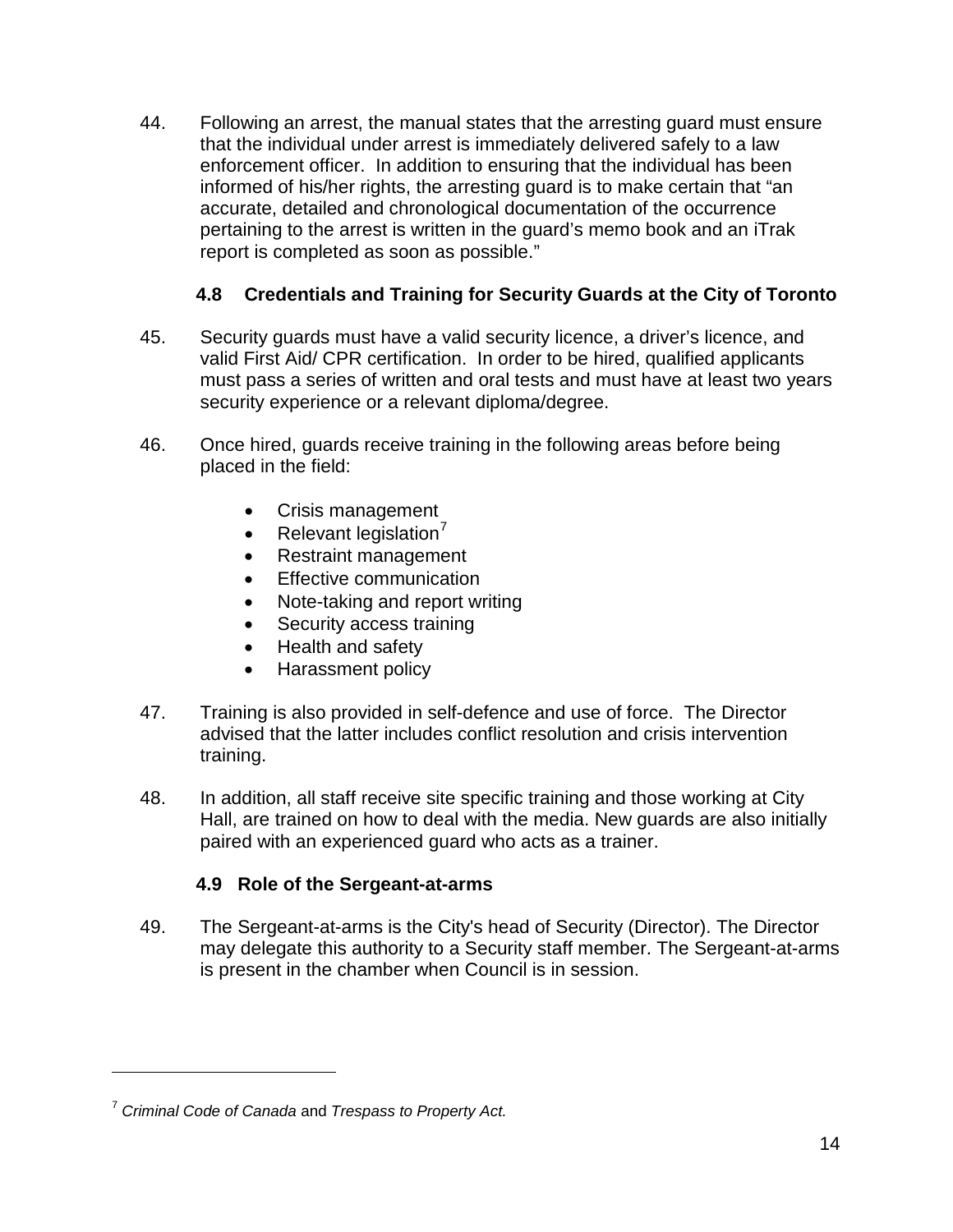- 50. The Municipal Code, Chapter 27, Council Procedures, section 50, sets out the duties of the Sergeant-at-arms:
	- A. When Sergeant-at-arms present.

The Sergeant-at-arms is present at all times during Council meetings and as required, during committee meetings.

- B. Threat or imminent threat to health or safety.
- 1) If there is a threat or imminent threat to the health or safety of anyone in a meeting, the Sergeant-at-arms immediately notifies the chair, who decides whether to:
	- a) Recess the meeting; and
	- b) Order everyone to leave immediately.
- 2) If the Chair makes an order under Subsection B(1), the Sergeant-atarms immediately escorts everyone out of the meeting place.
- 51. In accordance with Council directives, there are procedures and extra security staff at Council meetings.
- 52. The relevant sections of the manual regarding the Sergeant-at-arms are as follows:

23.7 The Sergeant-at-arms shall ensure the safety of the Mayor, Speaker/Deputy Speaker, members of the public and members of Council throughout the proceedings. The Sergeant-at-arms must call for immediate Security and/or Police backup when necessary.

23.8 In the event of a fire, health, or security emergency, the Sergeant-at-arms shall request the Speaker/Deputy Speaker or the City Clerk to suspend the Council proceedings and the Sergeant-at-arms shall evacuate the chambers via the East and West stairwells.

23.13 At no time shall signage, food, drink or bullhorns be permitted in the Council Chambers by the public. The Sergeant-at-arms shall request anyone found in violation of the above to remove the article or face immediate ejection.

23.14 The Sergeant-at-arms shall ensure the removal of anyone from the Chamber as directed by the Mayor, Speaker/Deputy speaker or City Clerk. At no time shall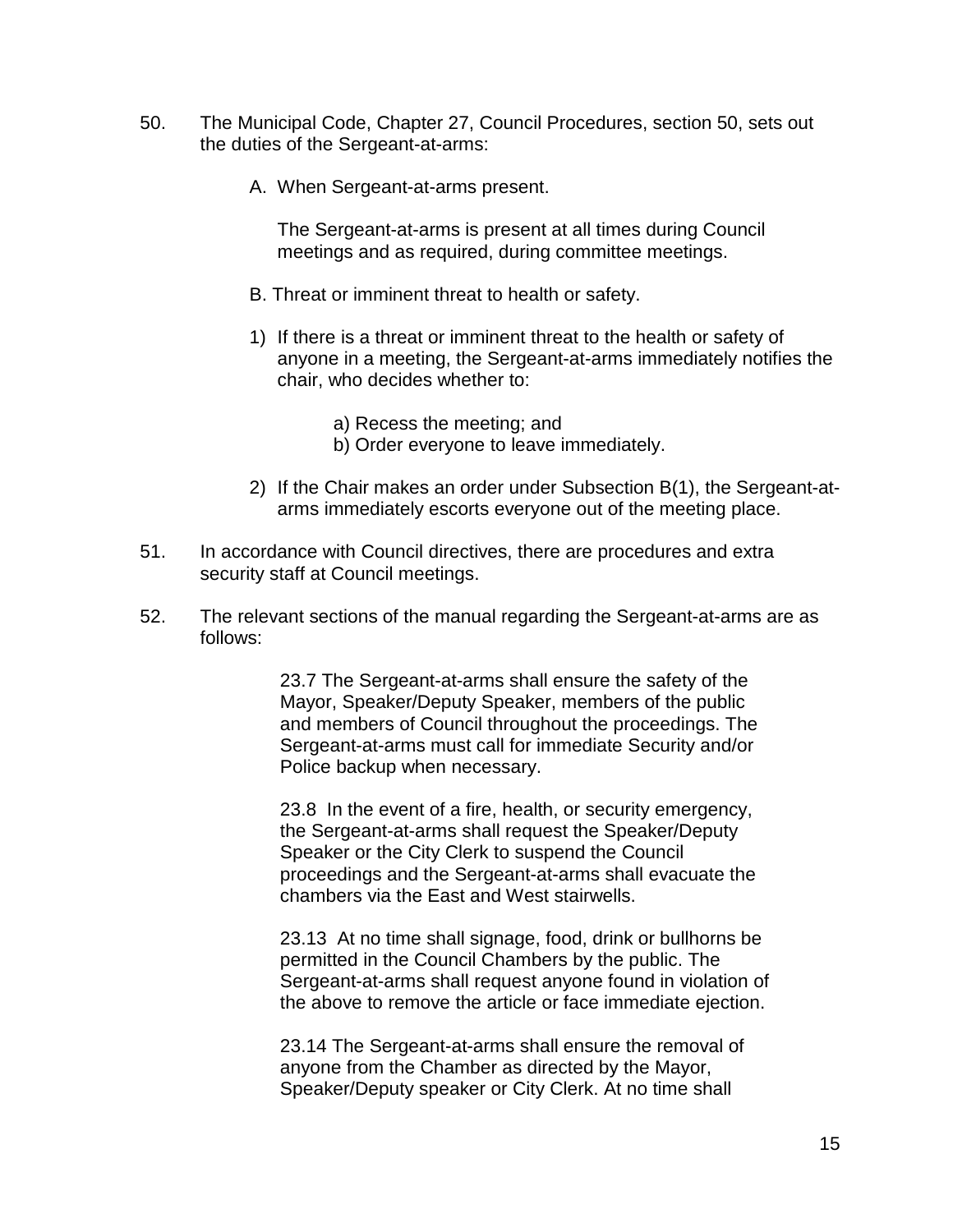anyone be permitted to yell, scream, cause a disruption or disturbance, or make insulting remarks to the Mayor, Speaker, a Member of Council, City Clerk staff or Deputants.

23.15 The Sergeant-at-arms shall follow the directives of the Mayor/Speaker/Deputy Speaker, or City Clerk.

23.24 The Sergeant-at-arms shall ensure no side meetings or discussions take place in the walkways near the inner circle if the participants are disturbing Council proceedings.

#### **4.10 Incident Reports**

- <span id="page-15-0"></span>53. One of the key qualifications listed in the security guard's job description is a demonstrated ability to prepare and maintain clear, concise, and legible security reports and detailed records according to policies, and recognized industry and court standards.
- 54. In the Ministry's training curriculum for security guards, the outline for the section on report writing states that, "it is imperative that reports are written in a clear, standardized format to ensure information is conveyed accurately and without bias." It also references the importance of using a notebook and the rules and format for taking accurate notes.
- 55. When an incident is reported to Security, prior to the end of their shift, an occurrence report must be completed using iTrak. According to Security, iTrak allows the unit to standardize reports, capture and analyze security data and reduce the amount of time spent writing reports.
- 56. The report is to include all the relevant details of the case. Staff are reminded to use objective language, leaving "judgements to the judge." The policy and procedures manual section on special occurrence reports notes that:

The strength of the report is that it relies on these facts, [who, what, where, when, why, and how] not on inferences, opinions, or judgements.

57. Security is pricing a new reporting system. It is not expected to be available for staff before the second or third quarter of 2015. The new system, when implemented, will allow staff to immediately classify an exceptional incident on the system, automatically allowing only those Security staff with the appropriate authorization to review the incident.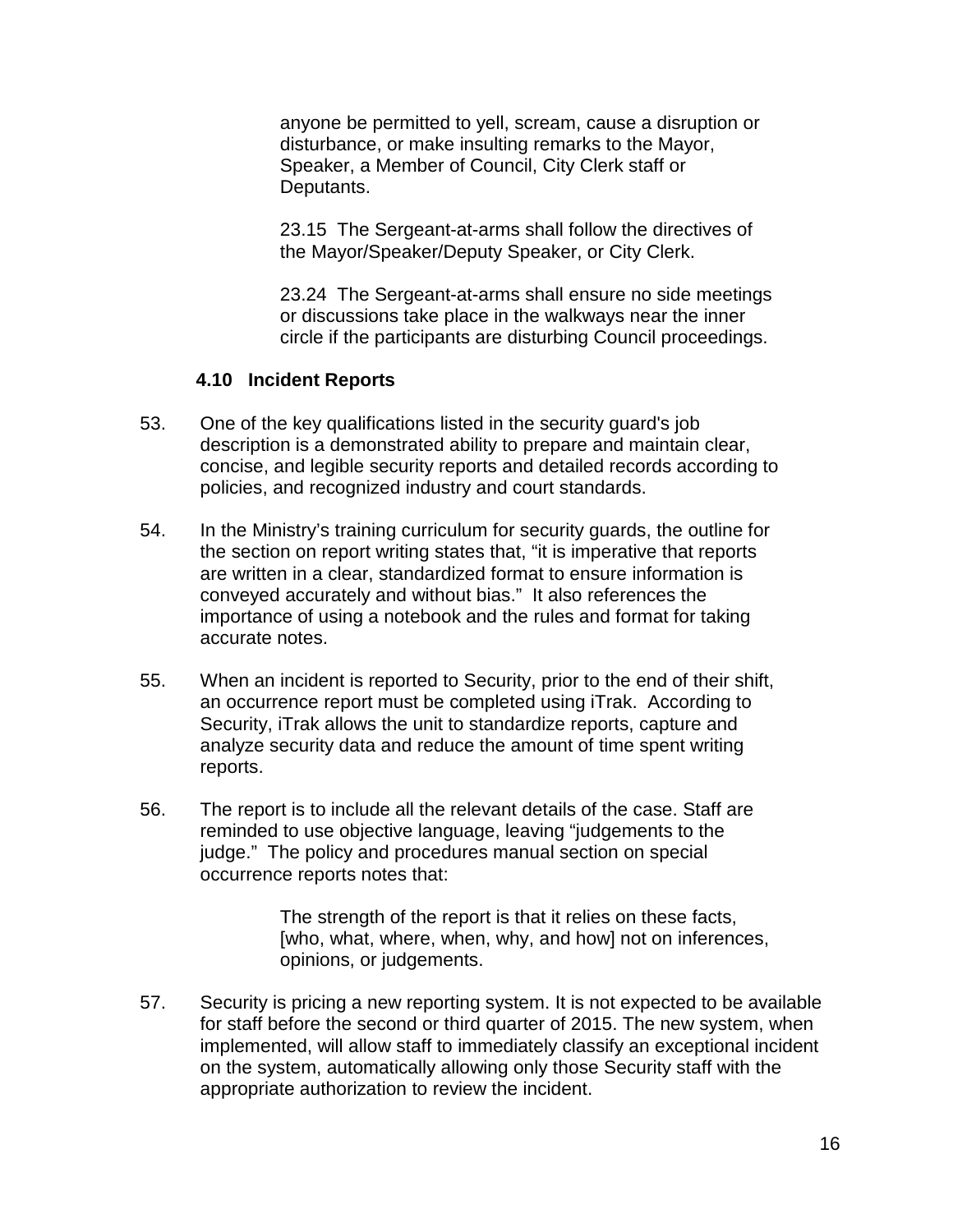58. Security provided my office with training materials on report writing and documentation (use of memorandum books). The materials related to documentation describe the purpose of a memorandum book, which is used to gather pertinent information, assist/aid memory, to be referenced when giving evidence, and to provide a record for the future. Responsibilities for recording are covered under the guard's training. Notebooks are used to record any activity taken by a security guard "from breaks, to incidents and patrols."

#### **4.11 Security Incident Escalation Protocol**

- <span id="page-16-0"></span>59. The Security Incident Escalation Protocol provides direction for Security to follow when investigating an incident. Under the protocol, a Security supervisor "must review all incident reports for investigation, debriefing, and closing."
- 60. The guideline divides incidents into one of two categories: regular occurrences, and exceptional incidents. The protocol defines an exceptional incident as:

An occurrence that contains highly confidential material that is not required to be known by all Security staff, or may jeopardize an investigation if known by all Security staff. Some examples include domestic violence investigations, serious staff misconduct, etc.

- 61. According to the protocol, exceptional incidents are to be escalated to senior staff. When a security incident involves misconduct of management staff at the director level or above, the incident is escalated to the Director, Security, and the applicable Deputy City Manager (DCM) through the CCO. When a security incident involves the conduct of a Councillor, political staff, the Mayor or his staff, the incident is escalated by the Director to the City Manager through the CCO.
- 62. Given the nature of these incidents, the reporting process differs from that used to log "regular" occurrences. In the case of an exceptional incident, an email is sent to the appropriate Security supervisor, instead of being logged by the guard in iTrak. The supervisor opens an incident in iTrak, but restrictions are attached to the entry, so that it cannot be viewed by all Security staff.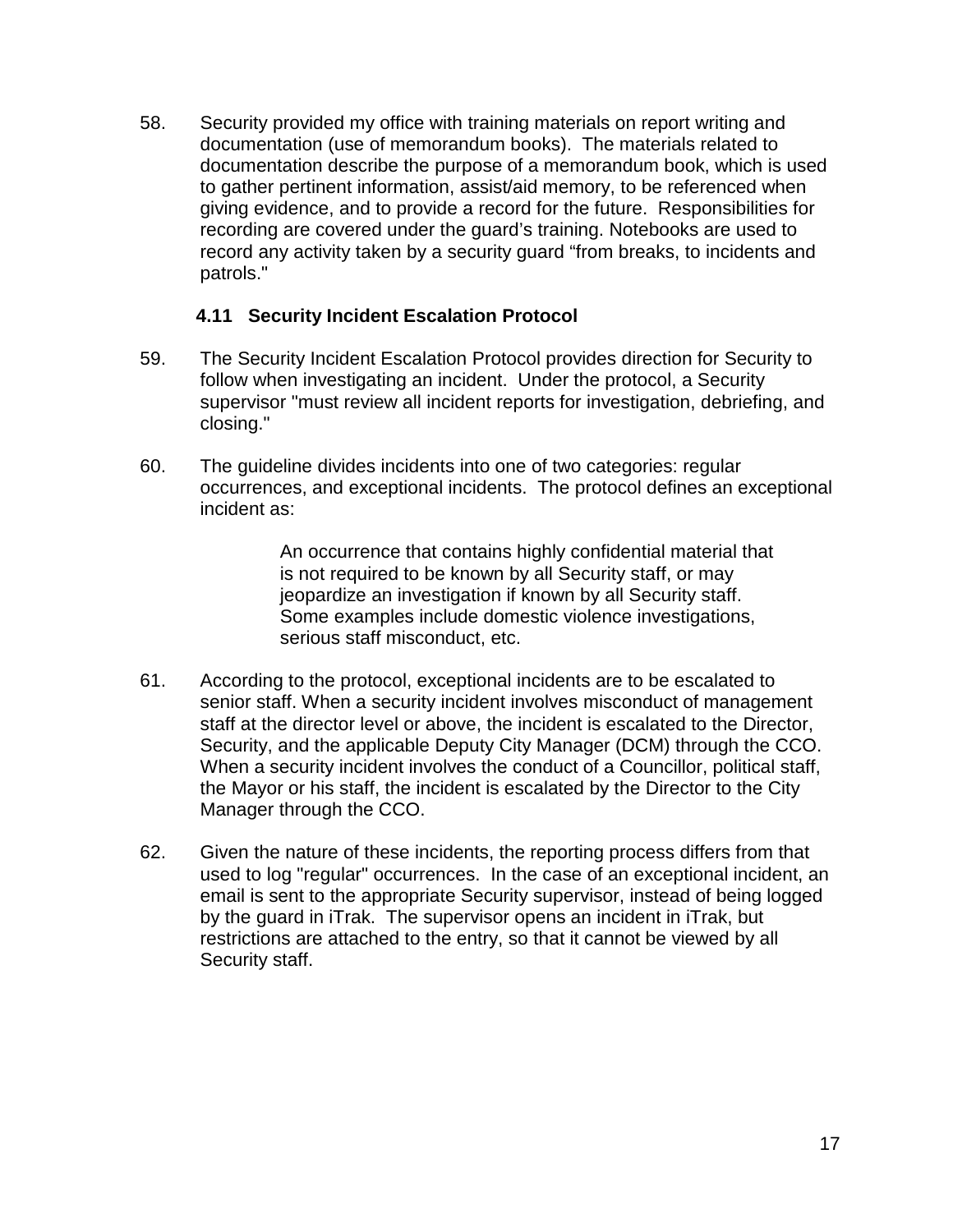#### **4.12 Security Complaint Process**

- <span id="page-17-0"></span>63. The process for making a complaint about a Security employee can be found on the City's website. The member of the public is told to file "a written complaint with the Director, Corporate Security, which will be promptly and properly investigated."
- 64. If a complainant is not satisfied with the response from Security, the Facilities Management webpage sets out the escalation process, along with the anticipated response time. According to the website, the division will investigate and inform complainants of the outcome of their concern within fifteen business days.
- 65. The website contains a link to the Ministry's *Private Security and Investigative Services – Complaint Process* webpage.

# <span id="page-17-1"></span>**5.0 The Facts**

### **5.1 Highlights of Selected Incidents**

<span id="page-17-2"></span>66. The occurrences below illustrate some of the incidents that prompted questions about how Security was fulfilling its mandate at City Hall.

#### **Story # 1 – St. Patrick's Day**

- <span id="page-17-3"></span>67. Several newspapers reported that on Saturday, March 17, 2012 (St. Patrick's Day), guards witnessed "a very intoxicated [Mayor] struggling to walk and swearing at [his staff] in the early morning hours after St. Patrick's Day.
- 68. The guard who responded to the incident, emailed Security management with a summary of the evening's events, and included the following statement:

Due to the nature of the incident with the Mayor, we will not be submitting any reports.

- 69. An incident report was not filed in iTrak.
- 70. Asked why a security report was not filed, the Director said the email describing the events constituted an incident report.

#### **Story # 2 -- Exiting the Wrong Way**

<span id="page-17-4"></span>71. In May 2013, Security assisted the former Mayor in exiting City property without encountering members of the media. Two guards coordinated via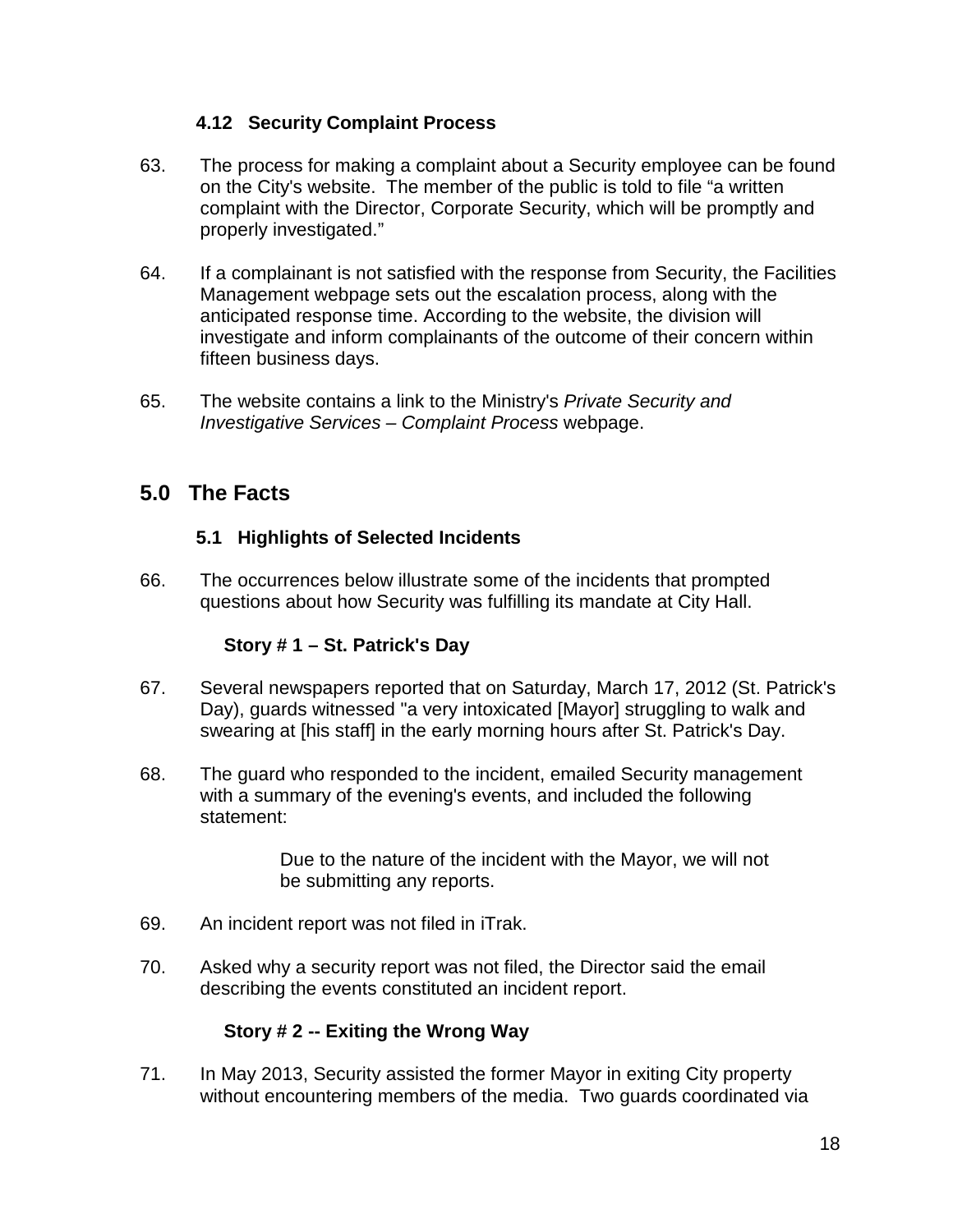radio so that the Mayor and two members of his staff could exit in his vehicle through the 'Taxi-In' entrance of the official parking lot.

- 72. On October 31, 2013, a security guard again directed the Mayor to exit via the 'Taxi-In' entrance, after they noted "approximately 25 media personnel" at the 'Taxi-Out' exit. Security opened the 'Taxi-In' gate to allow the Mayor to leave with members of the media in pursuit.
- 73. In April 2014, the same security guard, while off-duty, assisted a reportedly intoxicated former Mayor to exit the City Hall parking lot. The guard blocked a security video camera recording of the Mayor while accessing the garage. The guard then directed the vehicle to leave the garage through the 'Employee In' gate.

#### **Story # 3 -- Access Denied**

- <span id="page-18-0"></span>74. In November 2013, the former Mayor's staff asked Security to screen members of the media by checking identification prior to allowing entry to a press conference in the Mayor's protocol lounge. Security objected to this direction and advised the Mayor's office that this was not within its duties.
- 75. No city policy exists requiring members of the media to present credentials for City media events.
- 76. Despite the objection, Security complied by screening and denying entry to a photographer from a major newspaper because he did not have his City Hall identification with him.
- 77. The newspaper's editor-in-chief subsequently filed a complaint about the incident. Security management investigated the incident and concluded that the particular guard's actions had not been inappropriate.
- <span id="page-18-1"></span>78. The photographer was not interviewed by Security management.

#### **Story # 4 – November 18, 2013 Council Meeting**

- 79. During a Council session on November 18, 2013, both the former Mayor and his special assistant proceeded toward the public gallery.
- 80. At the Mayor's instruction, the special assistant held up a cell phone and began filming the public seated in the gallery. Members of the public started shouting at the Mayor, who responded in kind.
- 81. Witnesses described the Mayor as "taunting" people in the gallery, and the special assistant as "intimidating" the public by filming them. Voices grew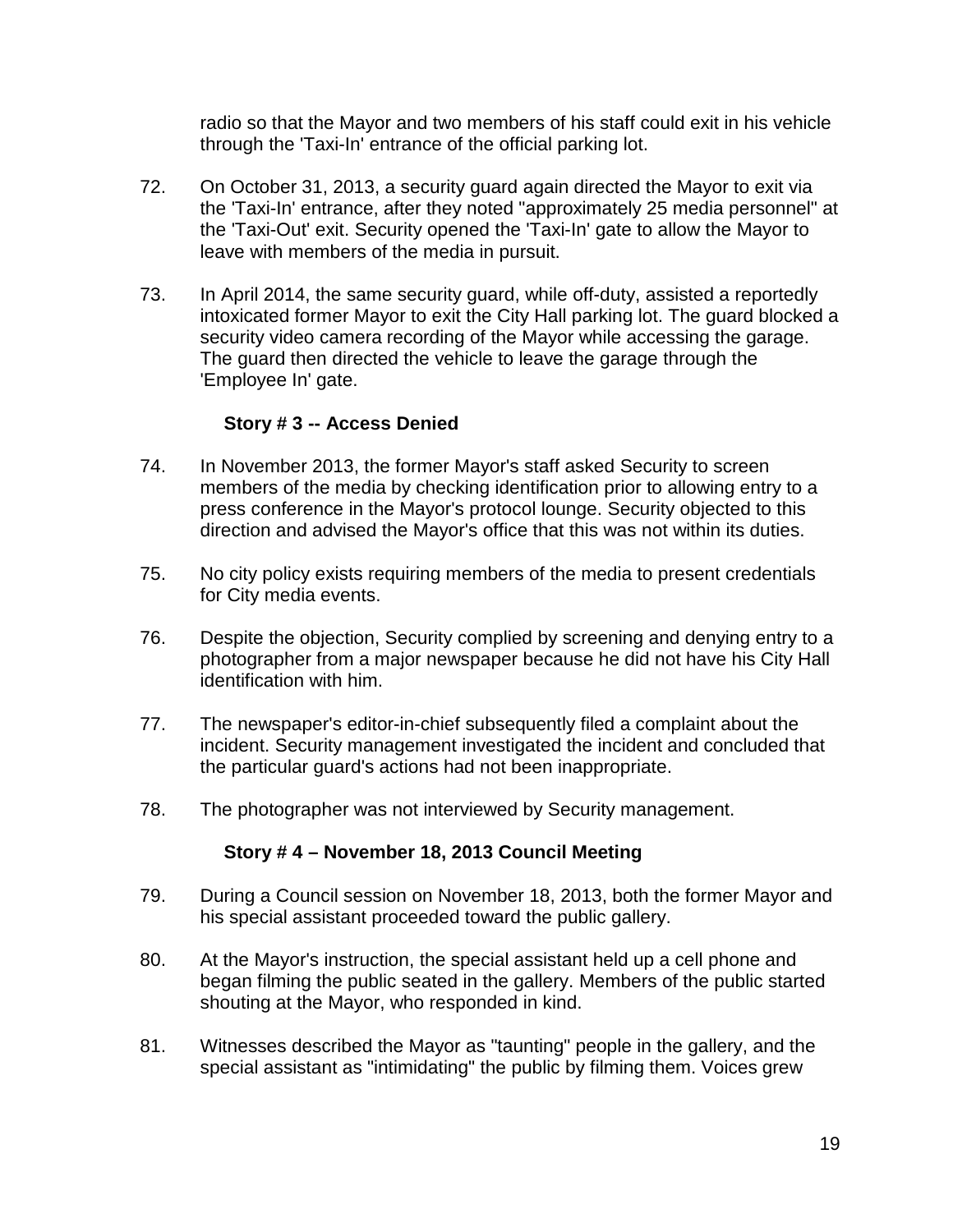louder and tensions in the Council Chamber increased. Councillor Z also joined the Mayor and his assistant and engaged the public.

- 82. Leaving his assistant and Councillor Z with the crowd, the Mayor made his way to the centre of the Chamber where, according to eyewitnesses and video footage, he suddenly started running back in the direction of the public gallery.
- 83. While running, he ran into a Councillor, knocking her backwards off her feet. The Councillor, with the assistance of the Mayor's chief of staff, avoided hitting a metal pole and falling to the floor, but sustained facial bruising and a shoulder injury.

#### **Story # 5 – Security on the Run**

- <span id="page-19-0"></span>84. In March 2014, the Mayor's chief of staff called Security to advise that the Mayor wished to hold a press briefing in Nathan Phillips Square and asked that "as many Security staff [as possible]" be sent to assist.
- 85. The Security supervisor told him that this was not a good idea, as there was new, potentially volatile information circulating about the Mayor. He recommended holding the briefing in a more controlled setting.
- 86. Shortly after, Security received a call advising that the Mayor was going outside. Security dispatched two guards to escort him.
- 87. The Mayor was escorted through the back door of his office and the City Hall café to Nathan Philips Square, and eventually to a food truck. A crew from the Food Network was filming the Mayor. Soon after, a media scrum gathered. Guards formed a "protective barrier" around the Mayor in order to escort him back into City Hall.
- 88. Security described the media as "very aggressive with their questions". The crowd crossed the square and entered the City Hall rotunda with Security maintaining its protective barrier, at which point the Mayor moved towards the east stairs, yelling, "let's go! let's go! let's go!" and proceeded to run toward his office.
- 89. The guards ran with the Mayor. One of them slipped and fell. No injuries were reported by the guards or media.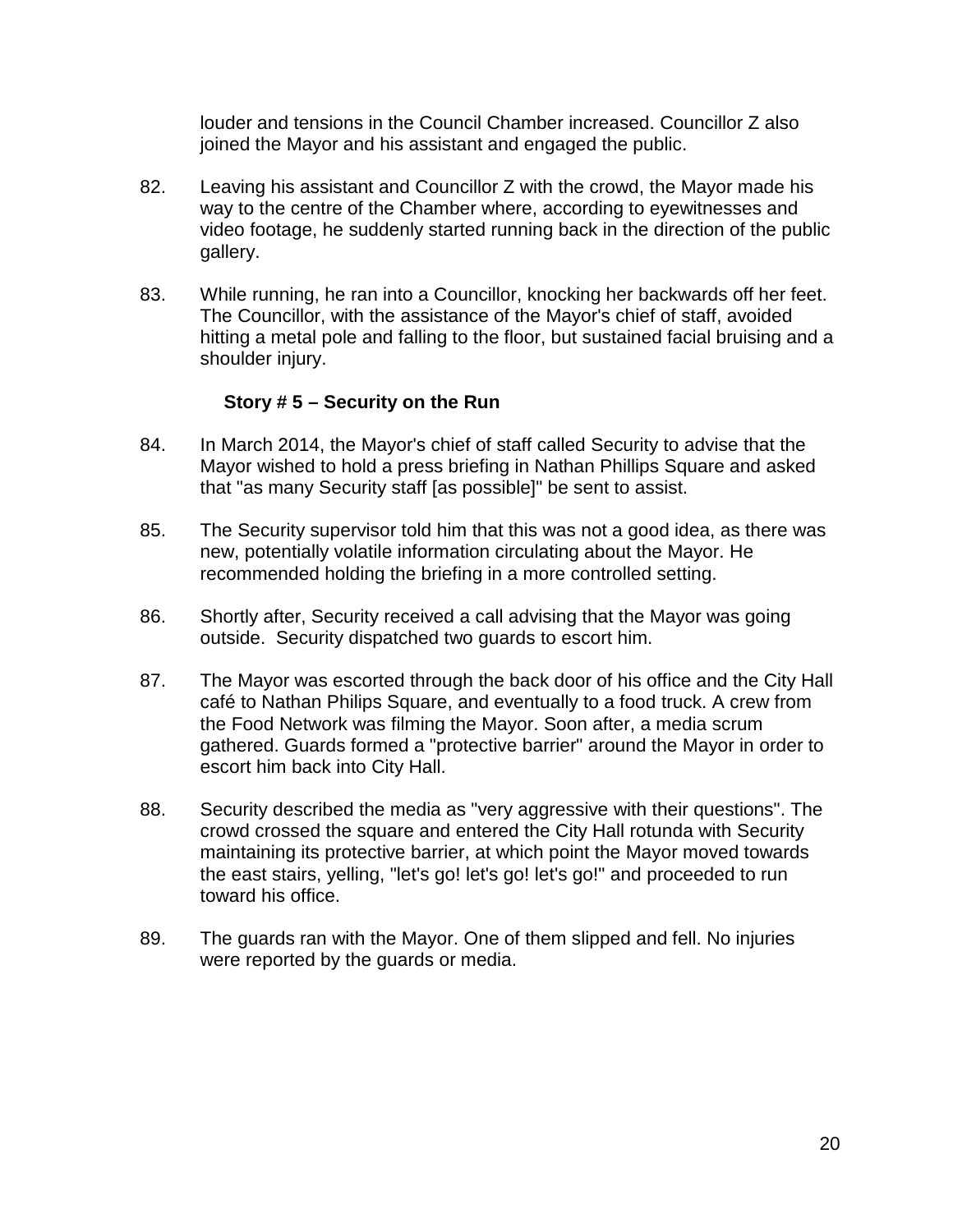#### **Story # 6 – Drinking Water at a Public Meeting**

- <span id="page-20-0"></span>90. On January 15, 2015, a member of the public [Mr. B] attended a public committee meeting at City Hall. Mr. B is a regular attendee at City Hall and well known to Security.
- 91. While observing proceedings from the public seating area, Mr. B said he tried a number of times to get a glass of water from a jug on a nearby table, as he had done on many previous occasions. He said he was told repeatedly by a guard that the water was not available to the public.
- 92. Mr. B said he told the guard that he had diabetes and needed water, but the guard hovered over him in an intimidating way and told him he would have to leave. Additional guards were called. Mr. B said one approached him in a disrespectful way. He said he was upset by Security's response and threw the contents of his water glass at the guard.
- 93. Mr. B was arrested and removed from the room.
- <span id="page-20-1"></span>94. Witnesses reported that the guard's conduct escalated the situation unnecessarily.

#### **5.2 Security's Response to the Incidents**

#### **5.2.1 St. Patrick's Day**

- <span id="page-20-2"></span>95. The security guard involved sent an email to the Manager, Security at 3:52 am on March 18, 2012, to report an incident involving the Mayor. He stated that on-duty guards had encountered the former Mayor on City Hall property at approximately 8:30 pm on March 17, 2012, when he attended to obtain a temporary security pass. The Mayor and his three companions remained in his office until about 11:00 pm when they left City Hall.
- 96. The Mayor returned at 2:00 am with two companions and proceeded to his office. Security documented that "It was quite evident that he was very intoxicated as he had problems walking, was sweating profusely and was swearing at [his companions.]"
- 97. The former Mayor attended the Security desk at 2:30 am, and declined an offer to call him a cab. One guard "kept him company while another checked to make sure no-one remained in his office." At 2:50 am, Security stated that "we managed to get him in a cab and off to his place of residence." One of his companions went with him. The two others confirmed that "we could get rid of the bottle of brandy."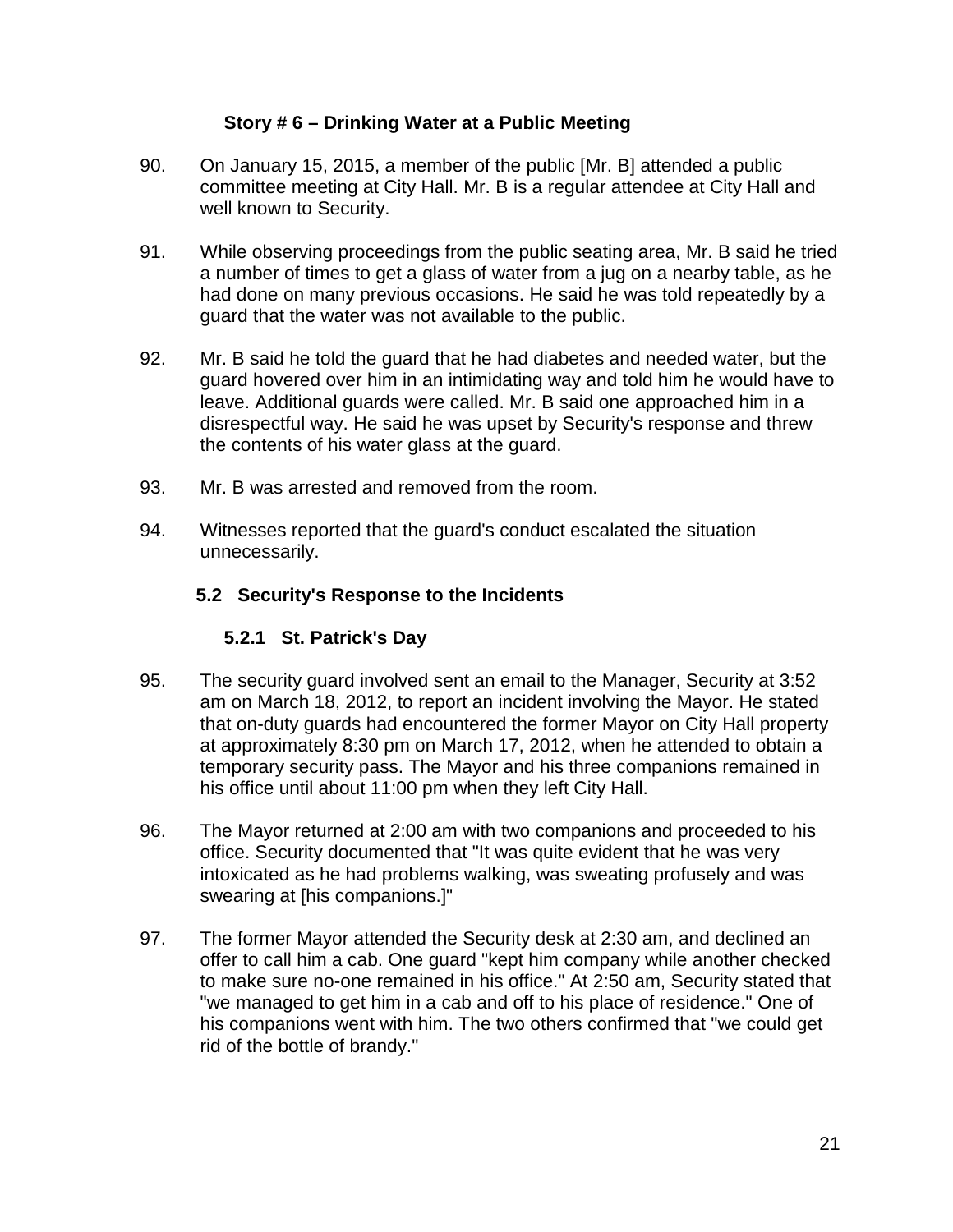- 98. The guard told my investigator that he provided his report in this form because he wanted it to be available only to his superiors on a 'need to know' basis. He knew that a report on iTrak would be accessible to "any of the security guards…I just felt there are a lot of personalities in any department and…maybe they take it and share it with somebody who is not supposed to read that report."
- 99. The guard said he was aware that the Mayor later learned of his report and told security guards during a similar event just prior to St. Patrick's Day in 2014, that he would "get him" [the guard] for reporting the 2012 incident.
- 100. Following the events of St. Patrick's Day in 2014, the guards also took the precaution of reporting the Mayor's activities to security management in an email attachment because they were concerned about reprisal and their safety.

#### **5.2.2 Exiting the Wrong Way**

- <span id="page-21-0"></span>101. In the course of the investigation, my investigator noted three instances when Security guards directed the Mayor to exit the City Hall parking lot via an entrance ramp. In each case, the record shows that it was done so that the Mayor could avoid interaction with the media and the public. The guards acted without management approval in each instance.
	- 1) On May 29, 2013, Security personnel were asked to provide the Mayor a "clear path of egress off of City premises" in order for the Mayor to pass the media "undetected".

The Mayor, two members of his staff, and security personnel established that the best way for him to leave unnoticed was to exit through the 'Taxi-In' entrance of the official parking lot.

Two guards coordinated via radio to have the 'Taxi-In' arm lifted when the Mayor's vehicle approached in order to allow the Mayor to make his way up the Green P parking ramp entrance and exit onto Bay Street.

Security personnel noted in the incident report that the Mayor safely exited onto Bay Street and was "able to avert the multitudes [sic] of media" who were set up by the 'Taxi-Out' exit.

One of the guards documented the event in an incident report on June 2, 2013. There was no response or feedback from management.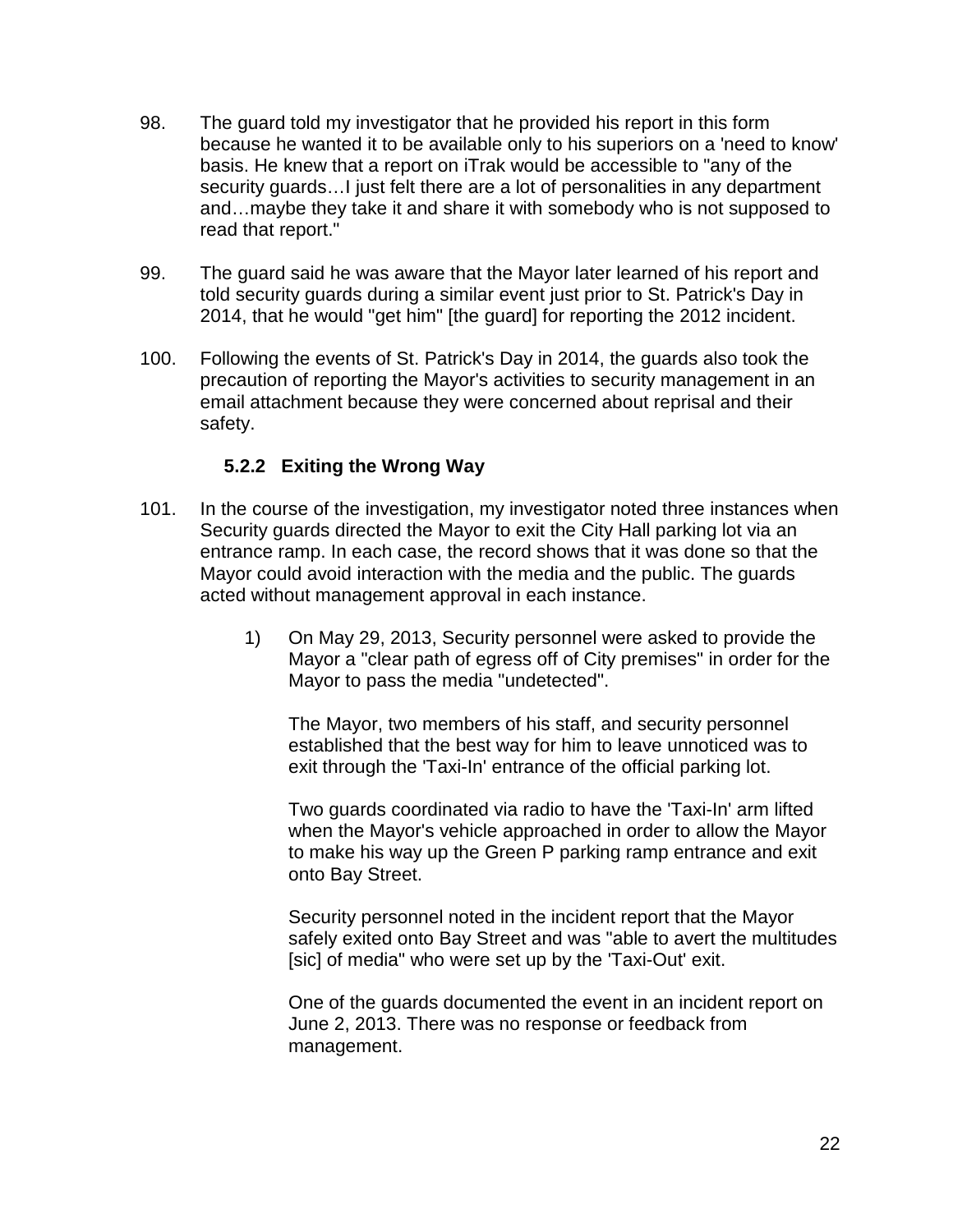2) On October 31, 2013, a different guard escorting the Mayor, directed him out the 'Taxi-In' entrance to avoid members of the media waiting at the 'Taxi-Out' exit. He filed an incident report about the event.

The guard said his supervisor subsequently told him "You can't do that. It's a safety problem." He also received a copy of an email communication from the Director saying that "We can't send anyone through the taxi in-gate and then up the wrong way for the Bay Street ramp. It is one-way and we are going to cause an accident." He said that was the extent of the feedback.

The guard told my investigator he believed it would not be safe to send the Mayor's car out the regular exit ramp. He said he was conscious of his responsibility to consider the safety of all parties.

3) On April 21, 2014, while off-duty, this security guard again directed the Mayor's car out of one of the parking lot entrances. He stated this was done because the Mayor had had difficulty with his car hitting the top of the exit ramp. Because he was off duty at the time, he did not file a report. On this occasion, management addressed the matter the following day.

#### **5.2.3 Access Denied**

- <span id="page-22-0"></span>102. At a May 2013 press conference, a freelance photographer was denied entry because she did not have identification. The photographer was stopped at the door where a security guard held her hands "loosely" behind her back. A picture of this encounter was featured prominently in several national newspapers. In the end, she was able to enter because of objections voiced by the media who were present. No complaint was filed in this case.
- 103. Prior to a November 14, 2013 press conference scheduled in the Mayor's protocol lounge, his office instructed Security to check the credentials of the media wishing to attend.
- 104. A photographer for a national newspaper was denied entry by Security because he did not have his City Hall identification with him. Shortly thereafter, the photographer can be seen on a video of the incident trying to push past the guard. The video evidence showed the photographer was grabbed and pushed up against the glass outside the Mayor's office. The photographer was eventually permitted entry after a Security supervisor and a representative from Strategic Communications assured the guards that the man was a member of the media. Following the incident, the photographer's editor-in-chief filed a complaint.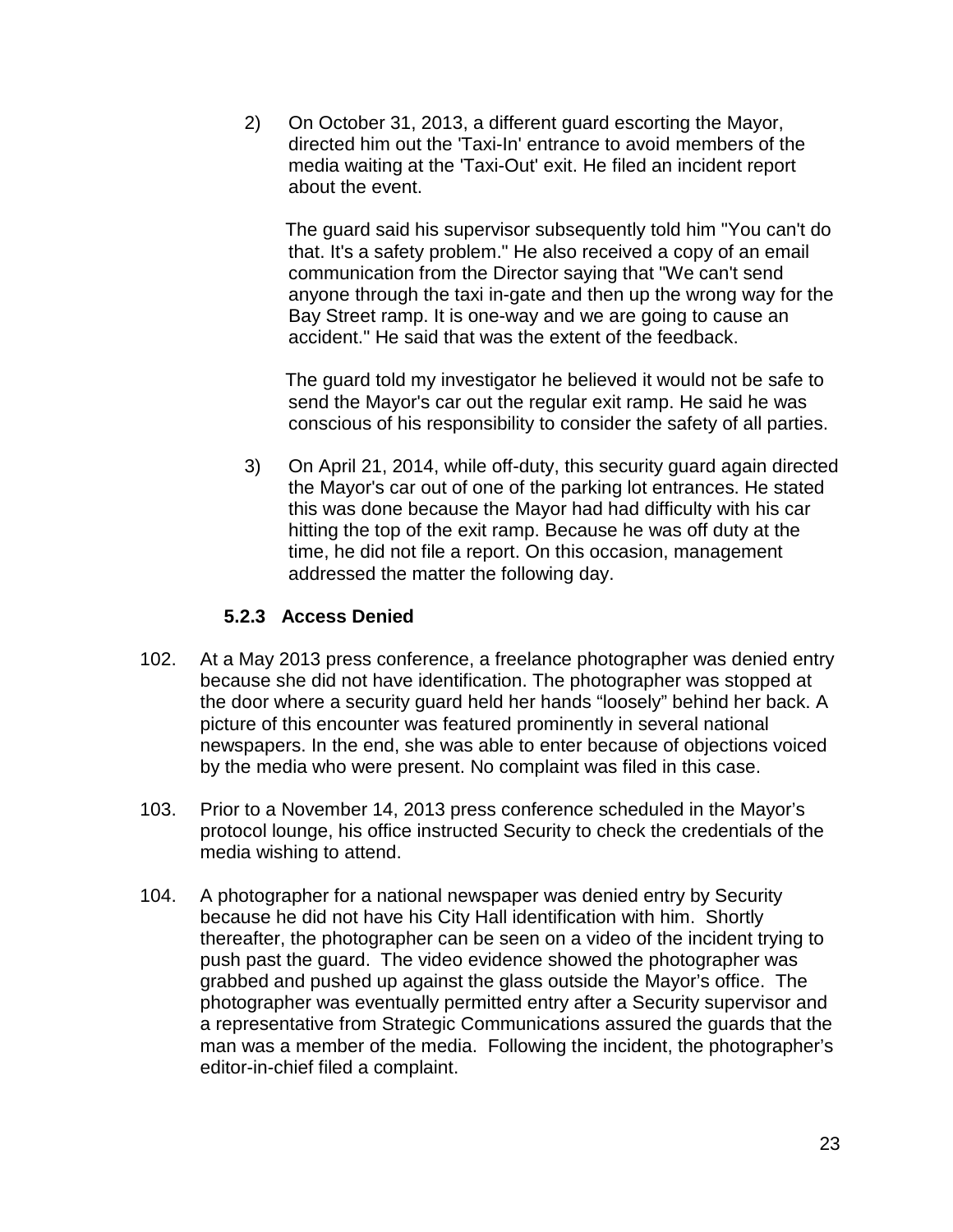- 105. Several guards confirmed that in the past the Mayor's office had asked them to carry out identification checks before allowing media to enter a press conference. One guard said "[I] have asked for credentials before without any issues."
- 106. The Director acknowledged that staff conducted identification checks of the media at the November 14 press conference, and on other occasions as well, but explained that following the incident, Security ceased such a practice for the future.
- 107. According to Strategic Communications, accreditation is not required for most City-hosted media events. The Director also confirmed that the City does not engage in credentialing of the media. On the day in question, Security management was in the Mayor's reception area, when direction was provided by the Mayor's communications staffer to have Security check the credentials of any media wishing to attend the press conference.
- 108. In an email, the supervisor advised my office that they "objected to this direction and informed [the Mayor's office] that this was not [Security's] duty [but] would assist if Mayor's staff checked IDs." He went on to say that Security staff "assisted in trying to stop [press] members without credentials which resulted in a shouting match between our staff and members of the media."
- 109. While there is no policy requiring media accreditation to enter a press conference, in April 2011, Council passed a motion asking staff to report back on the following:

City Council direct the Chief Corporate Officer, the City Clerk and the Director of Strategic Communications to review with the President of the City Hall Press Gallery the implementation of a formal [media] Code of Conduct, including appropriate security badges to be worn by members of the media on a regular basis, security card access to Council reception areas in A, B and C, and any anomalies in terms of the access cards, and report thereon to the Government Management Committee.

- 110. The decision driving this proposal related to a report tabled in April 2011, entitled Councillor Protection at City Properties - Update. The report followed a security review directed by Council in the fall of 2009.
- 111. Further to Council direction, in October 2011, staff from Strategic Communications met with representatives of the press gallery to discuss a number of issues, including identification badges, access to second floor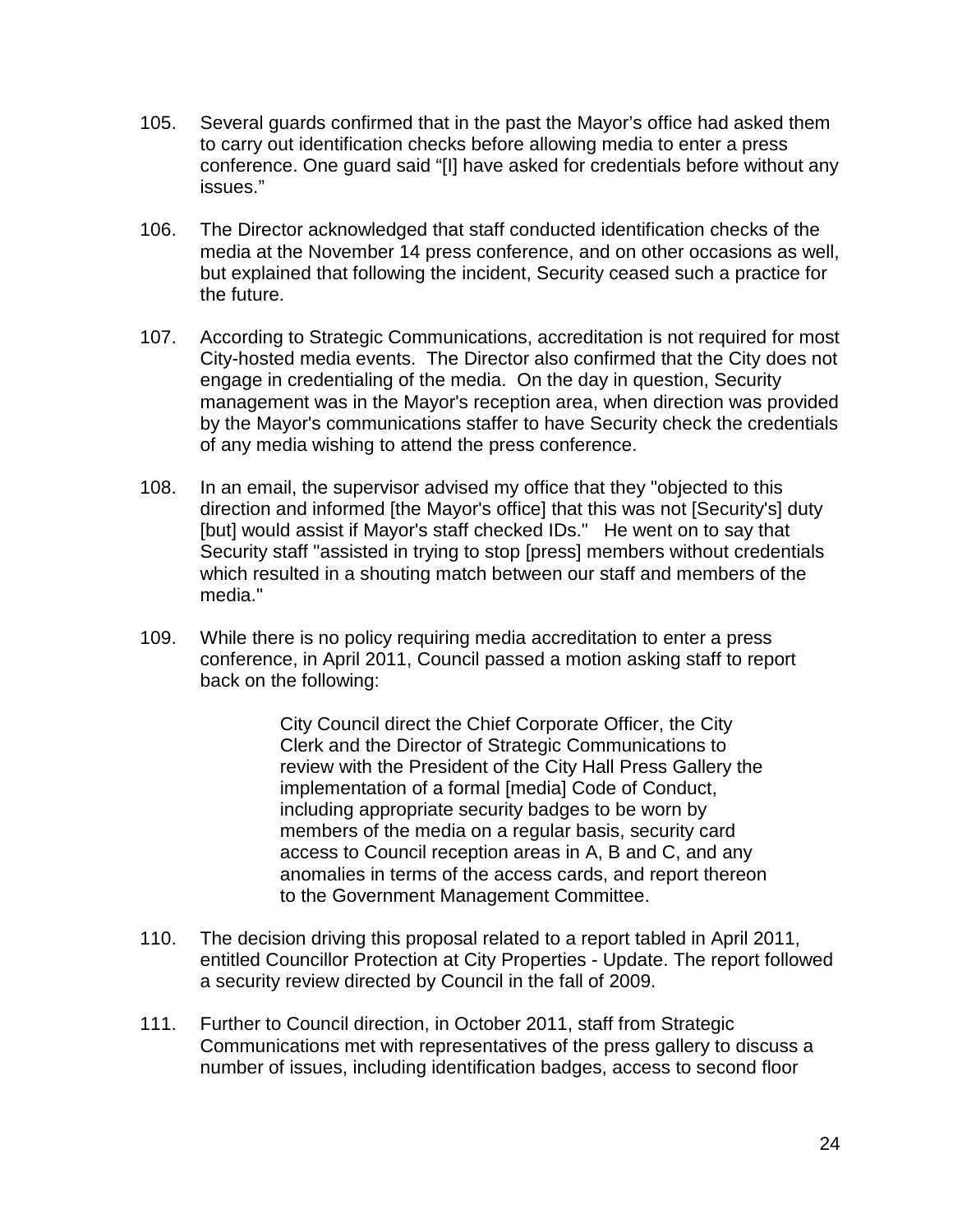Councillors' office area, and a potential Code of Conduct for members of the press gallery.

- 112. Following those discussions, the City Manager prepared a February 6, 2012, report to Government Management Committee. In it, he asked that Council approve the following recommendations:
	- Council approve a City Hall Press Gallery Accreditation Policy;
	- Council authorize the City Manager to take the necessary measures to implement the accreditation policy;
	- Council authorize him or his designate to make any changes to the procedures and be authorized to make any final determination on an individual's eligibility for a media badge or revocation of the badge.
- 113. The City Manager's report noted that,

Press gallery representatives indicated that their position is that journalists are already subject to employer Codes of Conduct. In their opinion a specific Code of Conduct for the Press Gallery is not required.

- 114. Notwithstanding the above, the report stated that the City is not precluded from imposing a Code of Conduct with respect to individuals accessing the second floor Councillors' area, if that was the direction that Council wished to provide to staff.
- 115. While a Code of Conduct was not formally implemented, the policy statement that introduces the Accreditation Policy reviews the expectations of the media who visit the second floor Councillors' area. It notes, for example, that visitors are expected to adhere to all City of Toronto policies, procedures and bylaws, and to conduct themselves appropriately at all times.
- 116. The Director stated that the absence of visible media credentials makes Security's job more difficult, particularly during press conferences.

Anyone can basically call themselves a member of the press. In the council chambers or more recently on the second floor, there should be some type of credentials…The difficult piece in dealing with press conferences is dealing with the disruption…you are in front of the cameras and stuff is happening…there's no responsibility to behave. No real complaint mechanism…It is best if we have some kind of awareness of who is coming in to the press conferences and whether they are coming in for correct reasons.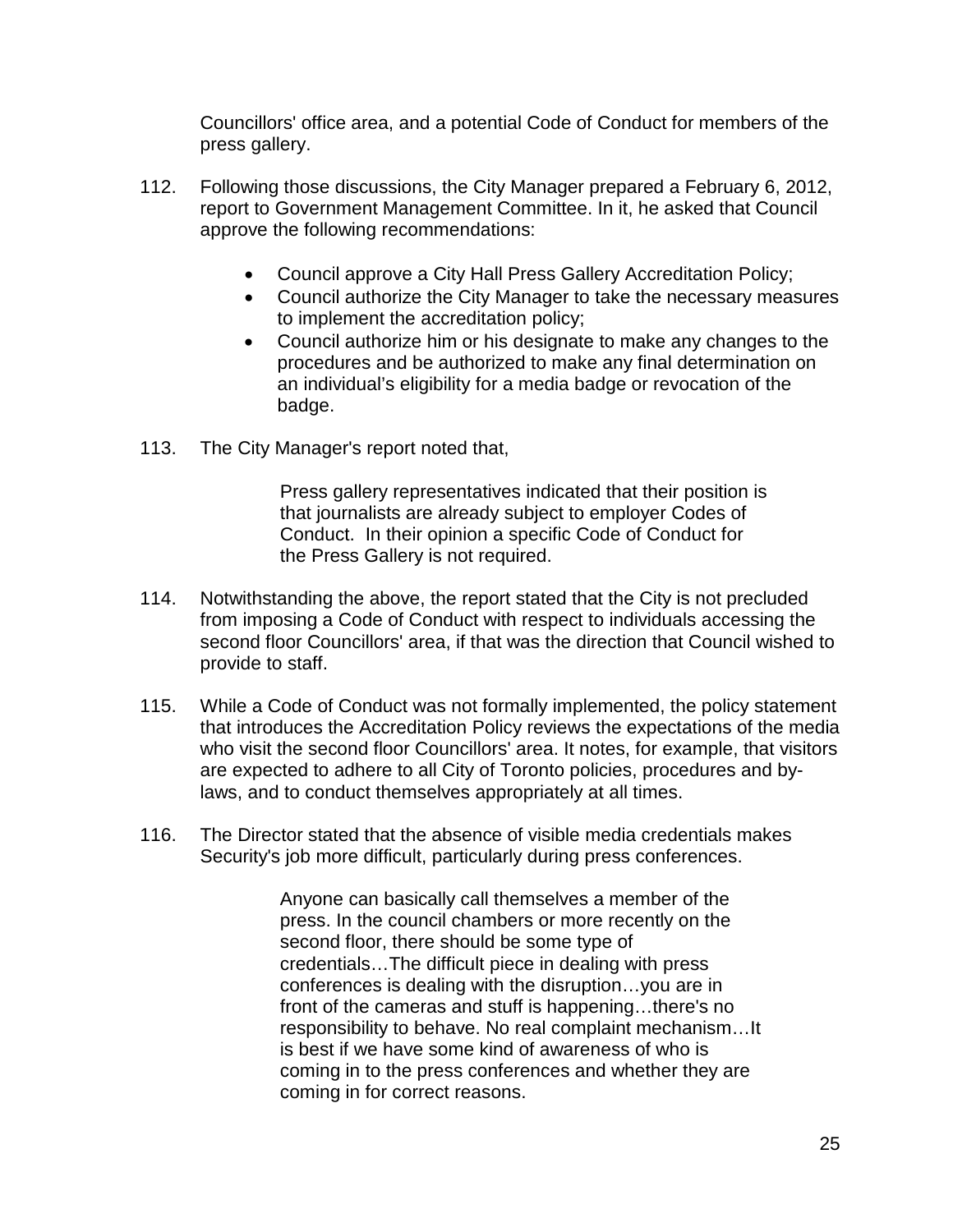#### **5.2.4 November 18, 2013 Council Meeting**

- <span id="page-25-0"></span>117. After a Councillor was knocked over, two Security staff approached her to ask if she was all right. They reported she said that she was fine.
- 118. The Councillor told my investigator she realized later she must have been in shock. She sustained a bruise on her face and hurt her shoulder, subsequently receiving medical treatment for her injuries, which in her statement to my office continued for many months.
- 119. The Councillor asked Security for an investigation of the matter. She was interviewed on November 22, 2013 by the Director. She understood that he also interviewed and took statements from others who were in the chamber at that time, including members of the Mayor's staff.
- 120. The Councillor received a copy of the report on January 23, 2014, and thought "the conclusion" was incorrect. The Councillor said that "[i]n calling the incident 'accidental', it seems that the entire incident is being dismissed with a superficial report." She added that:

Although the attachment to the report mentions the interviews and written statement, it does not actually take into consideration the content of those statements.

- 121. The Councillor took issue with the depiction of the incident in the occurrence report that was initially prepared by Security. She disagreed with the wording that she "collided" with the Mayor.
- 122. She made her concerns known to Security, the CCO and my office, and requested that the wording of the occurrence report be changed to properly reflect the incident. The writer of the report was directed to put in a supplementary entry. This was done after he had reviewed a video of the incident. The supplemental report was dated March 11, 2014 and stated:

Upon review of the video footage seen in the media it was determined that Mayor [former] was running across the chamber floor when he in fact ran into Councillor [X] knocking her off her feet. The Mayor attempted to help her to her feet again. The Mayor later explained that he was rushing to the aid of [Councillor Z] who was involved in a heated exchange of words with [a] member of the gallery at the time.

123. The Director remarked that it was not unusual for a security guard to prepare a supplemental report if there was new information, or an investigation became necessary based on the initial iTrak entry. However, he said what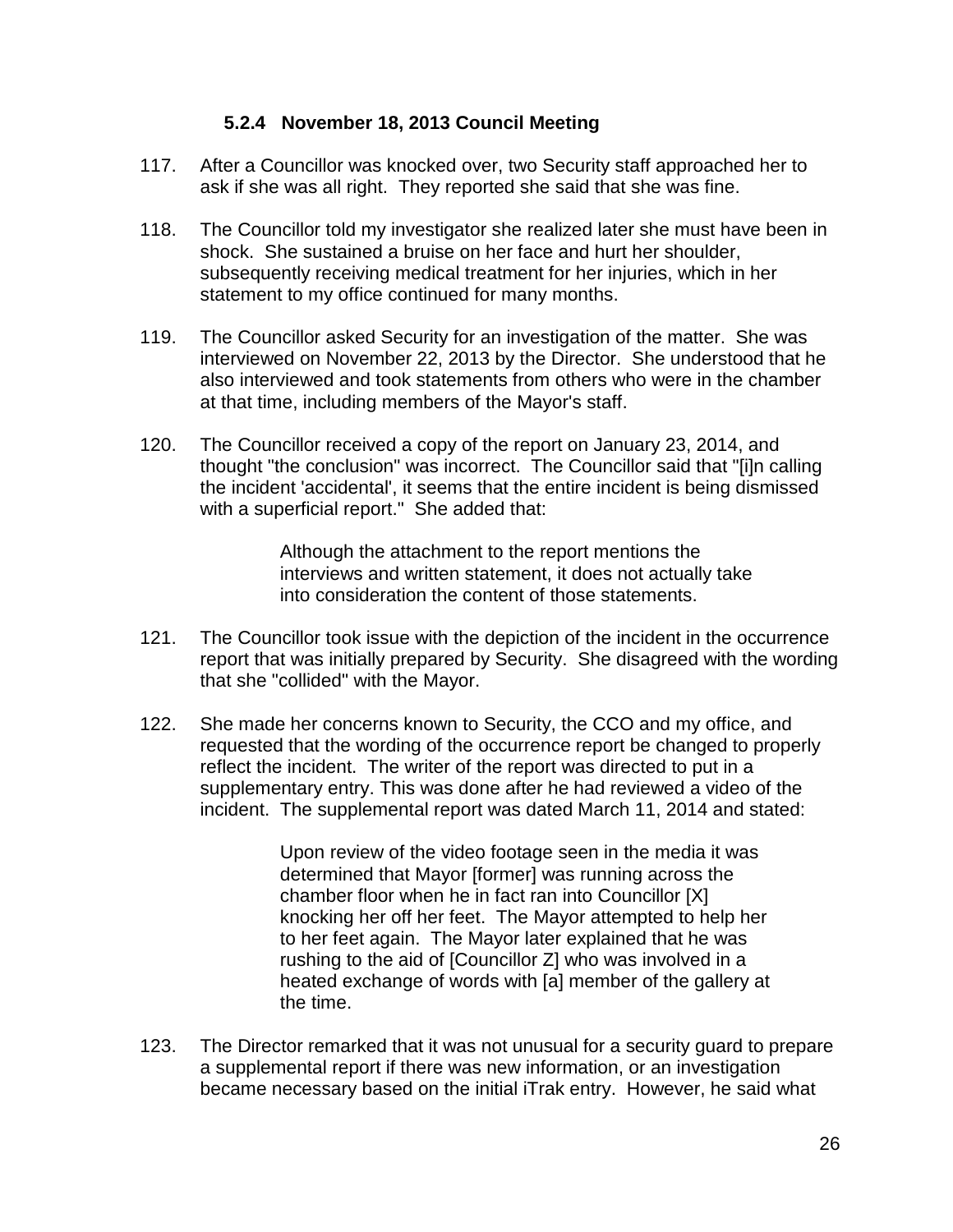was unusual in this case was that the Councillor had indicated she did not like the wording of the report and asked to have it changed.

- 124. The Councillor remained dissatisfied with the revision. She said the report was essentially unchanged, despite instruction from the CCO, "that the investigation and report were inadequate and needed to be properly completed." She also objected to the final two sentences of the revised incident report, which she believed "unfairly exonerated [the former] Mayor" from any responsibility for the incident. These sentences were deleted from the final incident report written by a supervisor.
- 125. According to the Director, this was considered an exceptional incident. Normally incidents that require internal or criminal investigations are given to the Supervisor, Contract Security and Investigations. However, as the supervisor was not available, the Director conducted the investigation.
- 126. The introduction to the report described the purpose of the investigation:
	- I. To provide follow-up documentation to the incident;
	- II. To investigate the reason for the occurrence; and
	- III. To determine measures to prevent future occurrences
- 127. The Director took statements from a number of parties who had been present when the Councillor was knocked over and reviewed various videos of the event, including the official City of Toronto video. The Mayor was not interviewed as part of the investigation.
- 128. The Director told my office that he did not interview the Mayor because his actions were" obvious" and confirmed by many videos of the event. He believed it was unlikely that further information would be gained by interviewing him. He added:

I think that there are two issues in here. One is that his actions were very clear in this case. It is very obvious what precipitated the factor. It was very obvious that he ran and knocked over Councillor [X]. The value of what we were going to get out of the interview, it kind of outweighed the dealing with it...

I also wanted to make sure that we didn't interfere with anything that might happen from [the] Integrity Commissioner's perspective…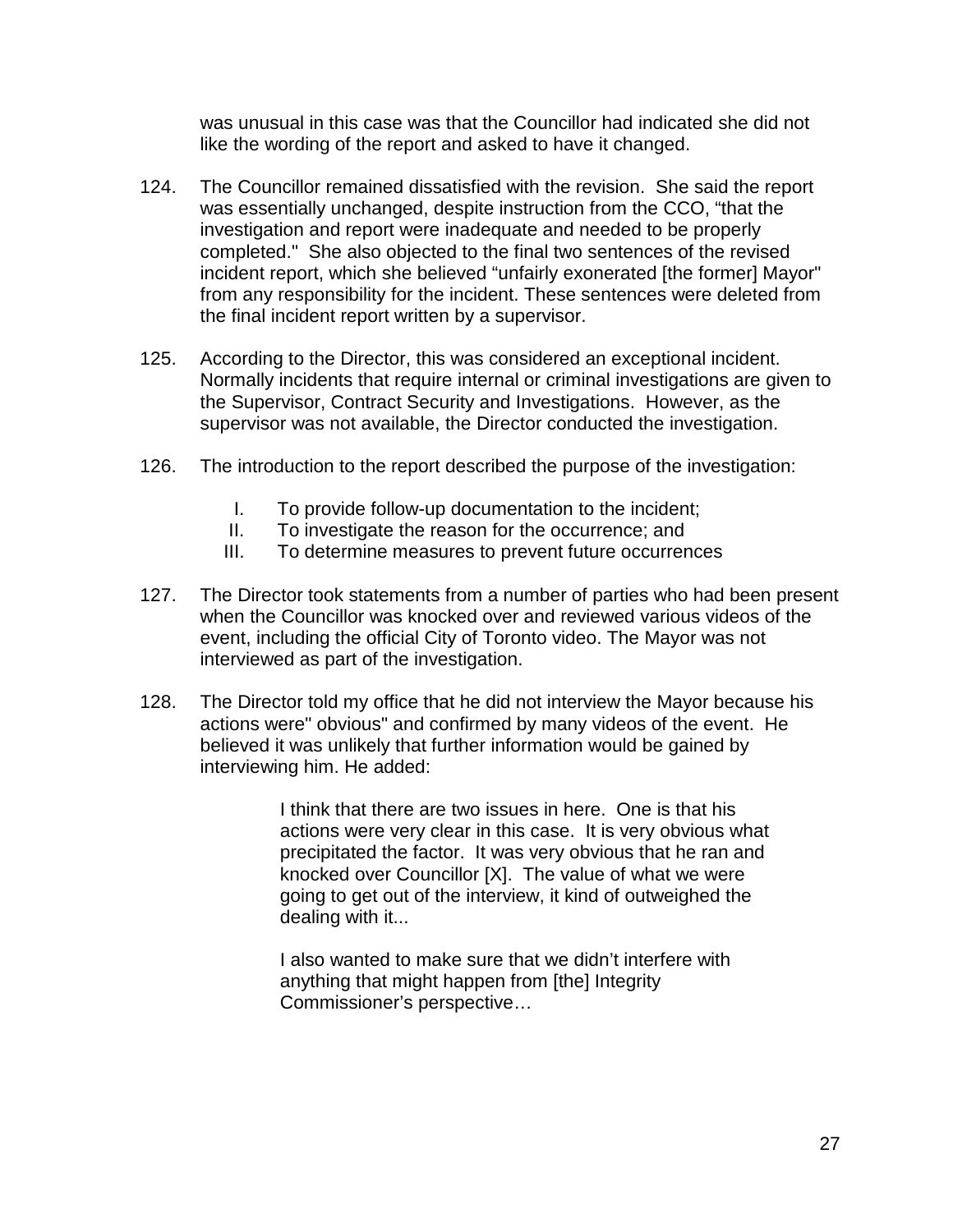129. Although the Mayor was not interviewed**,** he made the following comments at Council after the incident. Those comments, set out below, were also included in the report:

> I ran around because I thought [Councillor Z] was getting into an altercation. I apologized and I picked her up. I do apologize. I apologize to anyone I accidentally hit when [Councillor Z] was in an altercation over there. It was a complete accident. I do sincerely apologize to you Councillor [X].

130. The Director concluded:

Based on the above information, the probable explanation for the incident occurring was accidental. Based on the above information it appears that the Mayor left his standing area on the Council floor to come to the physical assistance of Councillor [Z], it [is] also probable that the Mayor was looking at the confrontation area and did not see Councillor [X] when he physically impacted her.

- 131. The Councillor acknowledged that the investigation carried out by the Director was thorough. However, she was dissatisfied that the report did not hold the Mayor to account for his actions and that the episode was described as an "accident."
- 132. The Mayor was asked to comment on the incident by my investigator. He said that he could not remember being interviewed as part of Security's investigation and rejected the characterization that he ran over the Councillor. He said that the matter, in his view, was "blown out of proportion". He said he "briefly" apologized to the Councillor following the incident.
- 133. The Director was asked whether he had considered addressing the fact that running in Council might be considered reckless behaviour. He said it was not acceptable conduct, but that it was not his responsibility to conclude whether it constituted reckless behaviour. He stated that any complaint about the conduct of Councillors would be more aptly dealt with by the Integrity Commissioner.
- 134. Following this Council meeting, complaints were made to my office about Security's non-intervention when the Mayor's special assistant began filming the gallery. They believed the actions of the special assistant were meant to discourage them from speaking out.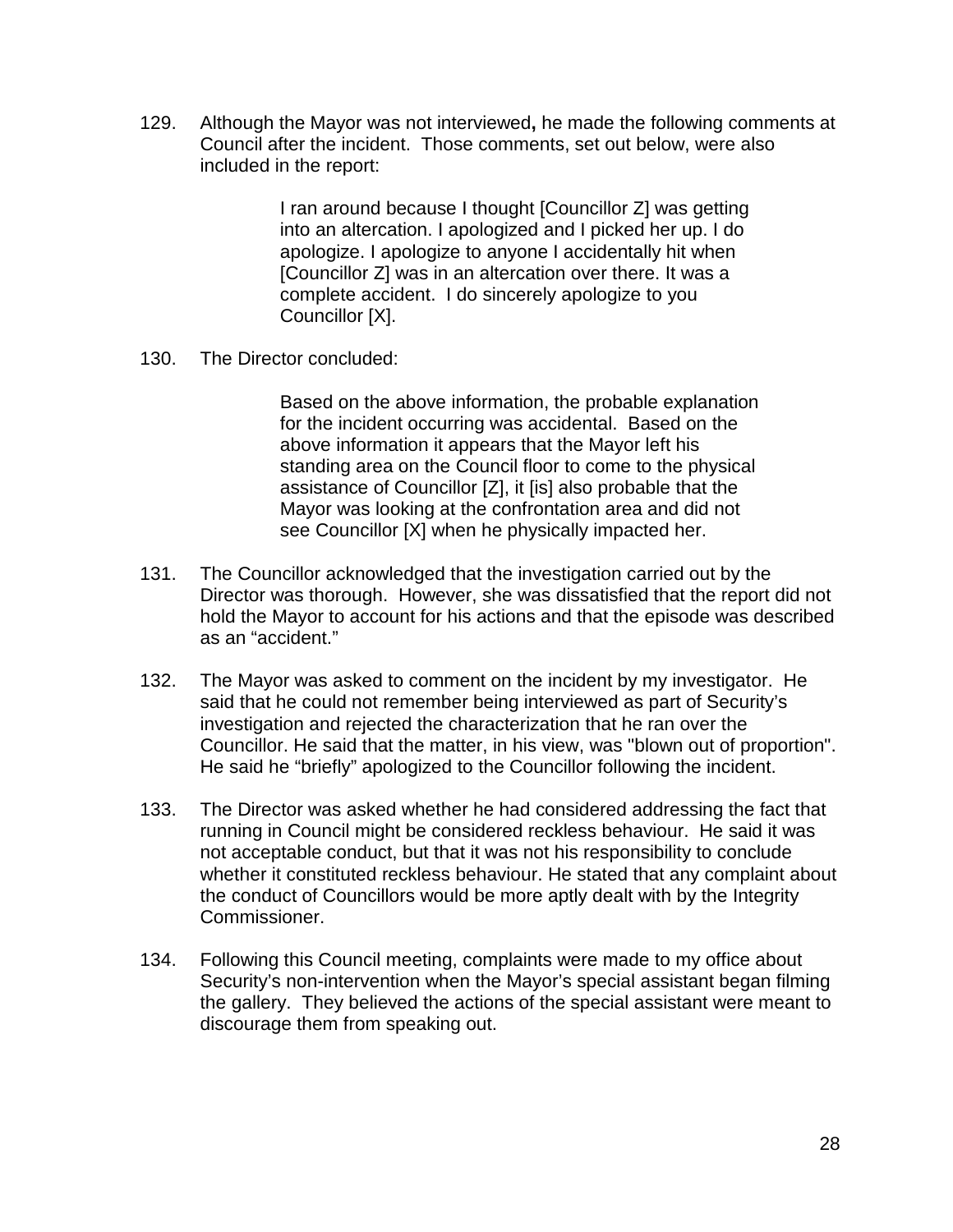- 135. The policies and procedures manual is silent on filming in the Council Chamber. This was confirmed by the Director. Section 23.19 of the manual states that photographs are permitted as long as the photographer uses discretion and does not disrupt the proceedings. Photographers may only photograph Council from the gallery and designated press locations.
- 136. The Mayor's special assistant said he started taking video of the gallery because members of the public were making "rude gestures" at the Mayor. According to the Mayor, individuals in the gallery were "shooting" video of him and Councillor Z and he instructed his assistant to record members of the gallery. The Mayor justified his actions as follows:

… if they [individuals in the gallery] can take pictures of me, I should be able to take pictures of them.

- 137. With respect to the video footage, the Mayor said he had done nothing with it. The special assistant said that he had deleted it, but could not say when he had done so.
- 138. The Director acknowledged that the public often films and streams video of Council meetings, which are then posted on social media. He maintained that an important distinction, however, is how the video is to be used.
- 139. The Director said that if the filming of the gallery by political staff is causing a disturbance, or is an attempt to intimidate the public, then it should be viewed as a Councillor Code of Conduct issue. He told my investigator that, although one might question why the Mayor's special assistant was filming the gallery, it is not an issue for Security to address.
- 140. A senior individual from the City Clerk's office believed that Security needed to be more "politically savvy." The witness added that when the Mayor's special assistant started filming the public, "Security should have realized this was a potentially disruptive action."
- 141. The City Manager said he thought Security should have reacted more quickly once the Mayor and Councillor Z began engaging the public. "We probably could have done a better job of controlling the situation."

#### **5.2.5 Security on the Run**

<span id="page-28-0"></span>142. On March 19, 2014, after informing Security that the Mayor wished to hold a press briefing outside the main doors of City Hall, an escort route was planned to facilitate the Mayor's travel between his office and Nathan Phillips Square. Initially, he was to leave by the side door and walk along the Path to the food vendors' trucks on Queen Street. The route eventually taken was down the library stairs, through the cafe and onto Nathan Phillips Square.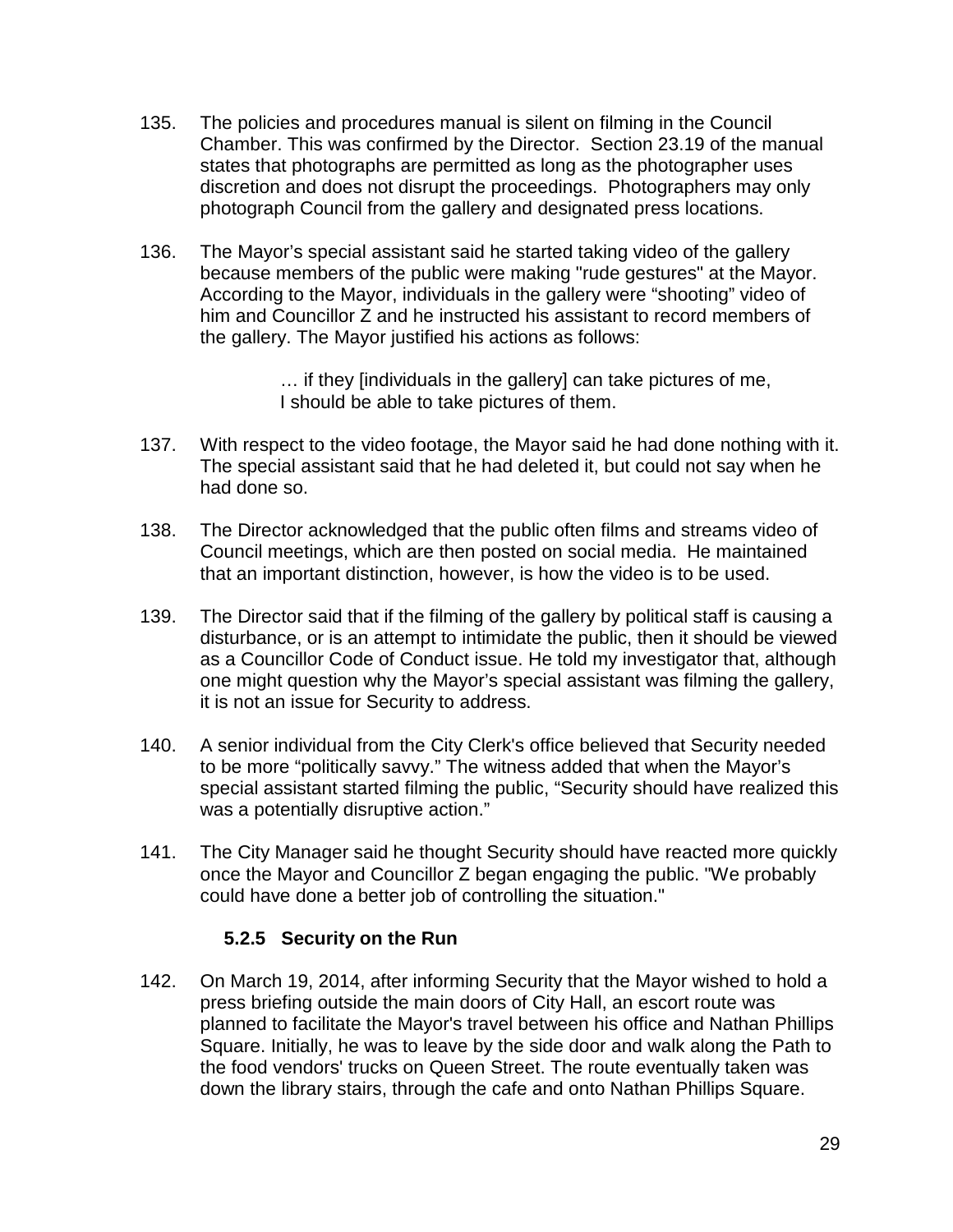- 143. Two guards escorted the Mayor. Also present were a reporter and a camera crew from the UK. They walked to the food trucks on Queen Street, at which point the City Hall press corps, consisting of approximately 20 individuals, saw the Mayor and ran to join the group.
- 144. This large group of media was described by witnesses as pressing around the Mayor, asking him questions. One of the guards called his supervisor to ask for backup, and a third guard was dispatched to the scene. The third guard said he could see a "swarm of people" in the square who were "yelling, swearing and cursing."
- 145. There was a guard on either side of the Mayor and one in front clearing the way on their return to City Hall. One of the guards described the situation as "chaotic" and admitted that he had safety concerns, as some of the media were walking backwards and could have tripped. He said he tried to prevent this from happening by pointing out potential hazards.
- 146. One of the media who had been present said he observed a guard cautioning cameramen to be careful and touching them "gently."
- 147. As the group entered City Hall, the Security supervisor said he observed the Mayor "moving fast, trying to get away from the media people." One of the guards said he heard a reporter yelling "answer the fucking question." Someone else can be heard on a video saying "guys, don't shout." The media questioning was described by an observer as "aggressive."
- 148. At this point, the Mayor can be heard on the video saying "let's go, let's go, let's go," as he began to run up the stairs. Everyone present – Mayor, Security and media -- began to run up the stairs. A cameraman was knocked down on the staircase. A security guard was knocked over and had his foot "trampled."
- 149. According to a guard at the scene, "it was not a safe situation." Another guard admitted that he had "safety concerns about the media, it was chaotic." He said that afterward, he asked members of the media, including the cameraman who had been pushed down on the steps, if they were alright and they said they were.
- 150. The third guard present stated there are formations that guards can make to deal with such situations.

This is where the training comes in and this is what we didn't have…We do not have that level of understanding.

151. A Strategic Communications manager stated that with so many media present, "the Mayor should never have gone out." The Mayor's chief of staff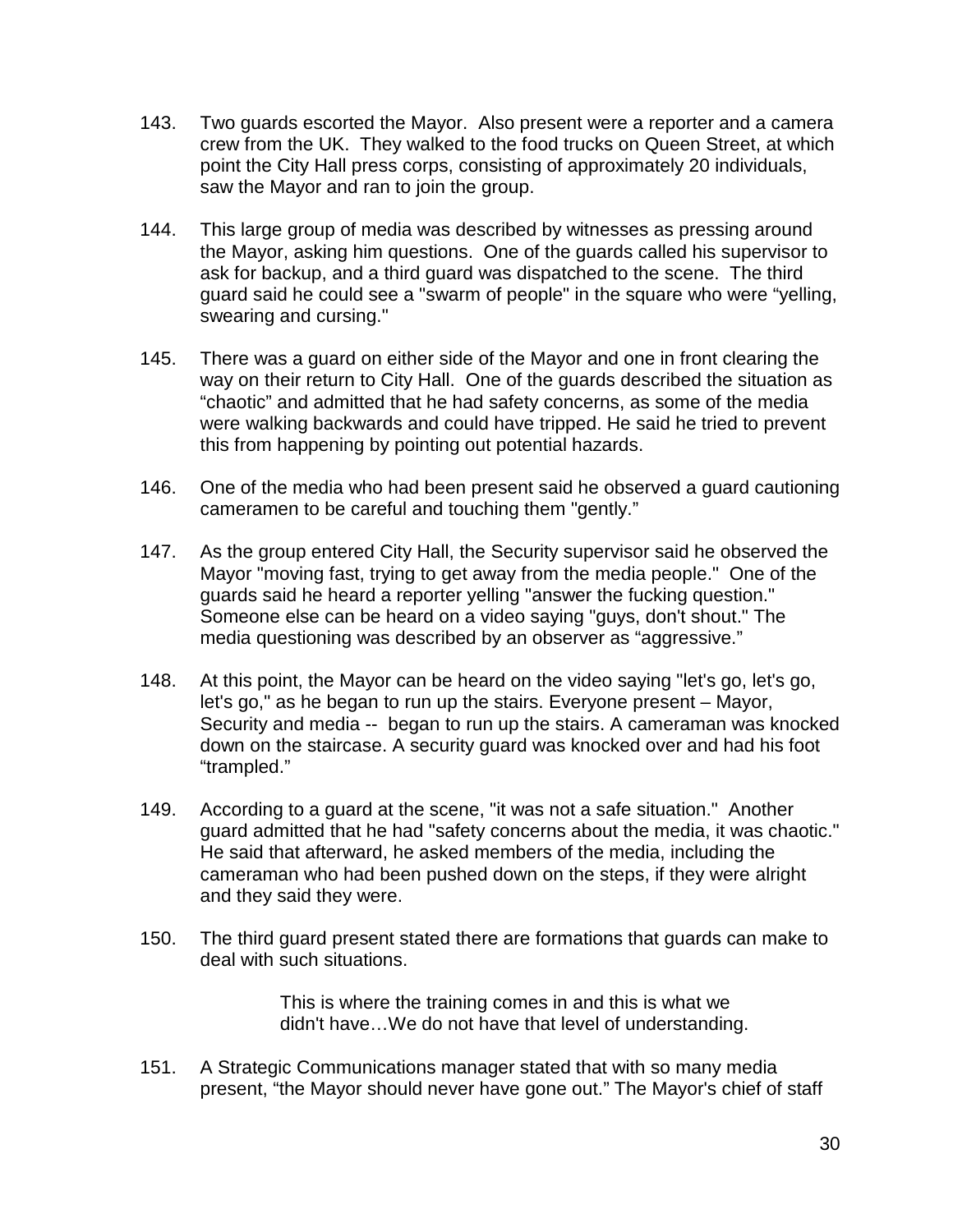disagreed. He said that the Mayor could not be expected to stay in his office every time media were around.

- 152. The Director acknowledged that staff were surprised when the Mayor began to run up the stairs in an attempt to elude the media. At least one security guard went running after the Mayor, which the Director conceded was an "incredibly wrong thing to do." He added that, "no one was expecting that [the Mayor] was going to take off and run which was incredibly difficult for us."
- 153. Security advised that there is no procedure on how to conduct security escorts. The Director explained that providing escorts is a basic security function. He noted that guards have the autonomy to provide escorts. If the request required additional resources, or was not a routine issue, then the guard would request and receive direction from the Security Control Centre and/or the supervisor. Security management noted that they have not traditionally dealt with escorting VIPs.
- 154. A media witness interviewed by my investigator suggested that, in a moving scrum, Security should be on the perimeter making sure there were no injuries. This issue was addressed in the supervisory report following investigation of the incident. It noted:

The general course of action for the Mayor's escorts is security staff standing on either side of the Mayor in an effort to ensure that none of the media asking questions, or cameramen, bump into the Mayor. As noted in numerous previous [video] clips, this strategy does not always work.

- 155. The unit has contemplated putting an escort procedure in place, but the Director stated that it is "very difficult for [Security] to encapsulate all scenarios into a procedure [that would be] understood and followed by all staff."
- 156. In the absence of a prescribed procedure, the Director explained that with the former Mayor, Security had asked that his office inform them a few days in advance of "something big" that was to take place, so that arrangements could be made to have the necessary resources in position. He advised that Security met with the former Mayor's chief of staff a number of times to discuss "security issues" and communication between the two offices. Notwithstanding these efforts, the Director explained that advance notice for security escorts remained a problem.
- 157. According to the Director, "one of the keys to providing a safe escort and protection to the Mayor is proper planning of the routes, times and actions." This was conveyed in a November 29, 2013, email to the chief of staff, in response to a request for a Security escort. The email went on to say that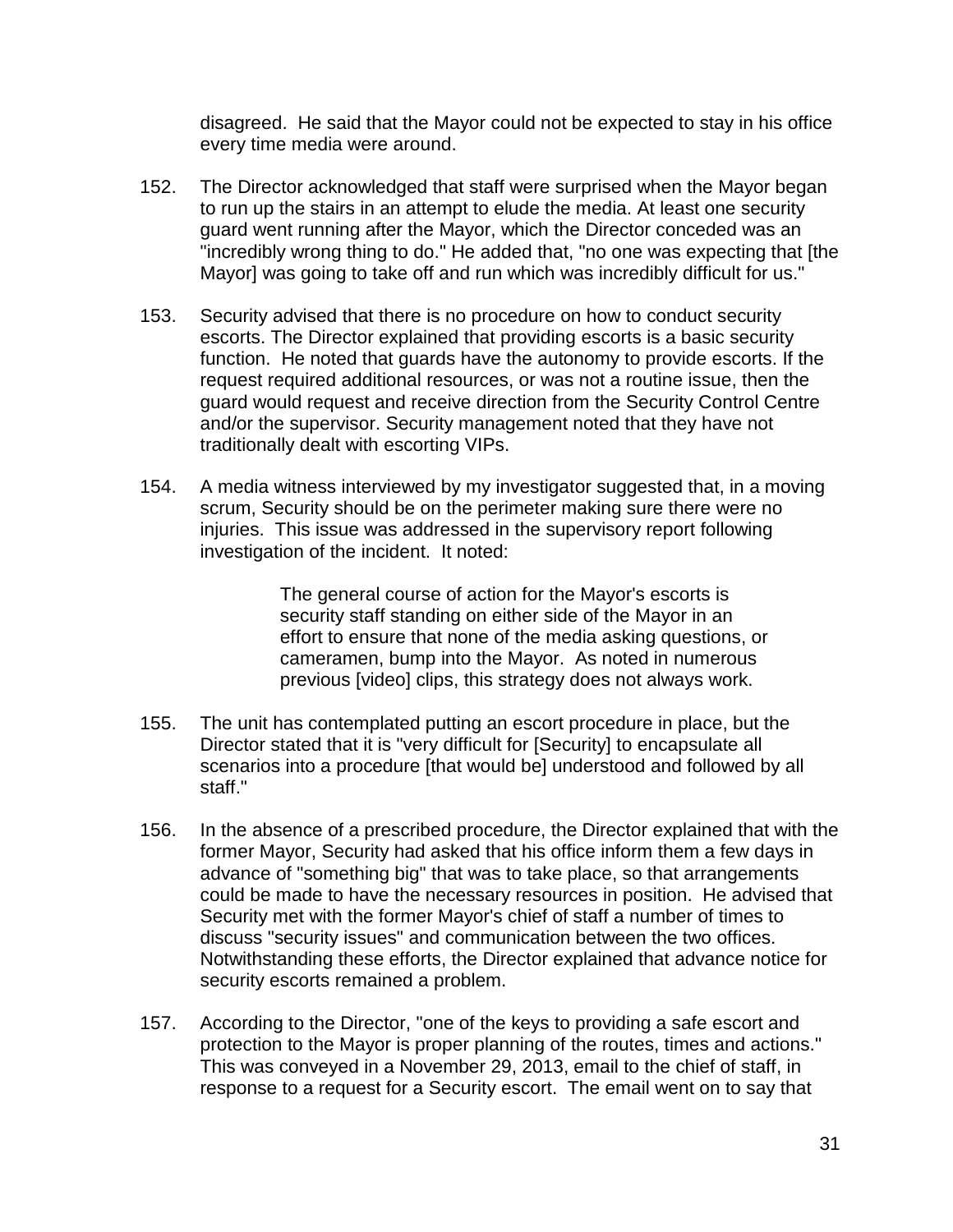the Mayor's office should coordinate with the Security supervisor for this and future events.

- 158. The Director explained that Security has dealt with past mayors, and provided escorts for them. However, he said that there had been more predictability. The Director explained that with previous incumbents, if an escort route was planned in advance, for example, it was followed.
- 159. Several Security staff, including the Director, noted that with the former Mayor, they did not have an opportunity to organize venues for press conferences and media briefings to ensure that the locations could be controlled safely. According to one guard, "the Mayor doesn't always listen and often acts in a spontaneous manner." Another said, "We may plan a route, but he can ignore it."
- 160. According to one Security staff member, the incident could have been controlled better if the Mayor's office had taken the advice of Security. He said that, "this has happened a lot [ignoring advice of Security] in the past three years, especially, more in the last year."
- 161. Following the incident, the guard who was first on the scene completed an incident report. The other two guards present filed supplementary reports, as did their supervisor. A management review referenced above was also undertaken.
- 162. On March 24, 2014, a group of senior staff including the DCM, CCO, Director, Strategic Communications, Manager, Strategic Communications, and the Director met to discuss the incident and put the following plan in place:
	- Additional training for staff on how to clear a path for the Mayor;
	- Meet with the Mayor's office staff to discuss what could be done to prevent these types of incidents;
	- Conduct a health and safety review of the area outside the Mayor's office;
	- Review any policies or guidelines regarding media conduct at City Hall.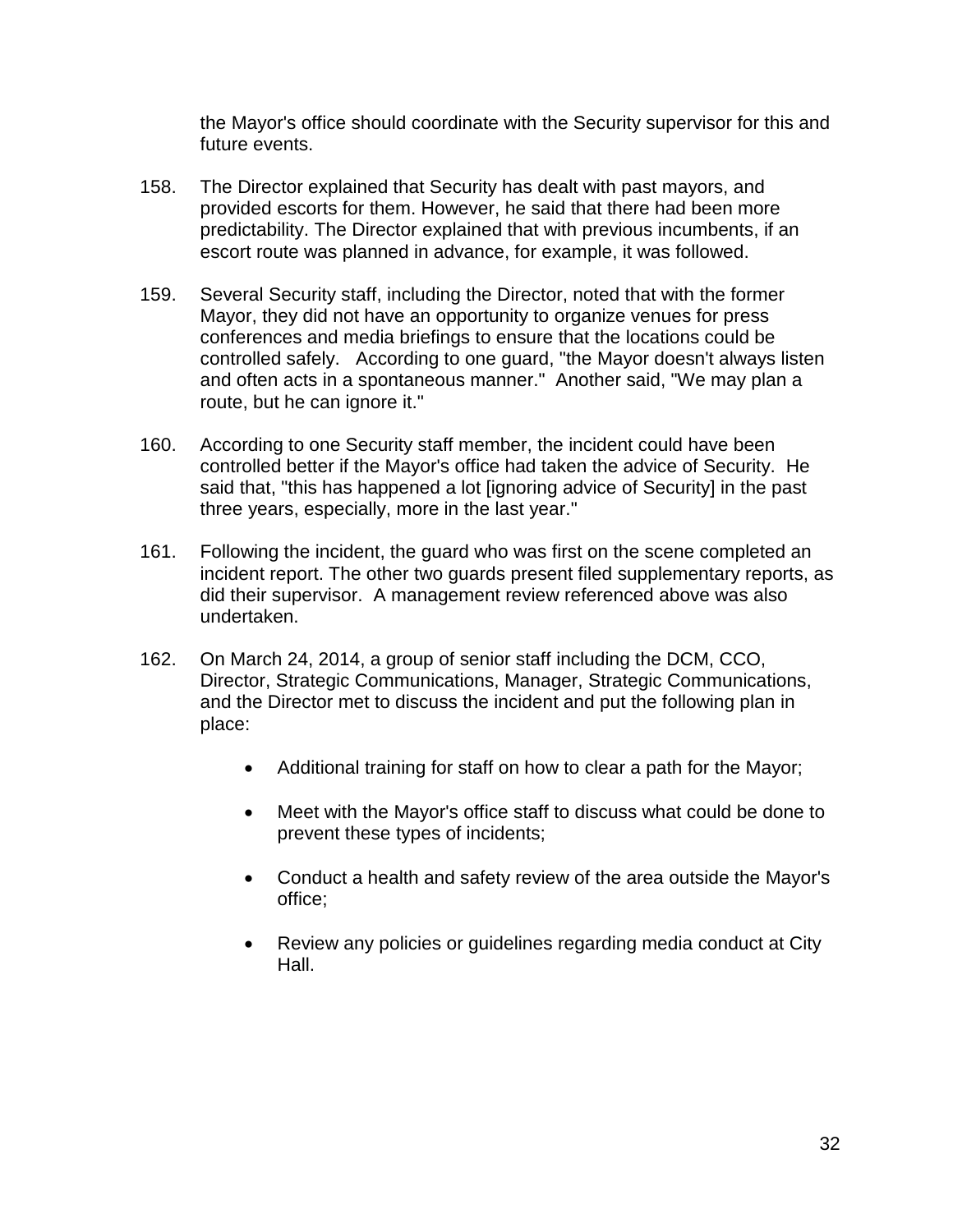163. Shortly after, the Director, Strategic Communication and the Director met with the press gallery president and another member of the media to discuss these plans. The Director, Strategic Communications, said that,

> They [press representatives] seemed satisfied that we were addressing the issue and indicated that they understood that staff were also in a difficult position.

- 164. On March 31, 2014, the Director met with City Hall security staff to review expectations for escorts and media protocol. Guards were instructed to give more verbal commands when on escort duty and not to follow if the person being escorted decided to run.
- 165. A further meeting was held with senior City staff in April 2014. Security committed to continue working with Strategic Communications and the Mayor's office to eliminate any points of contention. Security reiterated that the Mayor's office must share their weekly calendar with them to assist in planning security resources. The Mayor's staff agreed to advise Security about any possible escort duties at least 24 hours in advance.
- 166. Security brought in two external trainers to deliver enhanced use of force and provide escort training to City Hall security staff. The training was completed in May 2014.
- 167. Security staff who participated in the training said that the major learning they took away was that they were encouraged to be more assertive, use more commands, walk ahead of their escort, and keep their escort moving.
- 168. The Security management review was submitted to the Director on April 3, 2014. The report concluded that the following factors contributed to the incident:
	- Extra media were on site due to the release of court documents concerning the Mayor. In addition there was a film crew from the Food Network who were filming the Mayor.
	- The request by the Mayor's office for a security escort happened only a few minutes before the actual event.
	- The media were bumping and pushing as they attempted to ask questions. About half of them were walking backwards to get shots of the Mayor.
	- The Mayor decided to run up the staircase.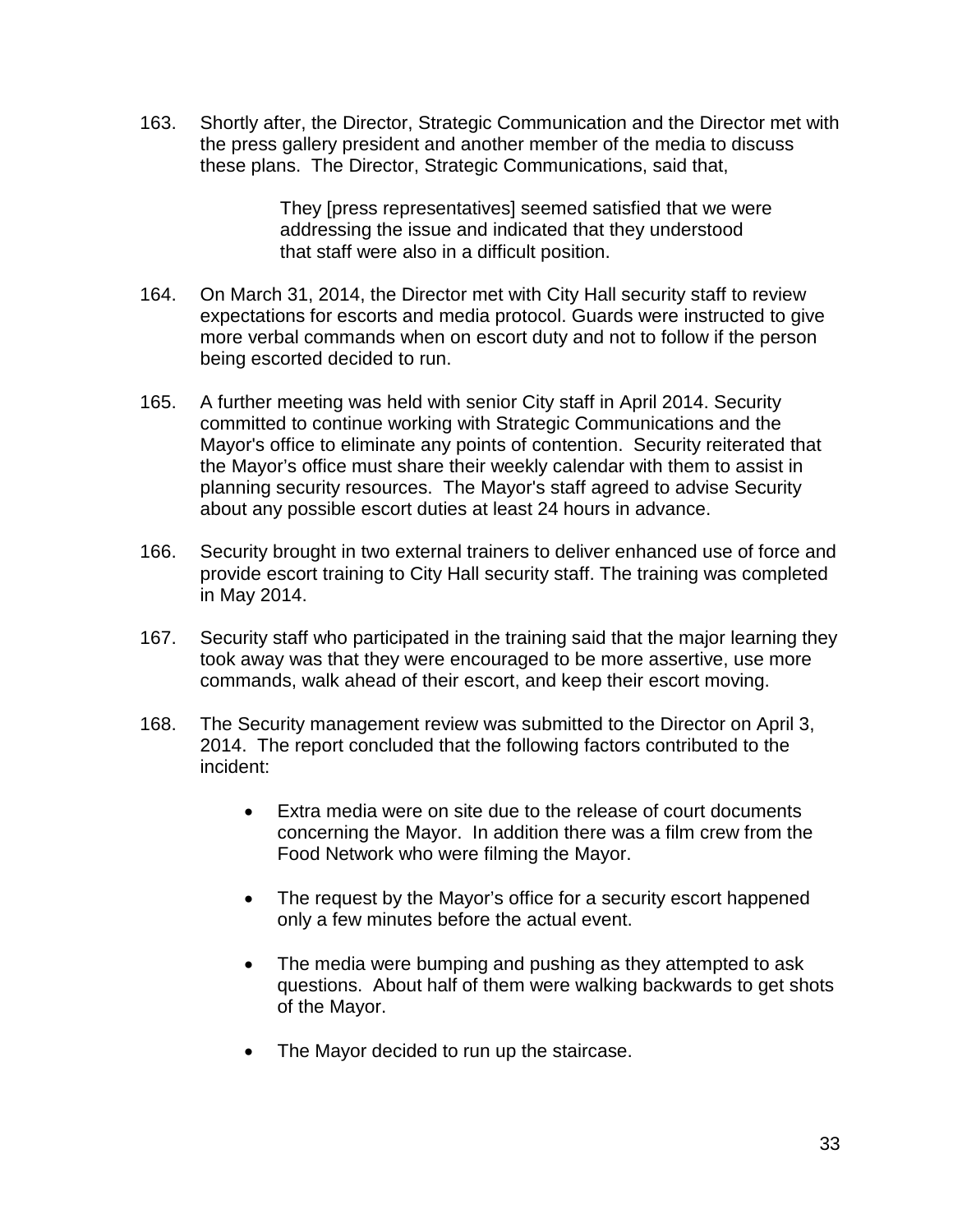#### <span id="page-33-0"></span>**5.3 The Adequacy of Security's Response to the Incidents**

#### **5.3.1 St. Patrick's Day**

- <span id="page-33-1"></span>169. Two Councillors met with the CCO and the Director in mid-November 2013 to better understand the role of Security. They wanted to know whether Security had a mandate to guard the Mayor, or was concerned with the safekeeping of everyone.
- 170. They had questions about the 2012 St. Patrick's Day incident at City Hall. The Councillors wanted to know whether a report of the incident had been prepared.
- 171. Newspaper articles had reported that the security guard responding to the incident, emailed his superiors with a summary of the evening's events, but had stated that:

Due to the nature of the incident with the mayor, we will not be submitting any reports.

172. In a May 5, 2014 email to all guards and supervisors, the Director made this comment about the release of security reports related to the activities of the Mayor:

> Basically anything that occurs above the norm needs to be reported. If a person has to pause to think if an issue is really an incident, then it is an incident.

- 173. Asked why a security incident report was filed as an email, the Director explained that the email was considered a security report. The Director said this information was shared with both the City Manager and the CCO and it was up to them to decide what action would be taken with future incidents.
- 174. The City Manager explained that, following news of the 2012 St. Patrick Day incident, he and other senior executives realized that they were not being apprised of incidents involving the Mayor and Security. They believed an escalation protocol was needed.

We discovered that there were some reports that never went any higher than the Director of Security…We revisited the protocol and the processes and made sure that anything to do with the Mayor moved up to the CCO and the CFO. Depending on the criticality of the security issue, I would be advised as well.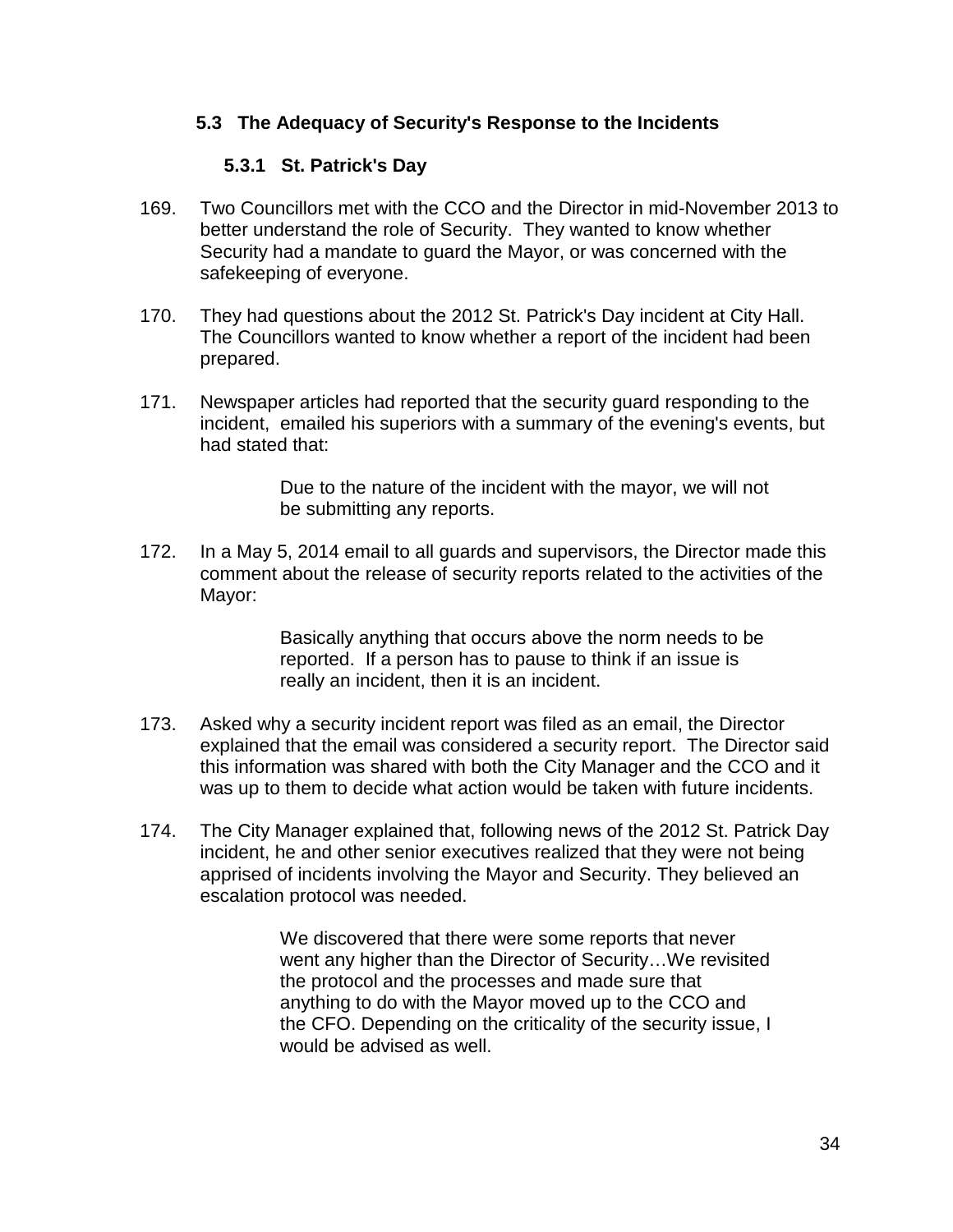175. The Security Incident Escalation Protocol came into effect in December 2013.

#### **5.3.2 Access Denied**

<span id="page-34-0"></span>176. Following the incident involving his photographer and Security, the editor-inchief for the newspaper filed a complaint with Security. In his complaint, he wrote:

> [the security guard] shoved [the photographer] against the glass and threatened to arrest him. He eventually relented and let [the photographer] pass.

City hall does not, to my understanding, issue media accreditation. [The photographer] has frequently taken pictures at city hall. It is unclear why he was singled out.

The current mayhem at city hall provides no justification for roughing up a member of the media who was simply trying to do his job.

- 177. The matter was investigated by the Security manager. As part of his investigation, the manager interviewed the Security supervisor (who did not witness the incident), as well as three guards who were present. He also reviewed the video of the incident. He did not interview the photographer.
- 178. My investigator examined the manager's investigation notes as part of our review. The manager interviewed the Security supervisor on November 23, 2013 "to get his perspective on what occurred inside the Mayor's office." He explained that the supervisor had arrived after the altercation started. The supervisor and a manager from Strategic Communications had confirmed the identity of the photographer and he was allowed into the press conference.
- 179. According to the notes, the supervisor advised that he had experienced a previous encounter with this photographer trying to gain access without credentials.
- 180. The manager's investigation notes indicate that the guard named in the complaint confirmed that Security was instructed by the Mayor's office to check the identification of media wishing to gain access to the press conference. He summarized the guard's recollection of the incident as follows:

While the door of the Mayor's reception area was open and media were showing credentials, [the photographer] "ducked in and tried to force his way in". While trying to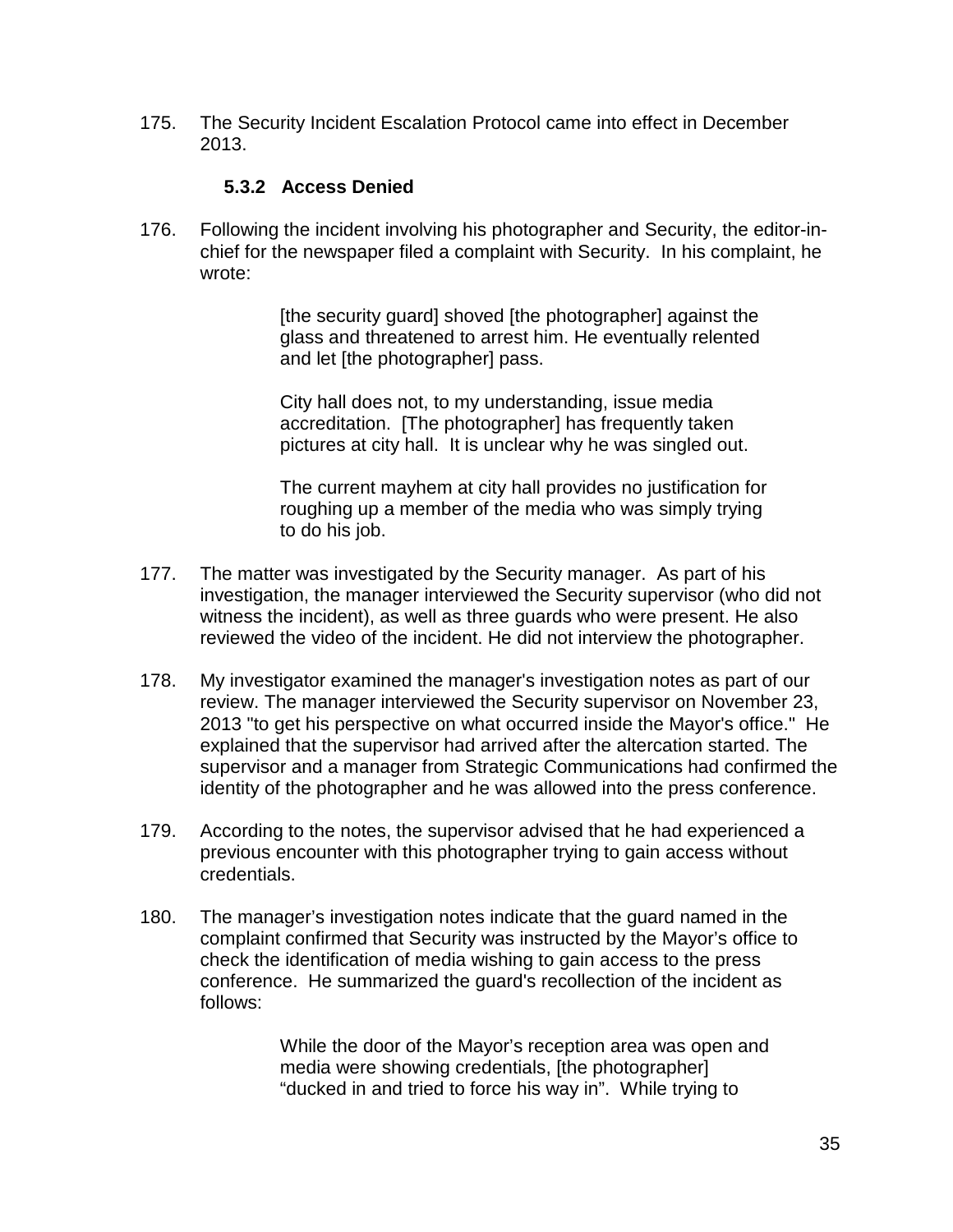pass [the security guard] "stooped"[sic] [the photographer] and asked him for his press ID.

According to [the security guard], [the photographer] struck [the security guard] with his left elbow (just above the waist line) as he tried to continue past [the security guard], stating "I don't have my pass with me. I'm with [his news organization]."

[The security guard] further advises that he stopped [the photographer] from further advancing, stood him up and [the photographer] began actively resisting (swinging his arms back and forth). [The security guard] said, "Stop the line" and was advising the [photographer] to get his press pass and he would let him in.

- 181. The guard stated that his manager viewed the video recording of the activity and confirmed the guard's account that he had been hit in the abdomen by the photographer.
- 182. The Director concluded that the guard's actions did not constitute an excessive use of force. The guard said that he was, however, assigned to the security desk after the incident.

They pulled me away. They said 'we had a complaint and with this kind of situation we are going to keep you away.'

- 183. In his November 15, 2013 email to senior management, the Director reported that "I advised [the guard] that I had spoken with the Press Gallery President about a number of concerns and that for [the guard's] own protection he should be clear of any interactions between the Media and himself for a couple of weeks. [The guard] agreed."
- 184. One of the concerns raised by the complainant in this incident was that the guard had threatened the photographer with arrest. Nothing in the record that my office viewed spoke to this, or indicated that this was a line of questioning that was raised with the guard.
- 185. The Security manager forwarded a report to the Director after completing his review. A closing letter setting out the unit's findings was sent to the complainant three months later. The Director explained that the delay was a result of a miscommunication between Strategic Communications and Security, as to who would be responsible for informing the complainant about the investigation results.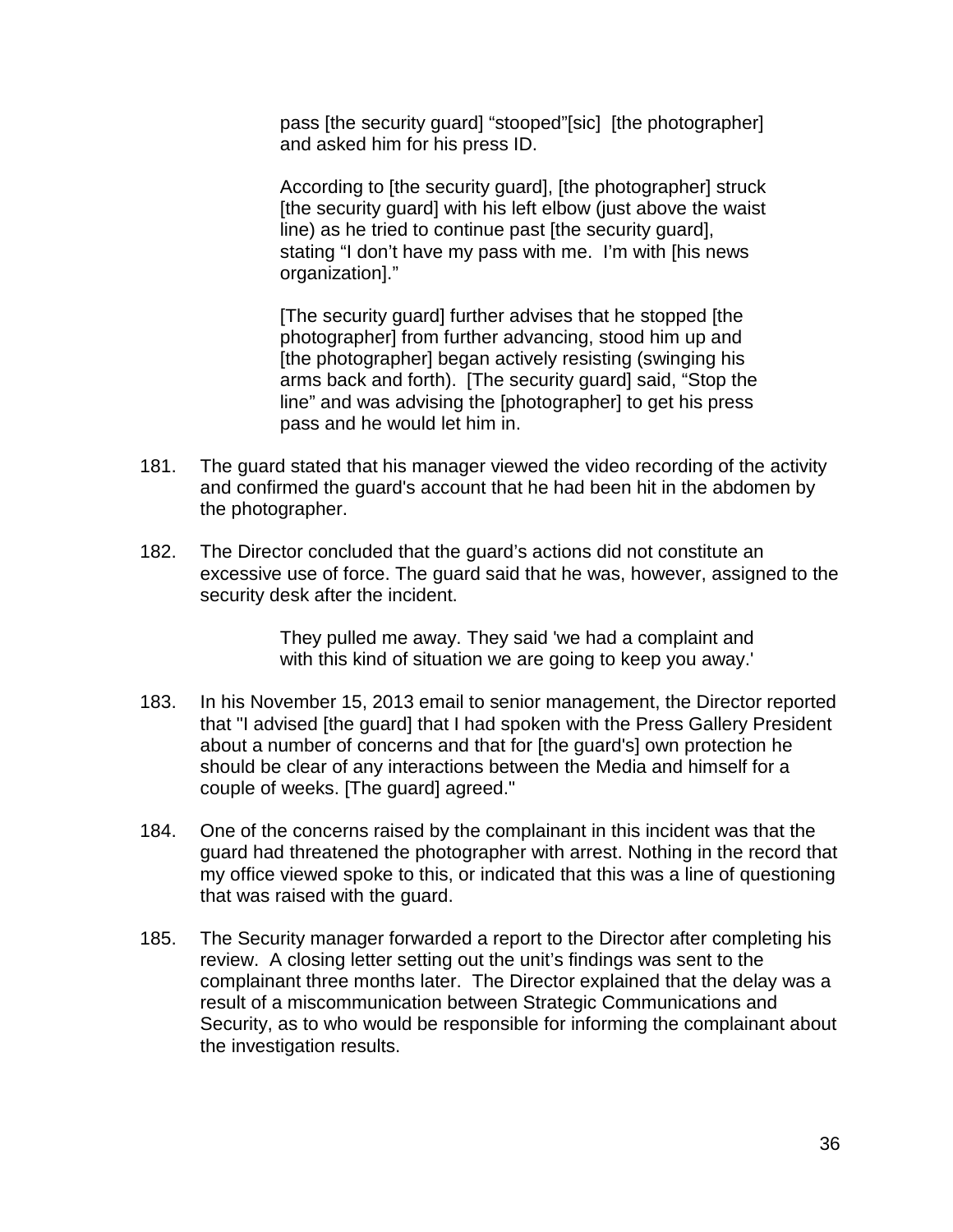- 186. In the letter, the Director wrote that the guard said he did not recognize the [photographer] as a member of the media when he attempted to gain entry to the Mayor's press conference. He added that the photographer initiated the contact with the security guard, although "subsequent contact and any physical contact" with the media was "regrettable."
- 187. My investigator contacted the photographer and spoke to him about the incident. He confirmed that the manager did not interview him. The contents of the closing letter were shared with the photographer. He said he would have liked to have had an opportunity to speak to the manager in order to comment on the information which formed the basis for the Director's response.
- 188. The photographer contended that the guard's version of events were "absolutely not true." He maintained that it was "absurd" to think that he would intentionally "elbow" a security guard. The photographer said that the charge was an attack on his professionalism.
- 189. The manager said that he did not interview the photographer since he was looking into a complaint about excessive use of force, and that the video of the event showed the photographer trying to "sneak by" and gain entry to the press conference without stopping or providing identification.
- 190. Following this incident, the Director, Strategic Communications wrote to the Mayor's Director of Communications stating that the City had serious health and safety concerns, including possible fire code violations when the protocol lounge was used to hold press conferences.
- 191. According to the Director, this was the impetus for the inspection by Fire Services. That review established that the Mayor's protocol lounge could hold a maximum of twenty people.

#### **5.3.3 November 18, 2013 Council Meeting**

- <span id="page-36-0"></span>192. A number of the complaints to my office entailed the events of November 18, 2013, and Security's response to them. Complainants questioned why Security had not stepped in sooner to address the actions of the Mayor and his special assistant.
- 193. According to one witness, it seemed as if Security were bystanders even though the verbal exchanges were "very disruptive." The witness said, "I felt that there was real malice and the potential for violence."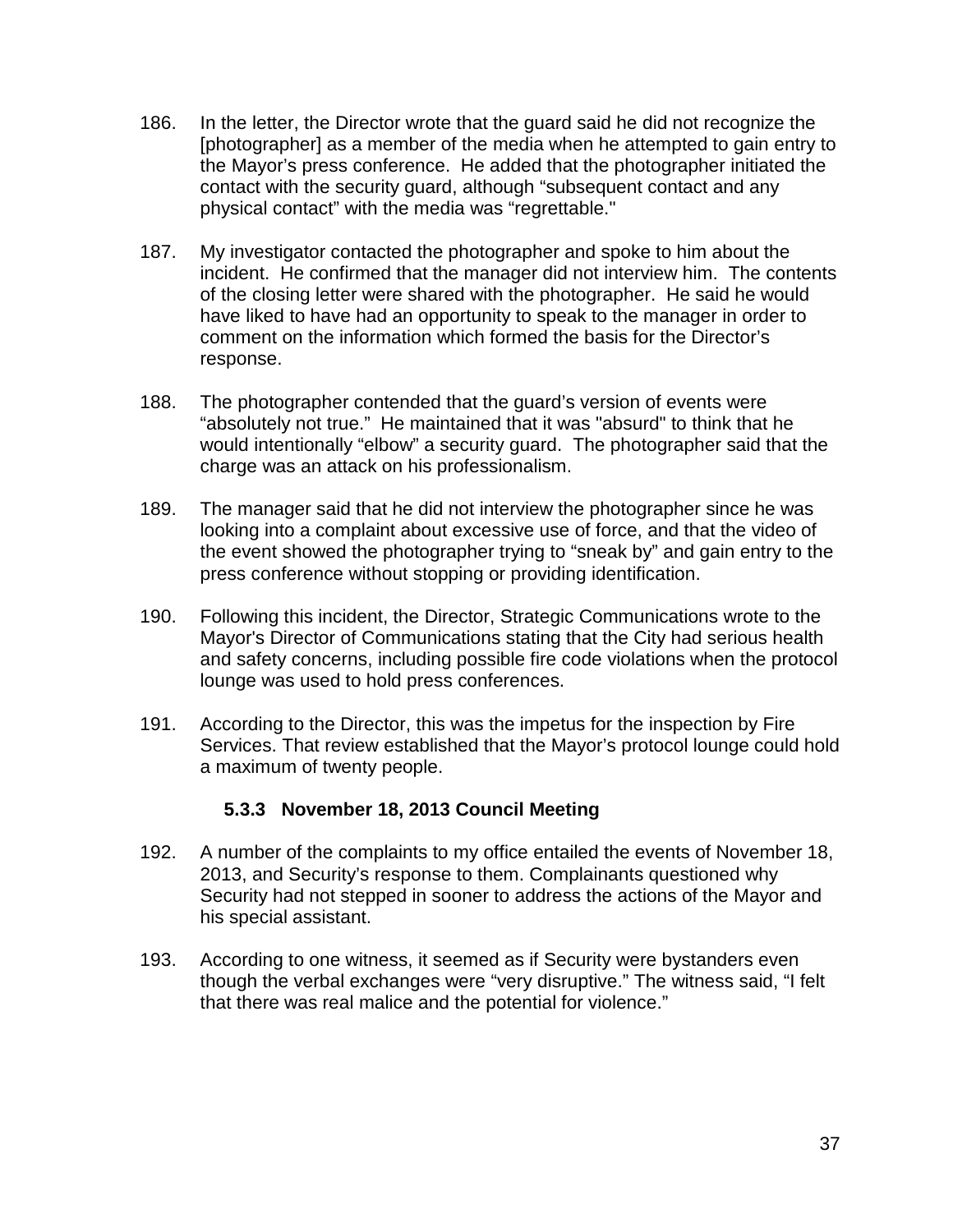194. Security was described by a witness as being "at a loss what to do." Another observer at the meeting stated:

> It seemed a bit strange to me that they weren't more involved.

- 195. Others questioned why the Speaker had not called the meeting to order as soon as the Mayor and Councillor Z started to interact with the public in the gallery. One witness said that if a member of the public had acted in a similar fashion, he would have been ejected from the chamber. Complainants alleged there appeared to be two standards of behaviour -- one for the public and one for the Mayor.
- 196. In response to why Security failed to take action against the Mayor and Councillor Z when the recess had been called, the Director said that in hindsight, it fell to Security to take action at that point, since the unit is responsible for the chamber when Council is in recess.
- 197. The Sergeant-at-arms said that he takes direction from the Speaker. He said that Security had restored decorum to the chamber shortly after and that the situation was under control.
- 198. The Director stated that while Council was in session, it was not appropriate for Security to act without direction from the Speaker.
- 199. Section 27-50 of the Code states that if there is a threat or imminent threat to the health and safety of anyone in a meeting, the decision to recess the meeting and order the room to be vacated rests with the Speaker.
- 200. The Code allows that, if the Speaker/Chair makes an order to recess and clear the room, the Sergeant-at-arms will immediately escort everyone, including Council members, out of the meeting place. When the recess was called at the November 18 meeting, the Director noted that Councillors did not leave the chamber. He suggested that if the Councillors had remained in their seats,

we would have had to deal with a lot less from that perspective. We can call additional staff to assist…but we don't have a giant pool of staff waiting in the back wings to deal with something like that [events of November 18]

201. The Director admitted that Security staff were taken by surprise. He advised that the Speaker called a "very quick recess." According to the Director, a decision to recess would generally be preceded by a warning. He said Security was waiting for certain steps to be taken which had not happened. As a result, "everyone is kind of in react mode all of a sudden."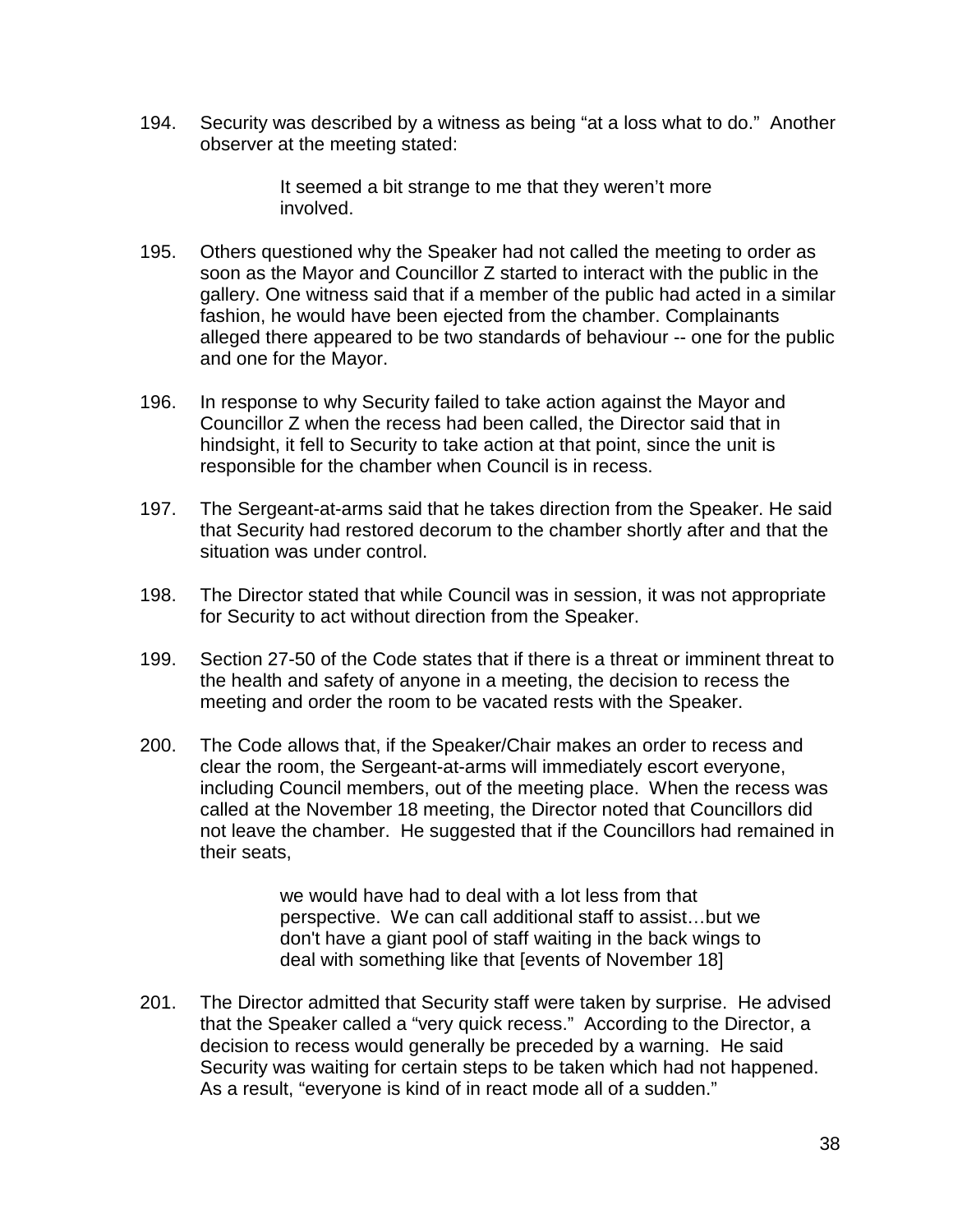- 202. The Director said that the events of November 18 were "unusual." He added that, "[i]n my 22 years here in security, we haven't had anything like this before." He advised my investigator that the Speaker has "legislated responsibilities" set out in the Code. The law provides the Speaker with the ability to enforce order and good behaviour of Councillors, even ordering their removal, if s/he believes that they have failed to comply with the procedures by-law or a ruling. The Director believed that "if those [powers] were enacted earlier [in the session], [Security] wouldn't have been in the position of trying to deal with that situation."
- 203. Section 27-43 of the Code states that the Speaker is responsible for enforcing order in Council. If there is the possibility of public disorder, the Speaker can recess the Council meeting for a specified time. The calling of a recess is normally preceded by a warning.
- 204. The senior Security coordinator, as Sergeant-at-arms, assigned the task of reporting this incident to the guard who was present in the chamber. Neither individual observed the actual incident of the Councillor being knocked over. Both of them spoke to the Councillor immediately afterwards. The security guard wrote an incident report the same day. He described the incident thus:

Councillor [X] reported sustaining a bruised lip after [former] Mayor and here [sic] collided.

At approximately 15:30 hours the writer while posted at the members lounge in council overheard that Councillor [X] had been hurt. The writer advised the SS/O about the incident. The writer escorted SS/O to speak with the Councillor. Councillor [X] advised that she was alright and refused any further medical assistance.

During the meeting [former] Mayor was advised to apologize for the incident. [The former] Mayor apologized.

- 205. On November 28, 2013, the City Clerk, the Sergeant-at-arms, the Speaker and the Director met to discuss their respective roles and responsibilities during Council sessions.
- 206. Following the meeting, the parties confirmed that the Speaker was responsible for upholding the conduct of Councillors in the chamber, in accordance with Council procedures set out in the Code. The Code confirms that the Sergeant-at-arms, who is appointed from Security, is to take direction from the Speaker to address disturbances in the chamber.
- 207. The parties also confirmed that the Sergeant-at-arms does not need direction from the Speaker in order to take action when Council is in recess.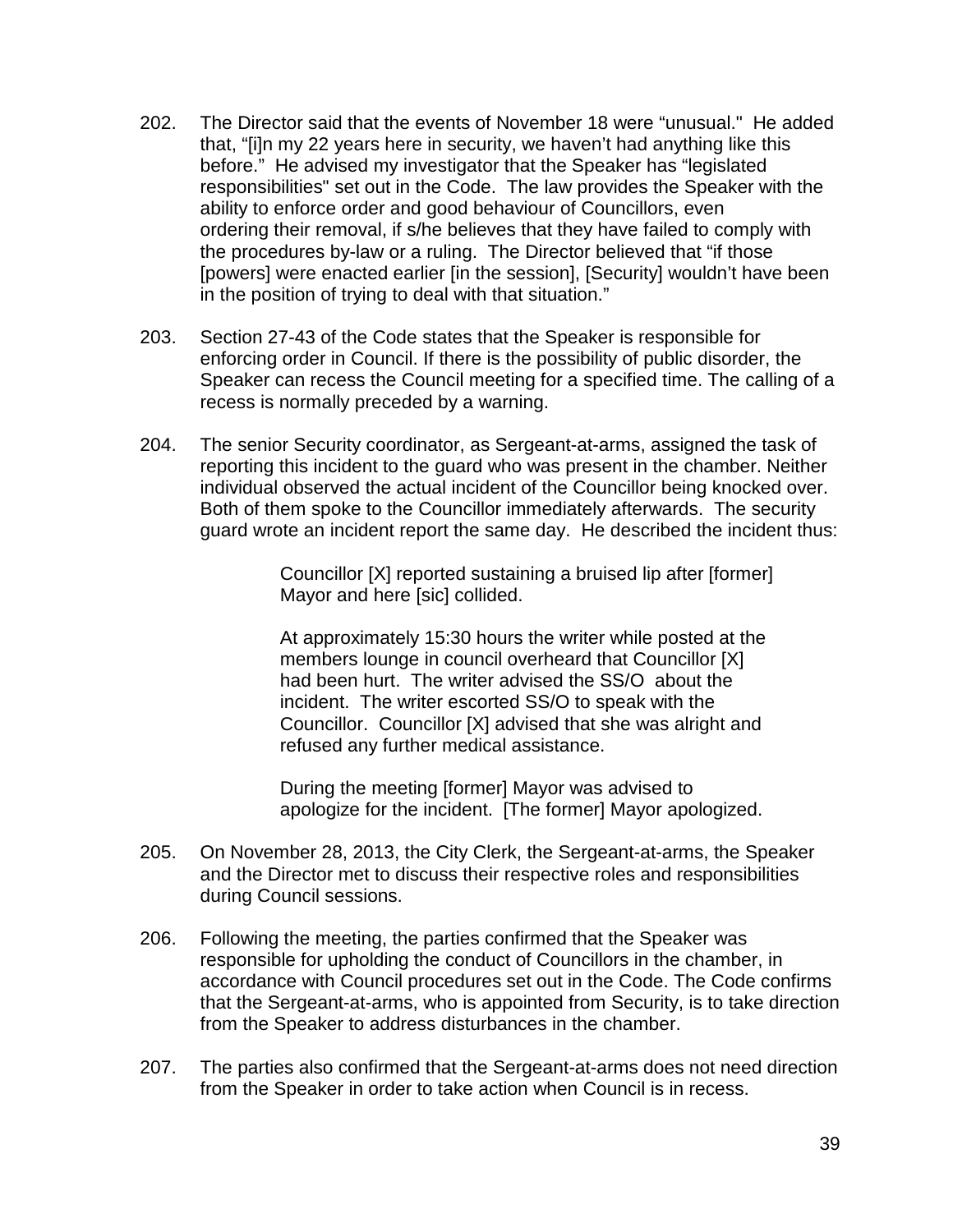- 208. The group decided that a second Sergeant-at-arms would be stationed on the floor of Council for the remaining meetings in 2014, as a means of providing additional security, and to allow a rapid and proactive response in the event of situations requiring Security's intervention.
- 209. The Director believed that there was heightened awareness on Security's part of the fact that a problem could arise at any time and that they must be more proactive, particularly during a recess when Security is in charge of the chamber.
- 210. On December 13, 2013, the Speaker sent a memo to Councillors reminding them of their responsibilities during Council meetings and attached highlighted sections from the Members Code of Conduct.
- 211. The Speaker wrote in part:

I have met with both the City Clerk and the head of security to review the protocols for conduct in the chamber. They will work to ensure that the necessary security measures are put into place to ensure the safety and security of all meeting participants.

212. The Director informed my investigator that if a similar occurrence were to arise in future, the Speaker was well aware that s/he is responsible for disciplining members and removing them from the chamber if necessary. The Speaker was provided with a script that set out the process so that it would be immediately available in the event of future disruption. The process was outlined in the Code described below:

> If a member disobeys a rule in the procedures by-law or a Chair's ruling, the Chair:

- a. After the first time, gives a formal verbal warning to the member; and
- b. After the second time, calls the member to order.

If the member continues to disobey the procedures by-law or the Chair's rulings, the Chair immediately orders the member to leave for the rest of the meeting. If the member refuses to do so, the Chair may request that the Sergeant-at-arms remove the member.

213. Asked to comment on the November 18, 2013 events, the Speaker told my investigator that she recalled, "there was lots of disruption from all members of Council, the public and the media." She said it stopped after she called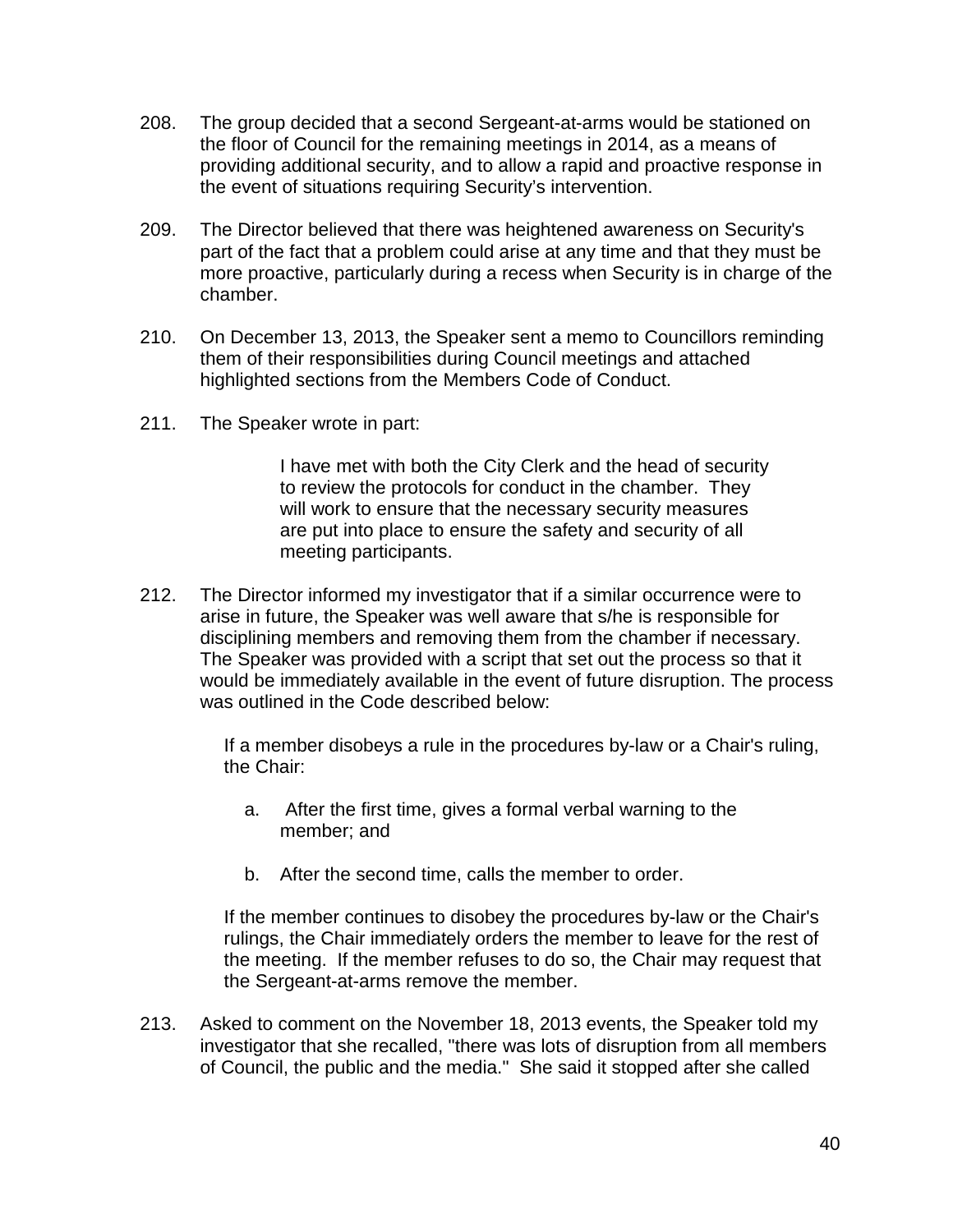the recess. She also stated that Security staff in general were very supportive of her role and carried out her directives satisfactorily.

214. The City Clerk said that:

It is essential that everyone be prepared in the event of emergency -- a bomb threat, a physical assault -- such as when OCAP [Ontario Coalition Against Poverty] members stormed onto the Council floor in 2008.

She said that it was obvious at that time that this threat was dealt with too late by Security.

215. She stated that, although the Speaker was responsible for protocol and the conduct of members while in session, she believed the Speaker could not be expected to deal with the gallery and the media as well. The City Clerk suggested that Security should have prime responsibility for ensuring that the noise from the gallery and the media level was not disrupting the business of the meeting. She stated that Security seemed to take action only when requested by the Speaker or herself.

#### **5.3.4 The Status of the Special Assistant**

- <span id="page-40-0"></span>216. During the events of November 18, 2013, aside from complaints about being filmed by the Mayor's special assistant, concerns were also raised with my office about the special assistant wearing a Security lanyard, thus identifying him as a public servant. The special assistant was working for the Mayor's office on November 18, but eleven days earlier, he had been employed as a part-time security guard with the City.
- 217. A newspaper columnist writing about the day's events described the Mayor's special assistant in this manner:

He [former Mayor] approached a strapping fellow who, it was said later, either worked in his office or was a security officer.

- 218. Complainants alleged that, if the special assistant was working for the Mayor, why would he be allowed to wear something that so clearly identified him as an employee of Security?
- 219. My investigation confirmed that the special assistant started working for the Mayor's office on November 8, 2013. Documents show that he last worked as a security guard on November 7, 2013. The special assistant said that he was still wearing his Security lanyard during th*e* Council meeting because he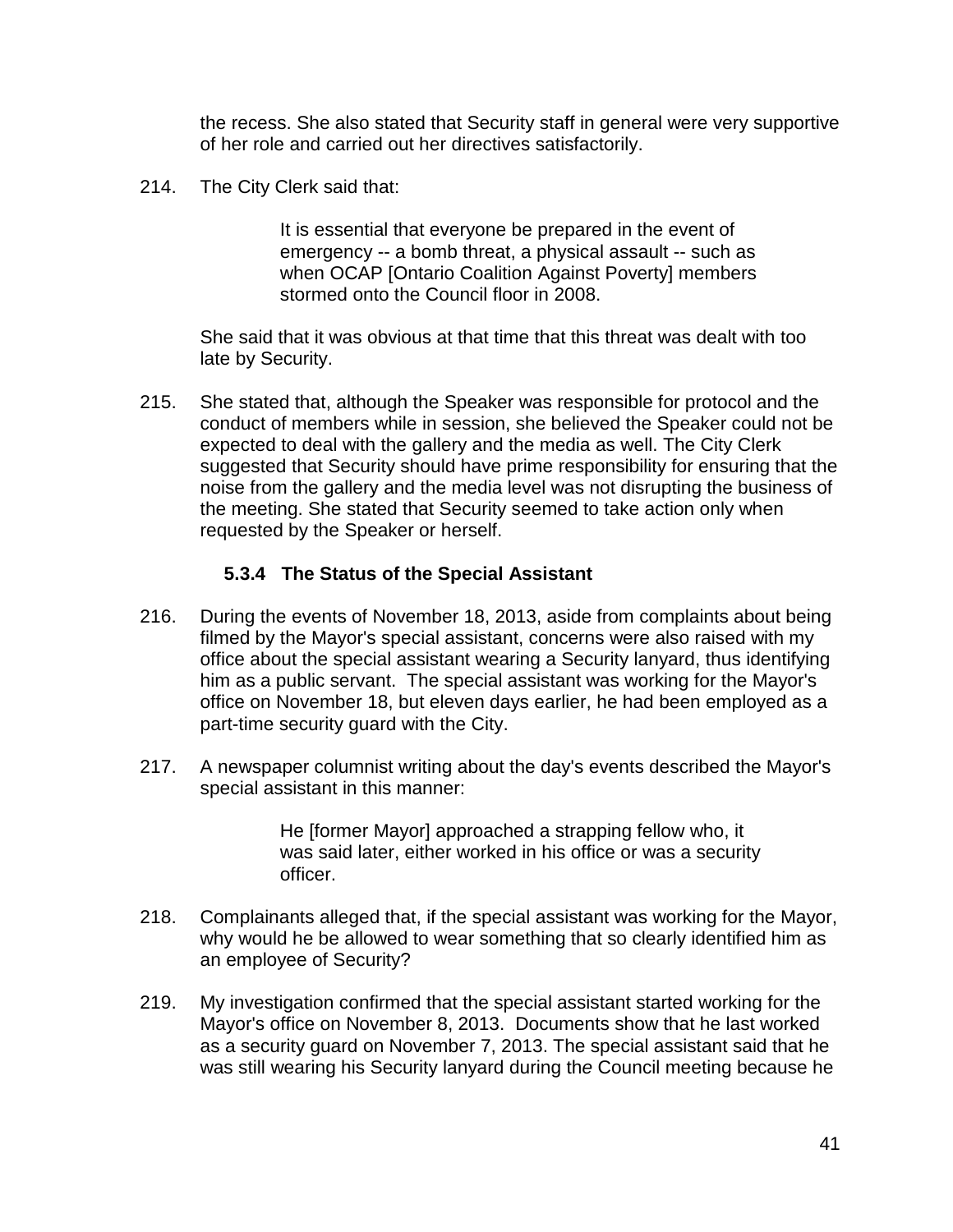had not received a new one. He said he obtained a replacement the following day.

- 220. The investigator asked the Security supervisor about the protocol followed when someone left their job. The supervisor explained that an exit interview is usually held. Security policy specified that management was to obtain an employee's access card, keys and any other City-owned equipment from an individual whose employment with Security had terminated.
- 221. In this case, the special assistant's transfer to the Mayor's office was done with little notice, so Security had to "scramble" to complete the requisite paperwork. The special assistant was provided with a new ID card identifying him as an employee of the Mayor's office, but kept his Security lanyard. The supervisor said this oversight was rectified as soon as Security became aware of it.
- 222. The Director explained that he made it clear to the special assistant that his new position did not confer the same powers he had while working as a security guard. He also noted that the special assistant was reminded that he was not authorized to be on the floor of Council while it was in session.
- 223. Prior to starting the job with the Mayor, the special assistant worked part-time for Security as a guard. He said he was approached by the Mayor and told there was a position available as his driver. He applied and began working in his new capacity on November 8, 2013.
- 224. The Security supervisor learned of the transfer after he was called to the Mayor's office and told that the guard would be working for the Mayor. When asked if this was common, he replied that it had never happened before.
- 225. The supervisor said that his director, Legal Services, and Human Resources were consulted regarding the guard's hire and there was no opposition to the move. Following the transfer, the Director wrote to the special assistant on November 13, 2014, confirming that Security would allow him to return to his previous job once his position with the Mayor's office ended. The offer would be valid for 30 days after his employment with the Mayor's office ended. The Director explained that this was done at the request of the former Mayor.
- 226. The Director, Council and Support Services, stated that generally the hiring process for political staff would be initiated by the elected representative's office, who would submit a staff requisition form. The City Clerk's office would then prepare an employment contract. The Director said this process was properly followed for the hiring of the special assistant.
- 227. She advised that she was called to the Mayor's office on November 7, 2013, to complete and sign the special assistant's employment contract. That is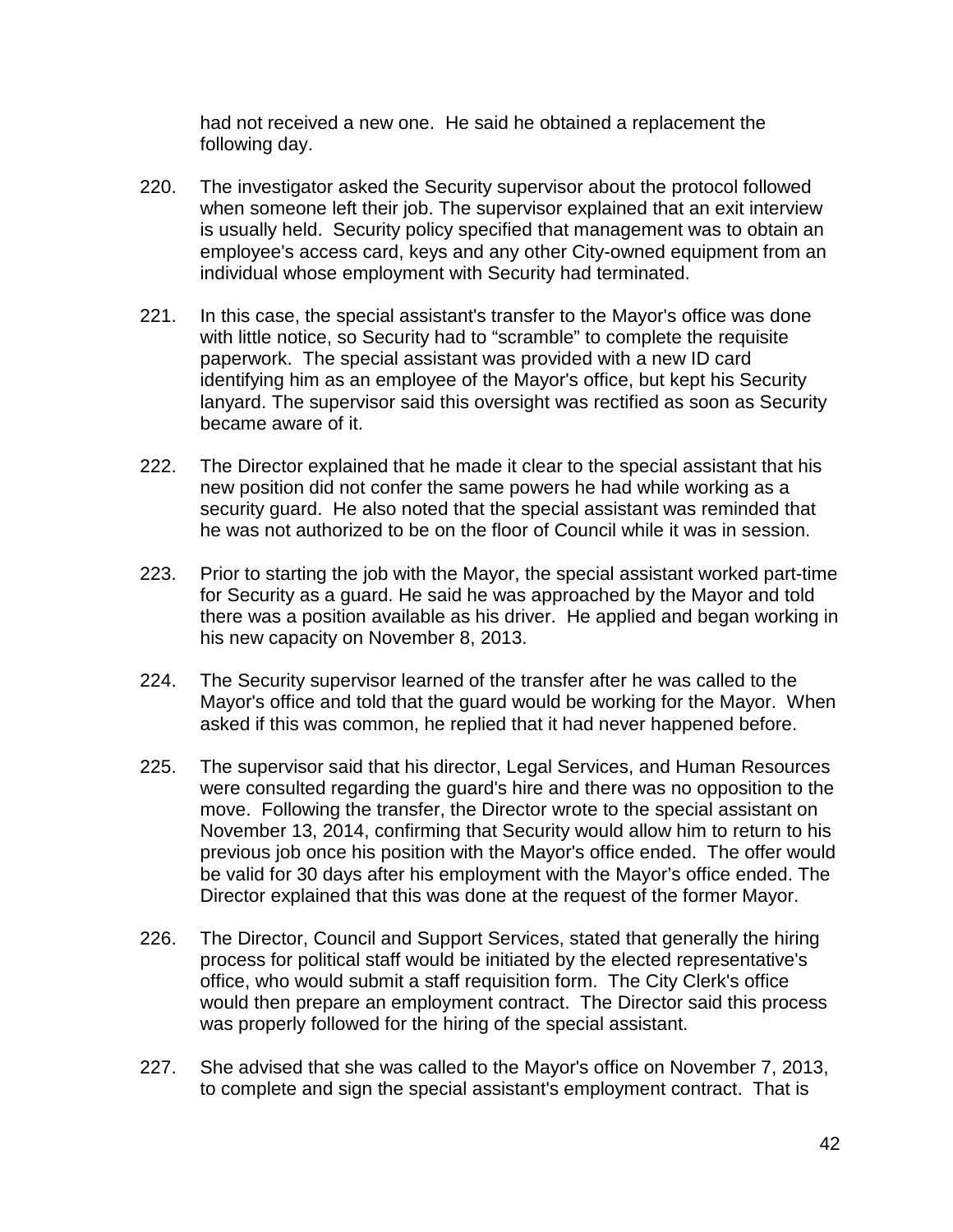when she first learned of his hiring. She said that the period between his leaving Security on November 7 and starting with the Mayor's office on November 8 was not unusual. The Director explained that if the division was agreeable to a short notice period, then she did not see an issue.

228. A senior public servant noted that there should be a strict divide between political jobs and public service positions, and wondered why "the Mayor was able to take precedence by taking [the security guard] from the public realm."

#### **5.3.5 Security on the Run**

<span id="page-42-0"></span>229. On March 20, 2014, the Director, Strategic Communications, met with the President of the City Hall press gallery (President), to discuss the March 19 incident. According to a March 21, 2014 email, the Director, Strategic Communications said the President advised her that the concerns he raised at the meeting were on behalf of the press gallery. She cited some of the issues he raised:

> City hall security in this case (March  $19<sup>th</sup>$  incident) was recklessly endangering the safety of media by pushing and shoving them.

> City Hall security should not act as bodyguards for the Mayor. They are supposed to protect the safety of everyone, not just the Mayor. Security should not be trying to shield the Mayor from the media.

The Mayor and Security intentionally pushed media, causing at least one, a photographer from the Globe and Mail, to fall down.

The media are upset that city hall Security constantly walk in front of the Mayor blocking their shots of the Mayor.

Security should not be telling the media not to ask questions of the Mayor.

230. Following his initial meeting with the Director, Strategic Communications, the President spoke to her again, on March 24, 2014, and informed her that he would like to provide "an official statement" about the March 19 incident. This request was passed on to the Director in a March 24, 2014, email.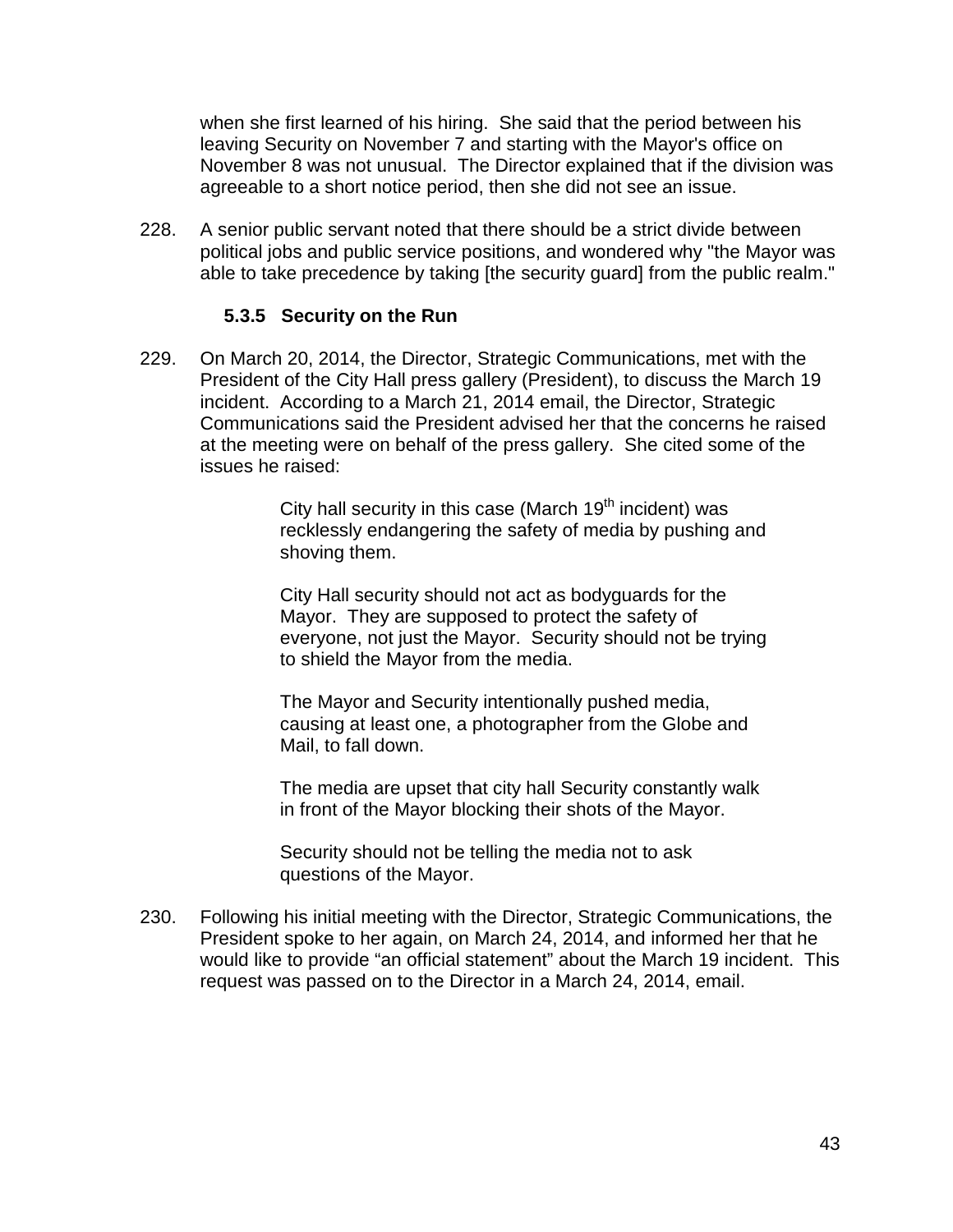231. The Director responded via email on March 27, 2014. In it, he advised the Director, Strategic Communications to let the President know that:

> the best way to do this [provide information] is for the media to provide me in writing their statement as opposed to me sitting with them and writing it myself.

232. The Director, Strategic Communications wrote to the President on March 28, 2014 and informed him:

> Our head of security, [Director], has asked if you can put together a statement re your concerns about the media's safety during the incident involving the Mayor on March 19. He said it would likely be more accurate and faster vs. him interviewing you and then writing up the notes himself.

- 233. The manager finalized Security's investigation report, which detailed its follow-up actions taken in relation to the incident, without interviewing the President or any other member of the media.
- 234. When asked why the President had not been interviewed during the investigation, the Director said

[t]hat was left in [the president, press gallery] hands to get back to [Director, Strategic Communications]. My understanding to date is he never got back to her with the additional information. From our side, it [the complaint] is dealt with from this point, but it is not concluded because we don't have the rest of the information. New information may come to light that shows us something different so we want to make sure that we are not saying this is completely closed off.

- 235. The Director, Strategic Communications said she did not know whether the President had provided a statement to Security as she had suggested.
- 236. The Director explained that the management review of the March 19 incident was also meant to address the concerns raised by the press gallery. According to the report, the investigator reviewed the incident reports, as well as CCTV footage, media clips and reports of the incident. He also interviewed the guards who escorted the Mayor at the time of the incident.
- 237. A review of the report indicates that the guards were asked to respond to some of the concerns raised in the press gallery complaint. For example, each of the guards was asked if they were pushing and shoving during the escort. All three answered 'no'. They were asked if they witnessed any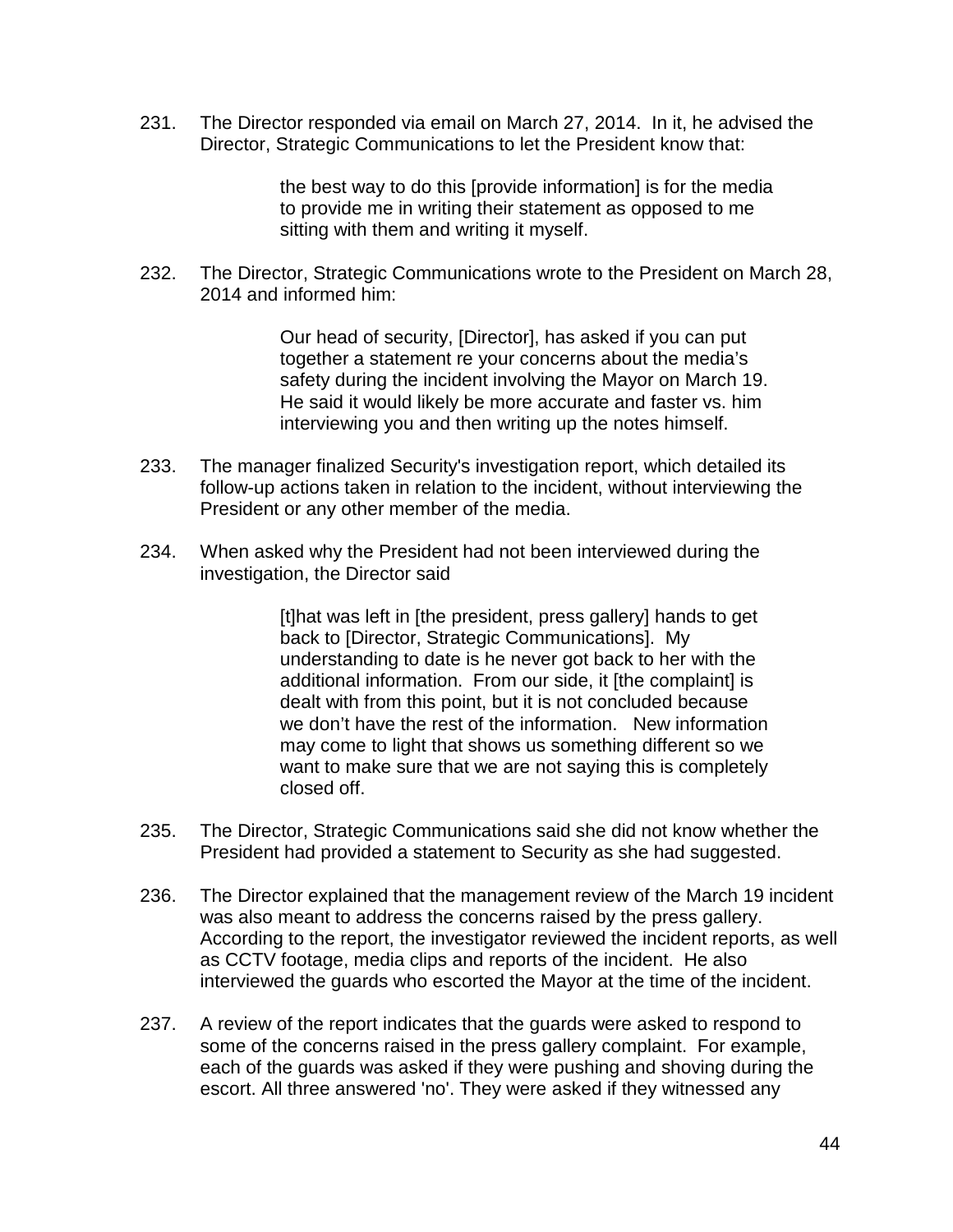pushing or shoving. One said he believed another of the guards present had been "aggressive' and had twice pushed a reporter. Two said they witnessed some members of the media pushing or shoving each other.

- 238. No one from the media was interviewed about the incident.
- 239. The manager said that his review was unable to verify the concerns raised.
- 240. Following his investigation, the manager concluded that he could not substantiate the charge that guards told the media not to ask questions. He said guards were not deliberately blocking the media's "shots", but were positioned in front of the Mayor if his path was not clear, or if Security was responding to someone getting too close to the Mayor. He also stated that Security was not observed "pushing and shoving" the media in the video clips he reviewed.
- 241. Comments posted on social media by reporters covering the incident had a different view of things:
	- Mayor's security, city security were pushing us reporters back, being aggressive with reporters and cameramen. Lots of shouting, shoving.
	- City security again aggressively attempted to clear a path for the question-avoiding mayor. [Former mayor] shoved alway [sic] cameras.
	- Mayor seemed to direct security staff to charge through the media. "Are you ready...Are you ready"
	- "I need some space!" [Former] Mayor to City Hall security before the media pushing started.
- 242. One of the three guards present during the event said that he was reassigned to the security desk following the investigation. He understood this was because of complaints received.

#### **5.3.6 Security Guard or Bodyguard?**

<span id="page-44-0"></span>243. Critics of Security, who questioned its impartiality pointed to the actions of the guard (guard A) who was frequently seen at the Mayor's side. He was reported in the media as the Mayor's "constant companion" and "the omnipresent security guard."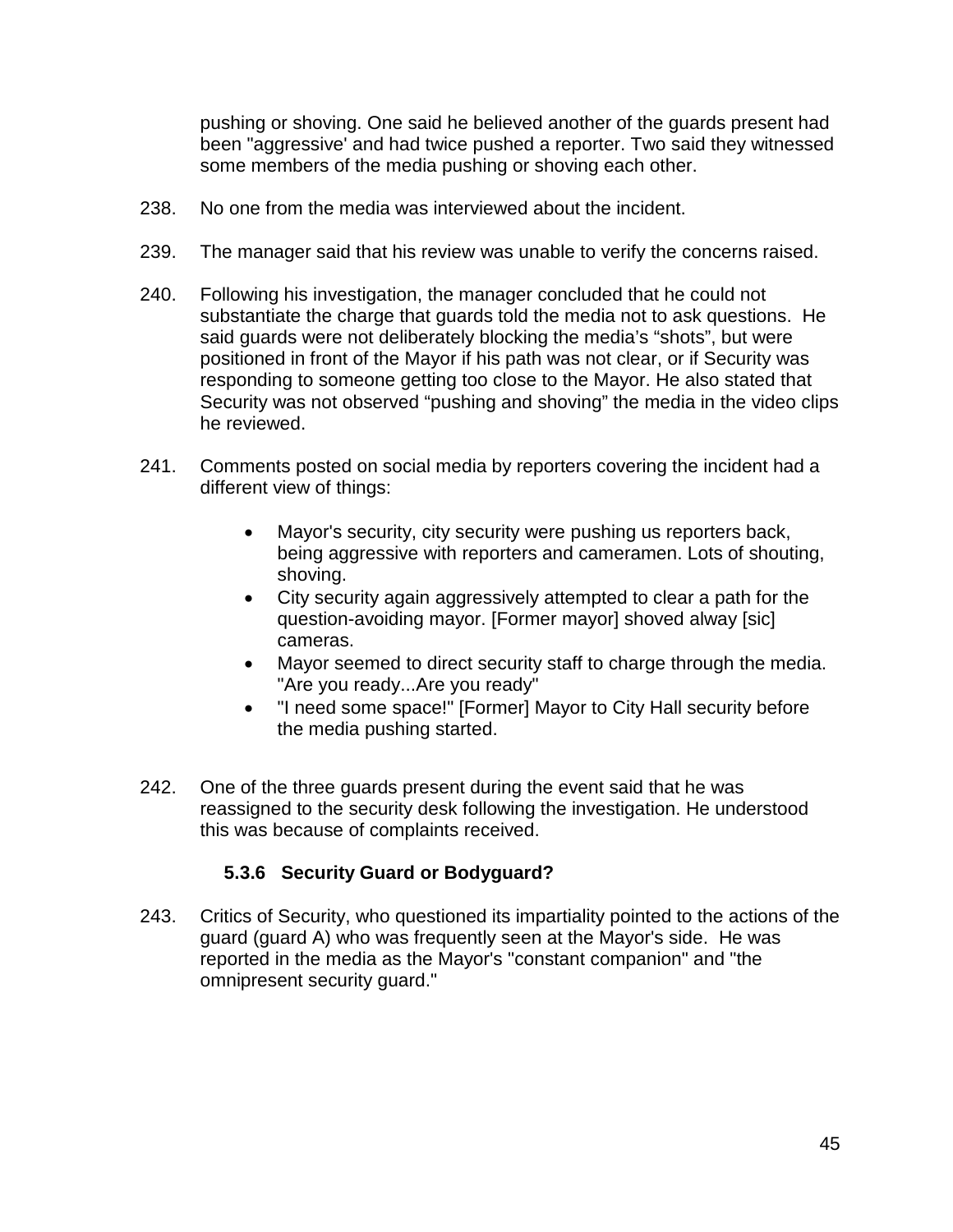244. Complainants contended that his attachment to the Mayor left the public with the impression that he was the Mayor's personal bodyguard. A June 2, 2013, Toronto Star article spoke to this:

> In recent weeks, reporters say he [the security guard] has been attached specifically to the mayor, following him everywhere and spotted at least once in plain clothes outside City Hall with [former Mayor]. He's rarely more than a few feet away from the mayor, more like a secret service agent.

- 245. My investigator was informed that Security's practice was to assign escorts on a rotational basis. The guard's manager informed my investigator that guard A was not permanently assigned to the Mayor, but had been the staff person most often available when the Mayor needed an escort. Guard A told my investigator that he was always available to act as an escort because he spent between four and five hours at the security desk in the morning.
- 246. The Director stressed that security escorts were not limited to the Mayor. He said there was no specific procedure for providing escorts, but authorization was dependent on whether the request required additional resources, or was a routine action. If additional resources were required, the guard would request and receive direction from the Security control centre, and/or their supervisor.
- 247. The manager said that requests for escorts were not documented, as they were part of a guard's regular duties. He suggested that many such requests would be of short duration.
- 248. Regarding requests for escorts from the Mayor's office, he said that the chief of staff would contact the supervisor for assistance. This was confirmed by guard A, who said that his supervisor would be called with a request and the supervisor would assign a guard to handle the assignment.
- 249. Security reported that, at first, these requests would follow the process described above, but over time, calls from the Mayor's office for an escort bypassed the supervisor and went directly to guard A, who responded to the calls.
- 250. The Director stated that Security had considered refusing to escort the Mayor unless the process was followed but,

the real difficulty in the matter is…the individual is still the head of the City. He is still the Mayor of Toronto…So it's very difficult at the end of the day to say, no, we're not going to do it.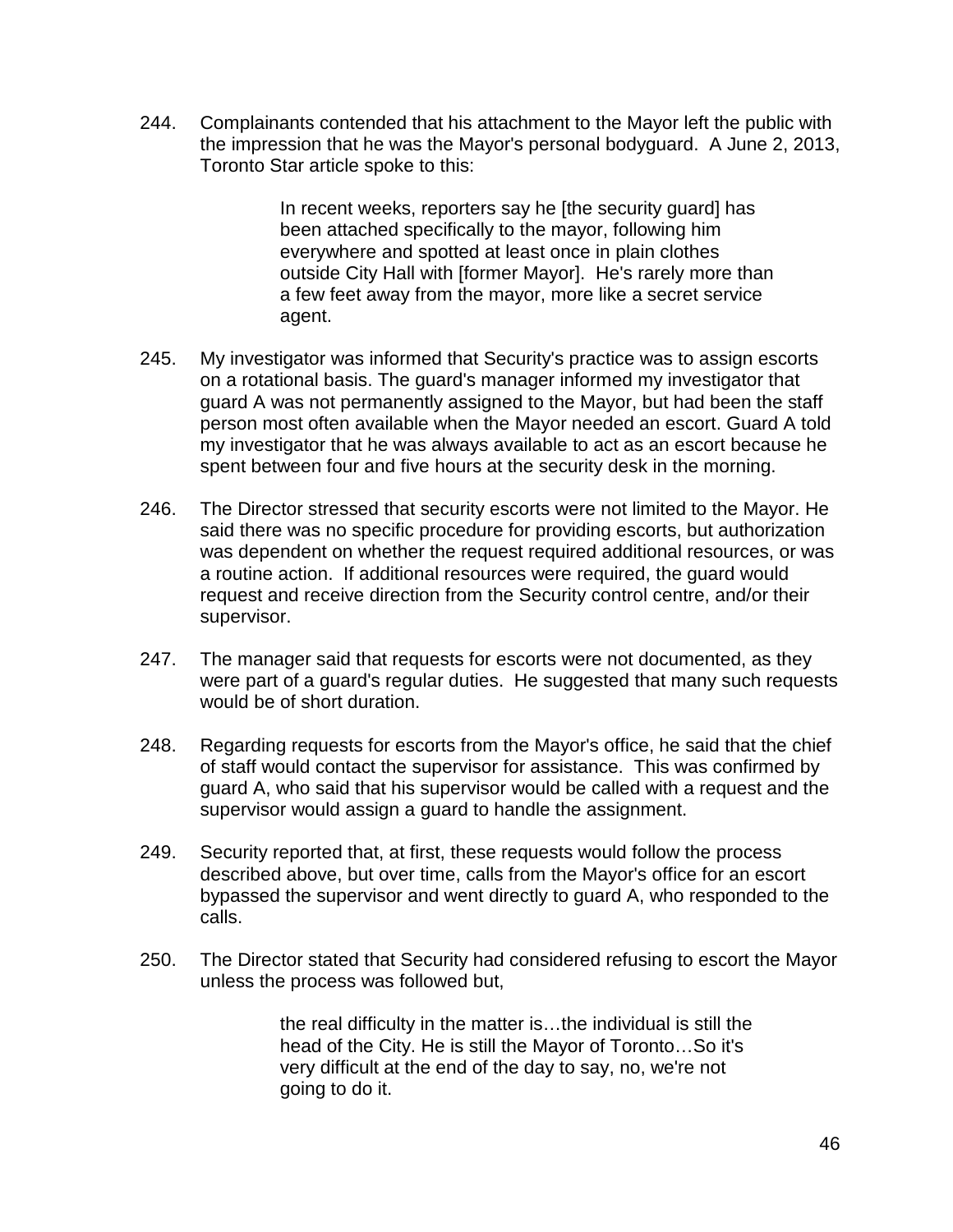- 251. A former senior political staffer who witnessed the Mayor's interactions with Security, thought that the Mayor expected Security to act as his "bodyguards." This individual added that "the Mayor forgets that they [security] are there for everyone." Speaking about guard A, the staffer confirmed that the Mayor would call him directly or ask that he be assigned to escort him. The witness believed that this placed guard A in a difficult position because the guard did not have the ability to say no.
- 252. In May 2013, media reports began appearing about guard A and his relationship to the Mayor, along with documented "run-ins" with the press in the course of providing escort duty. One observer of City Hall put it this way:

[O]ver time, we noticed that he [guard A] seemed to be the mayor's bodyguard. There was much more aggression…it was very clear…that the situation changed and he [guard A] became a different person, more focused on getting the mayor through things and stepping in front of people, a little rougher, a little firmer.

- 253. This person added that over the last 30 months, "there seems to be, and not [with] all of them, but some seem to be like the Praetorian Guard."
- 254. In November 2013, guard A was temporarily assigned to the security desk on a full-time basis. Senior staff explained that the move was made for the guard's "own protection" in order to de-escalate the "situation" with the media and not because he was doing a poor job.
- 255. On April 21, 2014, guard A provided assistance to the Mayor after the completion of his shift. This was contrary to procedure, which required guards to leave City property no more than 15 minutes after the completion of a shift.
- 256. The guard stated that his manager met with him the following day and questioned him about his actions. The manager concluded in his April 30, 2014 supervisory report that guard A had acted contrary to procedures in providing escort services when he was not officially on duty**.** Management also believed he had deliberately blocked the video recording of the apparently intoxicated Mayor accessing the garage in the underground parking lot and had not been truthful when questioned about his actions.
- 257. Guard A was transferred to another location.
- 258. Guard A believes he was treated unfairly. His account of the events on April 21, 2014 was markedly different from that of management.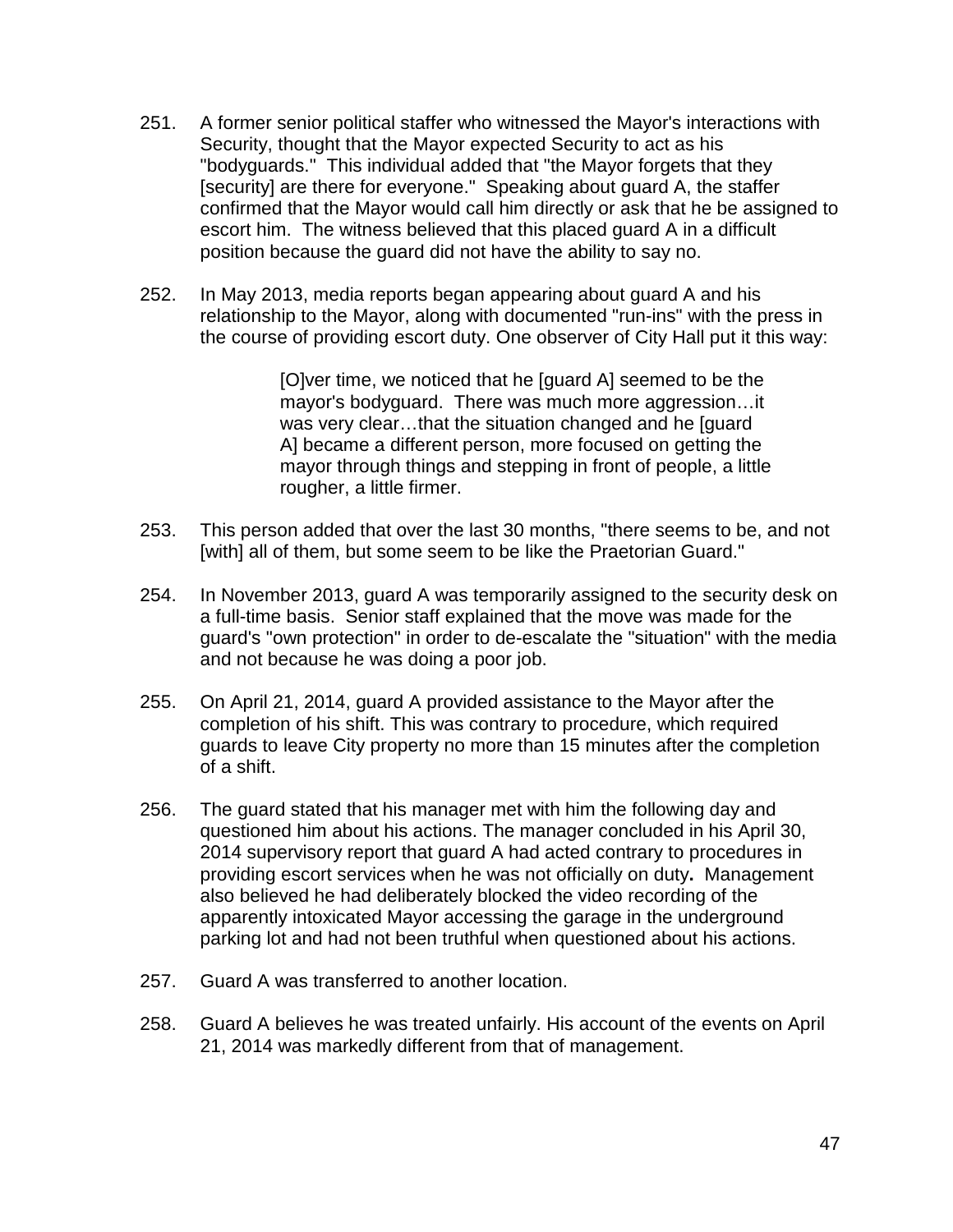- 259. He stated that he had worked from 7 am to 7 pm on Easter Monday; City Hall was not open to the public. The former Mayor visited his office during the afternoon. Guard A told my investigator that, at approximately 6 pm, the Mayor spoke with him at the security desk, inquired when his shift finished and asked him to "come on up, we'll have a chat" after 7 pm.
- 260. Guard A signed out at 7 pm and considered himself off-duty. He remained in uniform. He said he was aware that guards are supposed to leave their workplace within 15 minutes of the end of their shift, but "it's a public building and I was invited to attend the Mayor's office." He used his personal access card to enter the Mayor's office.
- 261. Councillor Z arrived while guard A was in the Mayor's office. Shortly after 9 pm, the Mayor said he wanted to leave. The guard said the Mayor was complaining of leg cramps and wanted to use the back stairs to the back entrance of the parking lot. They then walked up the ramp and Councillor Z and the Mayor got into his car. The guard stated the Mayor told him that he had had difficulty with his car hitting the top of the exit ramp. He directed them up the entrance ramp rather than to the exit for oversize vehicles.
- 262. He received an email from his supervisor the following morning, saying "something about 'I understand you spent a lot of time with the Mayor yesterday.'" His supervisor asked for a report of the events of the previous evening, which he provided. He said he indicated in the report that "I was meeting with the Mayor on my own time."
- 263. In his April 22, 2014 email to the supervisor, the guard stated, in part:

I escorted the Mayor to his office at 14:30 hours from the Security desk, which is mentioned in the SOR [Security Occurrence Report]…At approximately 18:48 hours I was called by the contract Security to the 2nd floor. I attended and found out that he the Mayor [sic] had locked himself out of his office and provided access. I was invited to meet the Mayor after I finish my shift and I met him after 1900 hours.

264. Guard A stated he met with his manager on April 22 and 23. He said he informed him that the Mayor had asked him to go up to his office after his shift and he "did not want to be rude and refuse." He said he was not escorting him. His manager wanted to know why Councillor Z was called; who called him; who drove the Mayor's vehicle and why; whether the Mayor had been drinking; was intoxicated; had been witnessed using an illegal substance.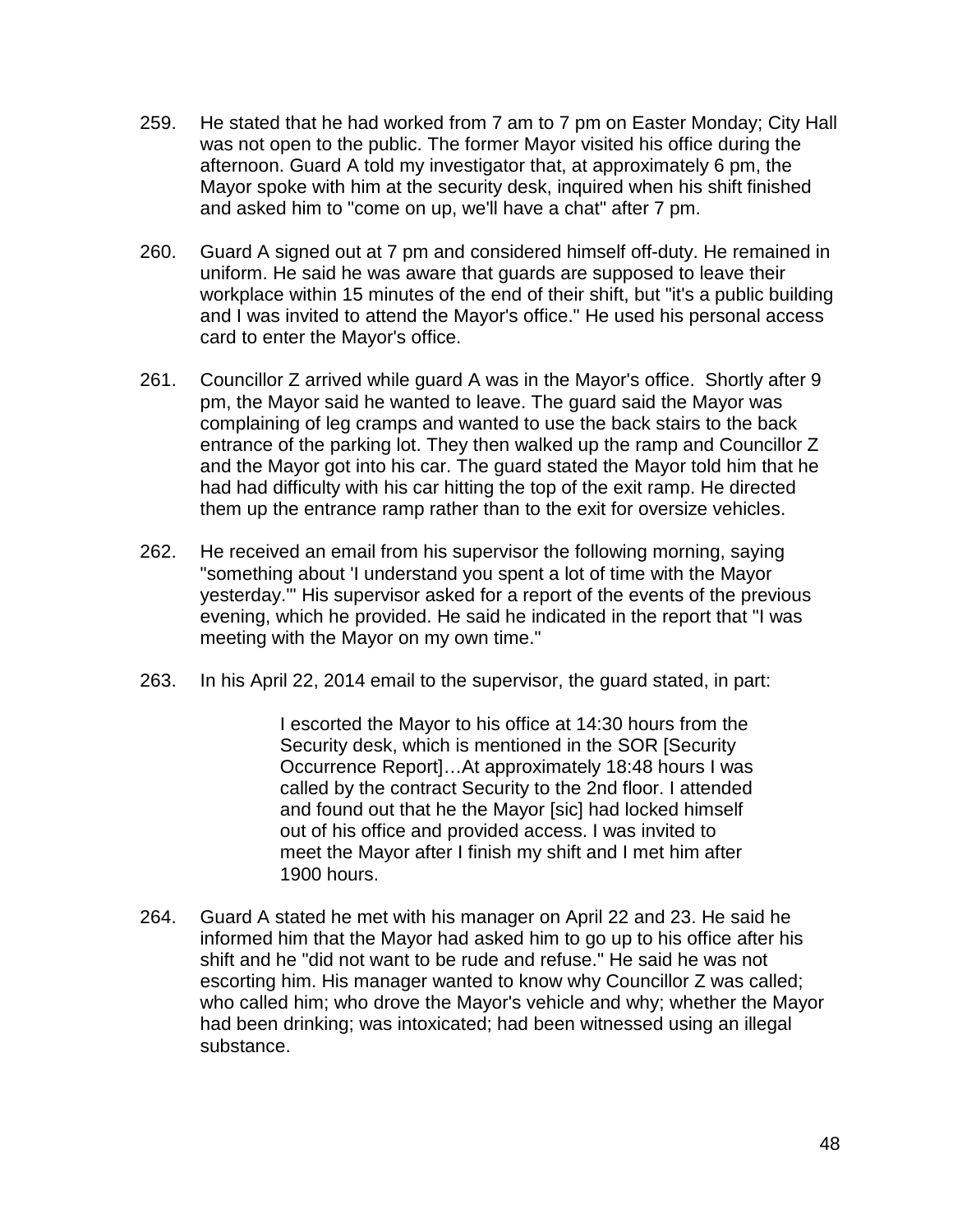- 265. Guard A said he told his manager that he wanted to cooperate but that it was a "private meeting." He informed my investigator that he was concerned about reprisal. He was therefore unwilling to provide information on what transpired during his visit with the Mayor to his manager or to my office.
- 266. Another guard who was on duty at City Hall during the evening of April 21, 2014 wrote in an incident report created on April 29, 2014 that he interacted with the Mayor at approximately 8 pm, during the time guard A was in the Mayor's office, and noted that the Mayor appeared to be intoxicated.
- 267. The President of the press gallery said that it would be wrong to "scapegoat" guard A. He believed that management should have recognized much sooner that the guard was too close to the Mayor and should have moved him away from this "influence." He added that the guard's manager ought to have understood this and management should be held accountable.
- 268. When questioned why it had taken so long for Security to take action, the Director said he understood guard A's supervisor had spoken to him on a number of occasions, although there was nothing in writing. He also said that guard A was advised to stay away from the media and the second floor [where the Mayor's office is located] as "there were tensions arising between [guard A] and the media."
- 269. The former Mayor acknowledged that the job of Security was to ensure that both the public and city are safe and protected. He told my investigator that Security should also be responsible for protecting Councillors and their staff. Regarding his relationship with the guard, the Mayor denied they were friends. He said that he never made a request to have the guard work with his office, but he stressed that he felt "safe" when his special assistant and guard A were present.
- 270. My investigator reviewed emails from the Mayor's staff in which requests to have this security guard provide an escort for him were made.

#### **5.3.7 Drinking Water at a Public Meeting**

- <span id="page-48-0"></span>271. Mr. B advised that he was hurt by his experience in the committee room on January 15, 2015. He submitted a complaint to the City Manager, following which he met with the CCO and the manager, Security and discussed the incident. The CCO told Mr. B that in future they would make the water more accessible.
- 272. Mr. B was unhappy with the response he received from the CCO. He believed he was entitled to an apology and would like written clarification of the procedures at City Hall surrounding the availability of water at public committee meetings.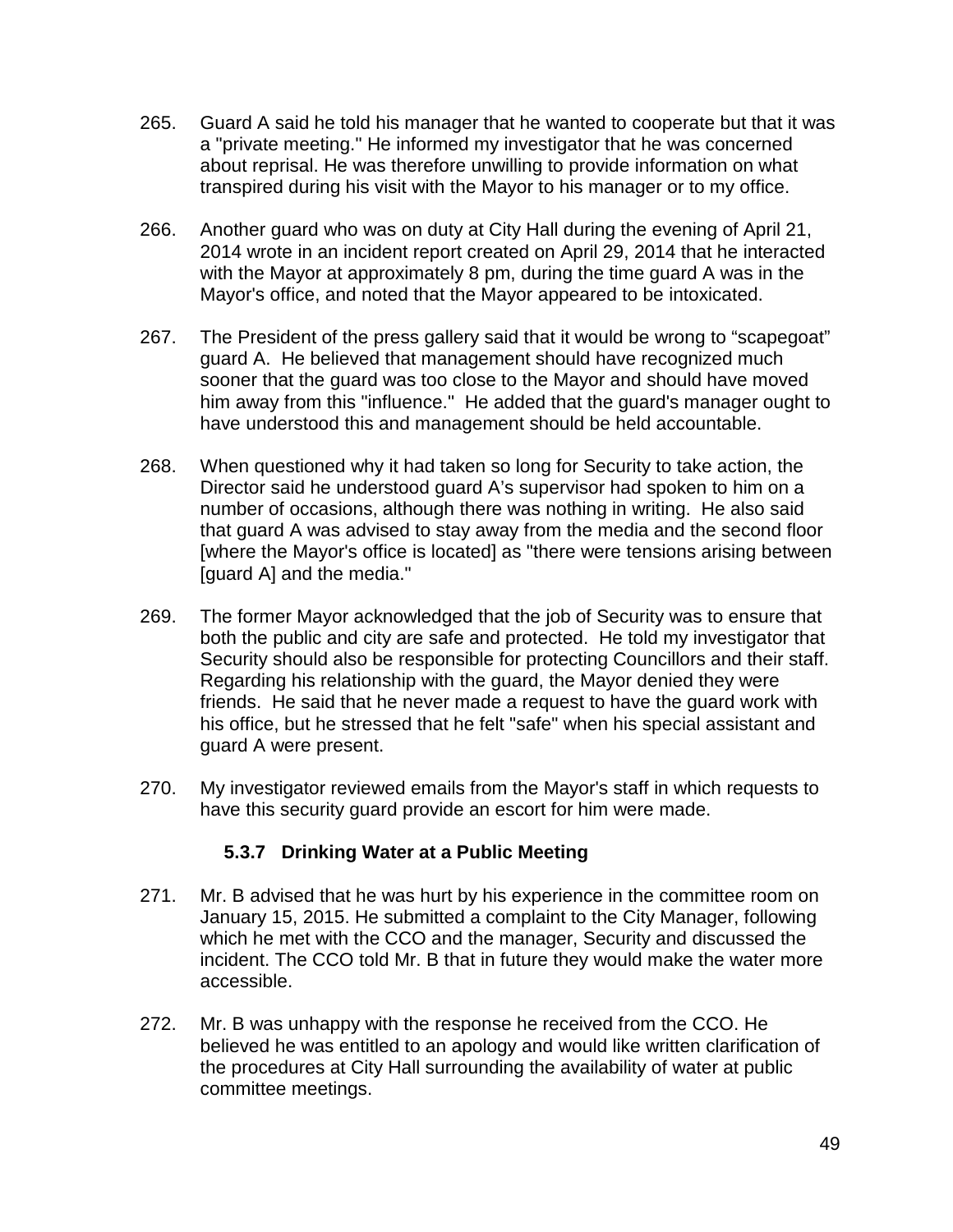- 273. The guard with whom Mr. B primarily interacted, stated that the security restrictions in the committee room had changed recently and that the water was now in an area not available to the public. He said he informed Mr. B when he first approached the table that the area was restricted to Council members and staff. He said his supervisor attended at that point and informed Mr. B that the practice had changed.
- 274. The guard said he cautioned Mr. B several times. He said Mr. B then began to yell. The guard directed him to leave because he was causing a disturbance. The guard told my investigator that "he was screaming at me, face to face, cursing and saying derogatory words." Two other guards approached to assist. The first guard said he tried to have him leave the room, whereupon Mr. B "threw the water in my face." He was placed in handcuffs and removed. Police were in attendance. The guard's supervisor informed Mr. B that he was barred from City Hall for the remainder of the day and escorted him out.
- 275. The statements provided by two other guards who witnessed the incident confirmed the account provided by the first guard. They stated that there had been a heightened level of security since recent events in Ottawa. OCAP was also in attendance at City Hall that day; the guards were aware that there had been incidents related to OCAP in the past.
- 276. The supervisor who was present in the committee room stated that the location of the water in the room had not changed. What had changed was the level of security that day and the restrictions that had been put in place.
- 277. The supervisor said he has had encounters with Mr. B many times. He has found him "very difficult to deal with". However, he had always been able to calm him down on those occasions.
- 278. He stated "[the guard] acted exactly the way we wanted him to act. He was not trying to intimidate him."
- 279. The Director said he understood that the level of disruption caused by Mr. B required a recess in the meeting's proceedings. He believed Mr. B should have been arrested for assault as well as causing a disturbance.
- 280. Councillor X was present at the time of the altercation. It was her impression that the guard, whom she did not recognize, made no attempt to de-escalate the situation. Rather, he invaded Mr. B's personal space – "a big mistake" - and almost seemed to be egging him on.
- 281. Councillor Y also observed the event. She said Mr. B is well known to the guards at City Hall, and that Security should have recognized that they needed to be vigilant with him. She said his behaviour was disruptive and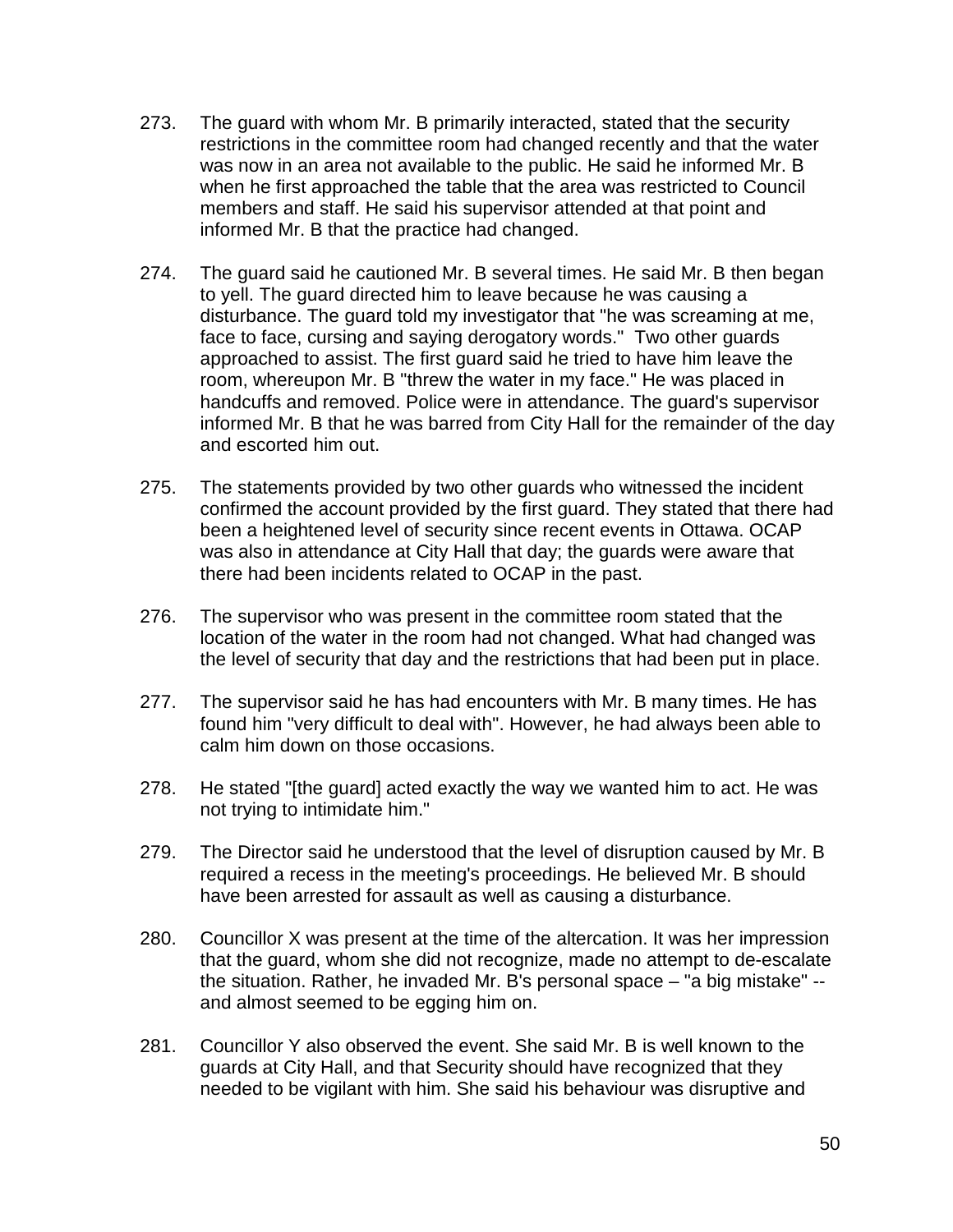"obstructionist." She did not recognize the guard who dealt with Mr. B, but it was her impression that he showed tremendous restraint. She stated, however, that the incident did require de-escalation. She suggested that the guard could, for example, have accompanied Mr. B while he got some water.

- 282. A director who witnessed the events also said he did not recognize the guard who interacted with Mr. B. He said Mr. B is known at City Hall, and should have been familiar to Security. He described Mr. B as vocal, but said he had never acted in an aggressive or threatening manner.
- 283. He said there was no signage indicating that the water was in a restricted area. Mr. B tried to "breach the perimeter" and when stopped, began yelling that he was a diabetic. When he saw that a disagreement was starting, he got a glass of water for Mr. B. He recalled that the guards then would not let Mr. B return to his seat. He said the guard was reaching to grab Mr. B as he tried to sit, and this was when the water was thrown.
- 284. He stated that Security's reaction was well beyond what was needed and was the reason the situation escalated as it did. He said:

I have never seen anyone prevented from getting a glass of water.

- 285. He believed the incident should be used as a 'lesson learned' case for deescalating situations with the public.
- 286. The City Manager said he thought the situation with Mr. B was poorly handled and that he should have been provided with water. He was confident, however, that while, "we'll have the odd [Mr. B] situation, we've come a long way in getting security staff to understand their role. I understand they will have regular training, but I think it's more about policies, roles and responsibilities…Management instructed security management to ensure that there were appropriate training adjustments."

#### **5.4 Complaints about Security's "Politicization"**

<span id="page-50-0"></span>287. Members of the public, media, and Councillors complained to my office about what they saw as the "politicization" of Security. They believed that Security had changed from its stated responsibility of "protecting the health and safety of employees, clients, and the public who utilize City services," to one where the focus was on protecting the Mayor. One witness suggested that Security had been intimidated by political staff into doing things that were beyond what they were required to do.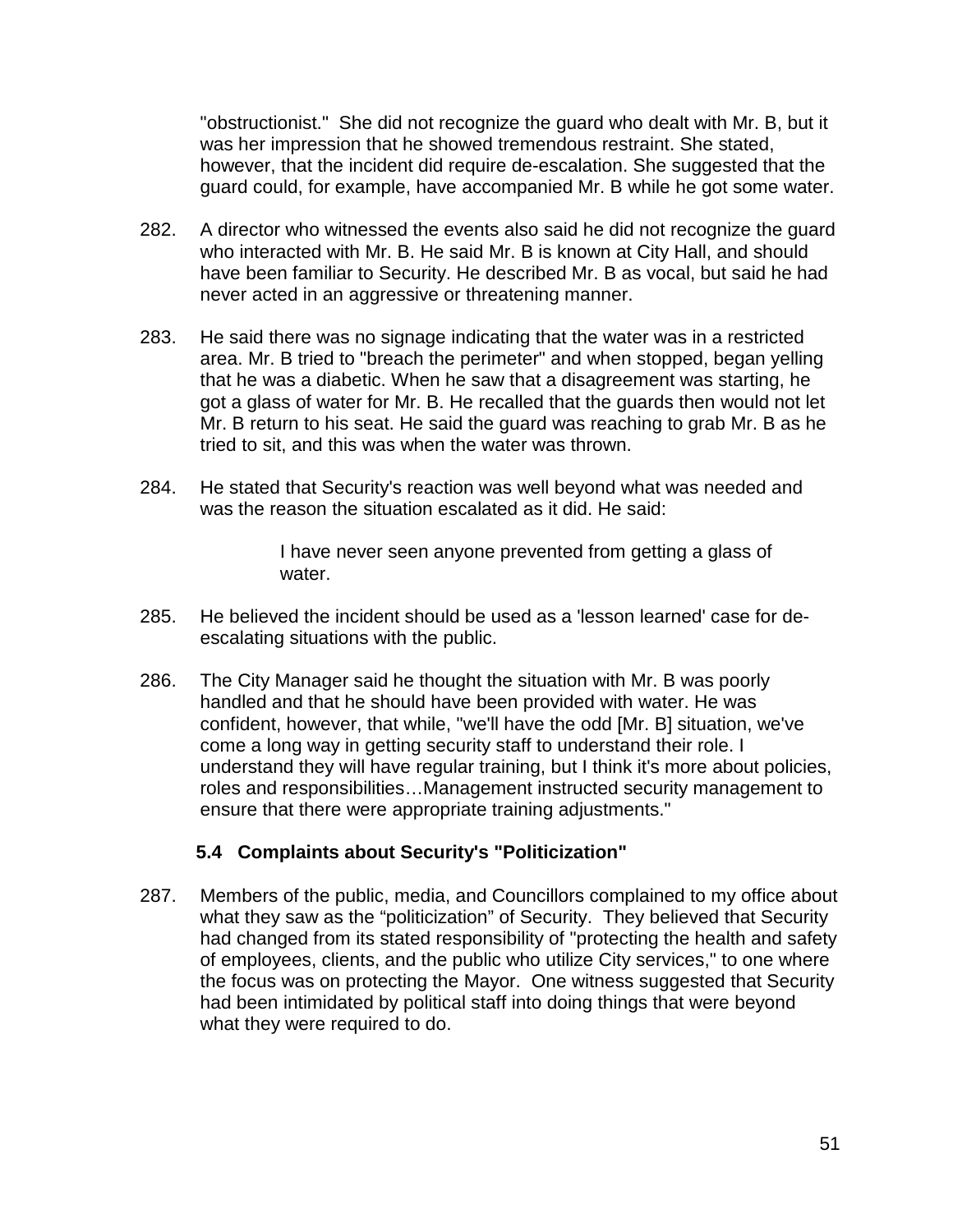- 288. The following two emails are representative of their collective views:
	- 1. May 31, 2013 email to Director, Strategic Communications:

City hall security is looking more like a private security/media aversion detail for the mayor these days…Need to talk to head of security or appropriate person today about role of city security and the mayor. Also, security and the media here [at city hall] in general.

2. June 17, 2013 email to City Manager and Director, Strategic Communications:

One element, then, is the politicization of city staff. We already have a city hall security person in plainclothes acting as a bodyguard for the mayor while he is putting fridge magnets on cars

- 289. Following a number of incidents involving Security, several of which have been referenced in this report, residents and media took to social media and other news formats to express their displeasure with Security's actions. A sampling of their comments include:
	- City security guards acting like aggressive celebrity bodyguards is obviously offside
	- City hall security does what [former Mayor] tells them
	- Didn't realize that City Hall Security's job was facilitating assault of people in public space
- 290. An editorial in the July 12, 2014 Toronto Star reads:

...there's a fine line between providing city hall security and acting like celebrity bodyguard goons.

Complaints about aggressive behaviour are piling up not only from ink-stained wretches but also from the public and city staff...Security officers have also run interference for the mayor by shielding cameras and blocking access to public areas...

…They are city employees, not personal bodyguards and should behave accordingly.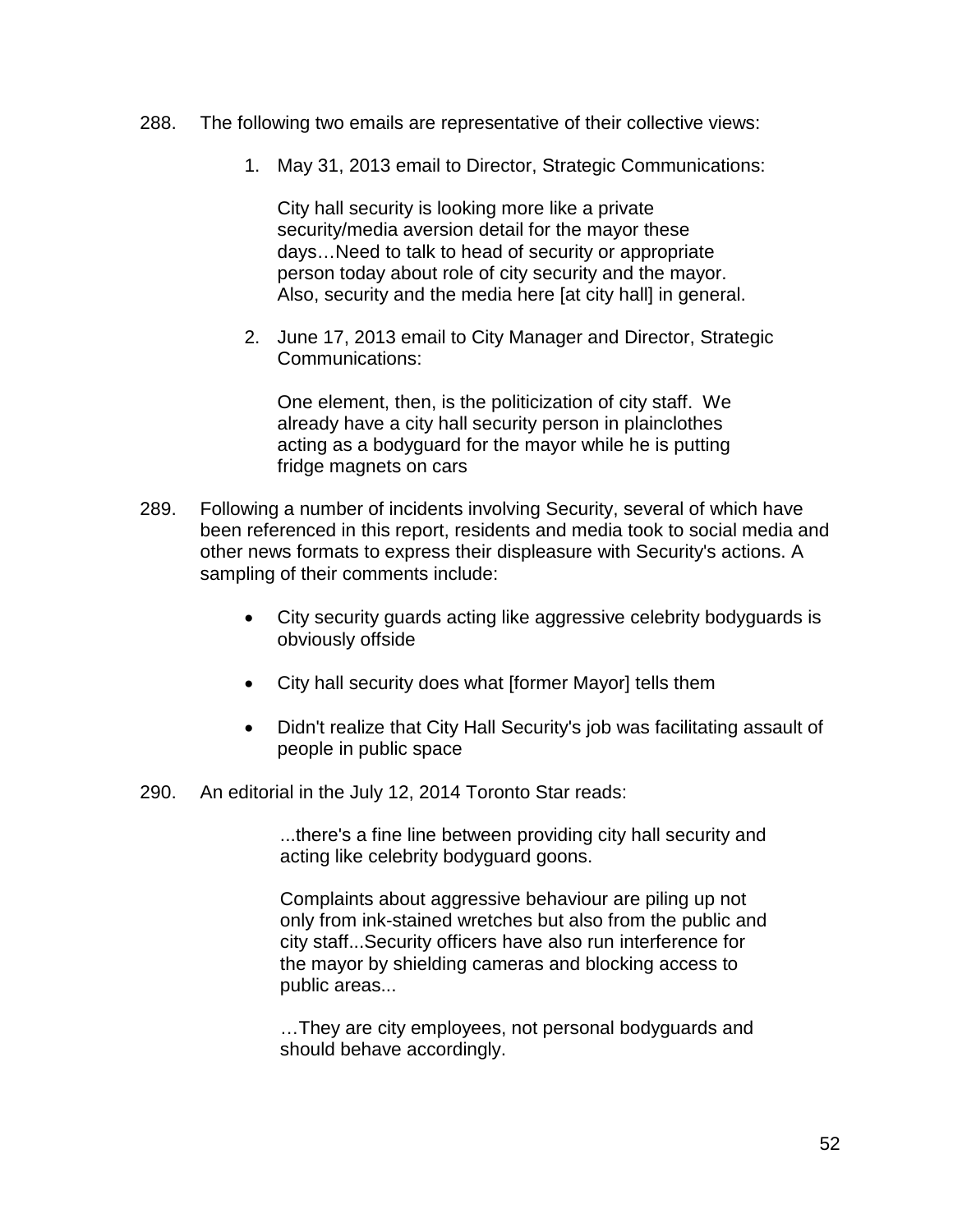291. In response to the above comments, the CCO stated:

[t]hat it is difficult to balance the competing rights of the media for access, the mayor's office for a harassment-free environment, and security's requirement to provide a safe environment for everyone.

- 292. The CCO believed Security knew its role and was focused on the safety and health of everyone at City Hall. She suggested several ways to address the balancing act: Security should always be looking at continuous improvement, setting up proper protocols, responding proactively, and planning (security) events so that it is able to control the situation.
- 293. While acknowledging there is room for improvement, the CCO believed that Security had become more proactive while still maintaining "proper process and protocol."

We have more guards in place, more access to guards if we need further enforcement…There has been a lot of education after the fact, training…reiterating and finetuning the escalation process.

- 294. The CCO said she also tries to be receptive to concerns from frontline staff about training, resources and other needs.
- 295. A City Clerk employee said the former Mayor was just like any other Councillor and should not need special treatment from Security. The witness hoped that Security was also spending time to review their core functions to determine whether the job had changed over the preceding years.
- 296. In a July 17, 2014, article that appeared in the Toronto weekly, NOW magazine, a spokesperson from Strategic Communications was quoted as saying "that security guards aren't expected to take orders from the mayor or any politicians." The representative went on to say, "it is the role of City Hall security to reduce risks and help ensure a safe environment for all."
- 297. The DCM confirmed that the media attention was "unprecedented." He said that Security tried to be proactive, by doing advance planning based on scheduled events, but that the former Mayor's "impromptu" actions made planning difficult.
- 298. He also pointed out "the security guards are just that and [they are] not highly trained escorts or police officers…"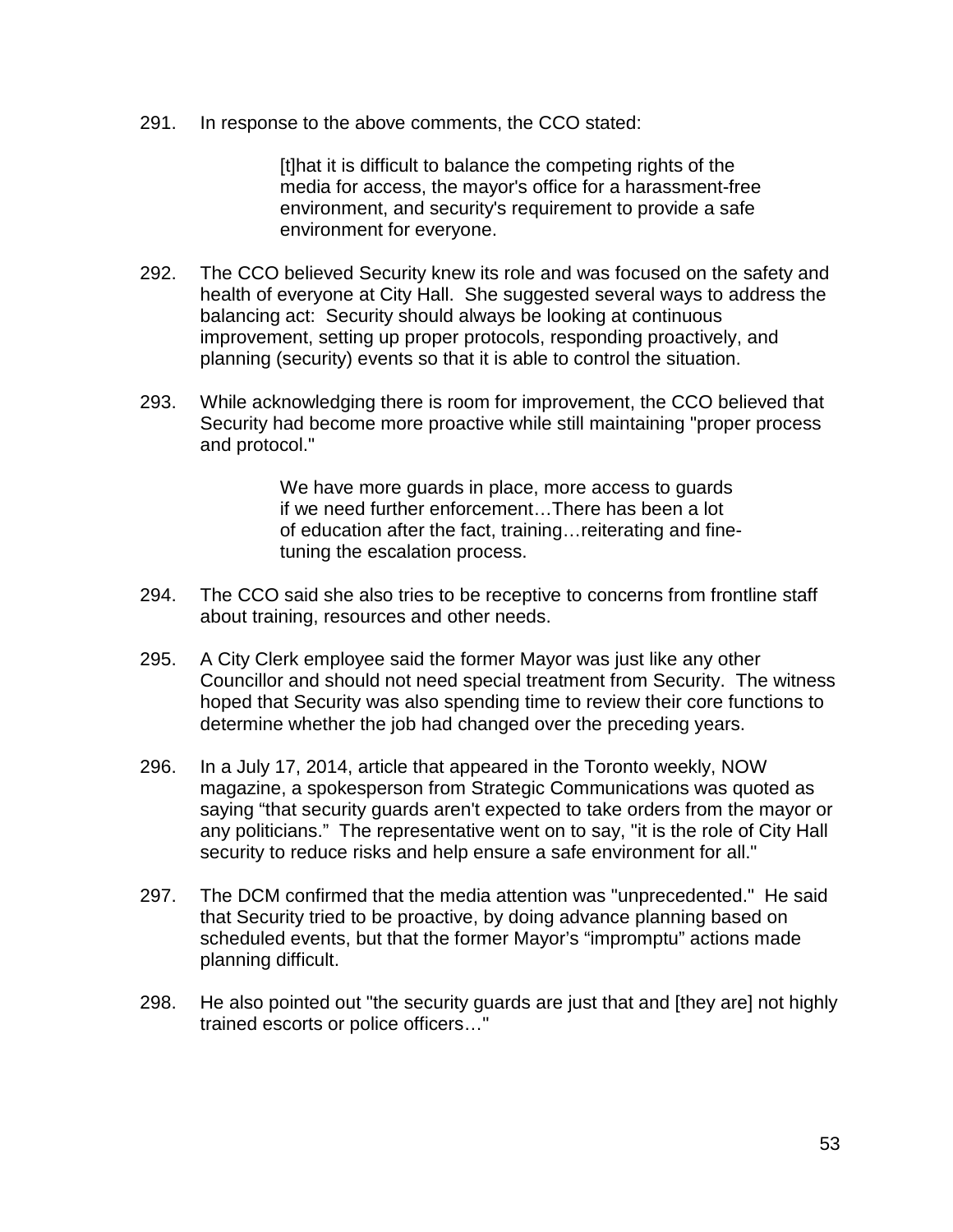- 299. The CCO offered a similar comment, saying that it was important to remember that the employees tasked with providing security "are guards, not officers".
- 300. A member of the media acknowledged that Security is generally responsive to the concerns brought forward by the press, but made the observation that they were not proactive and seemed to need complaints before they would act.
- 301. A manager in Strategic Communications saw the environment at City Hall as a "challenging problem" in that safety concerns were paramount, but they were well aware that the media needed to be able to do their jobs as well. The manager suggested that the Mayor's office should issue predetermined media availabilities so that the press did not need to wait all day hoping for a sighting or comment.
- 302. Security staff interviewed by my investigator all stated that they understood their job was to ensure the safety of everyone on city hall property. One guard said that during training, Security's mission statement was drilled into them, namely, that they were responsible for protecting both external individuals, such as members of the public and the media, as well as staff and politicians.
- 303. According to a Security manager, protection for the former Mayor had been increased, not just to protect him, but everyone around him as well.

#### **5.5 The View from Inside**

<span id="page-53-0"></span>304. The Director stressed that:

the main focus is the security of everyone... some members of the media are saying we are protecting the [former] Mayor too much. The Mayor's office is saying we are not protecting him enough... let's focus on what our core duties are and stick to our core duties...

305. He stated that the Mayor had a higher profile than Councillors and others at City Hall. He was constantly surrounded by the media and under greater threat. He therefore required greater security.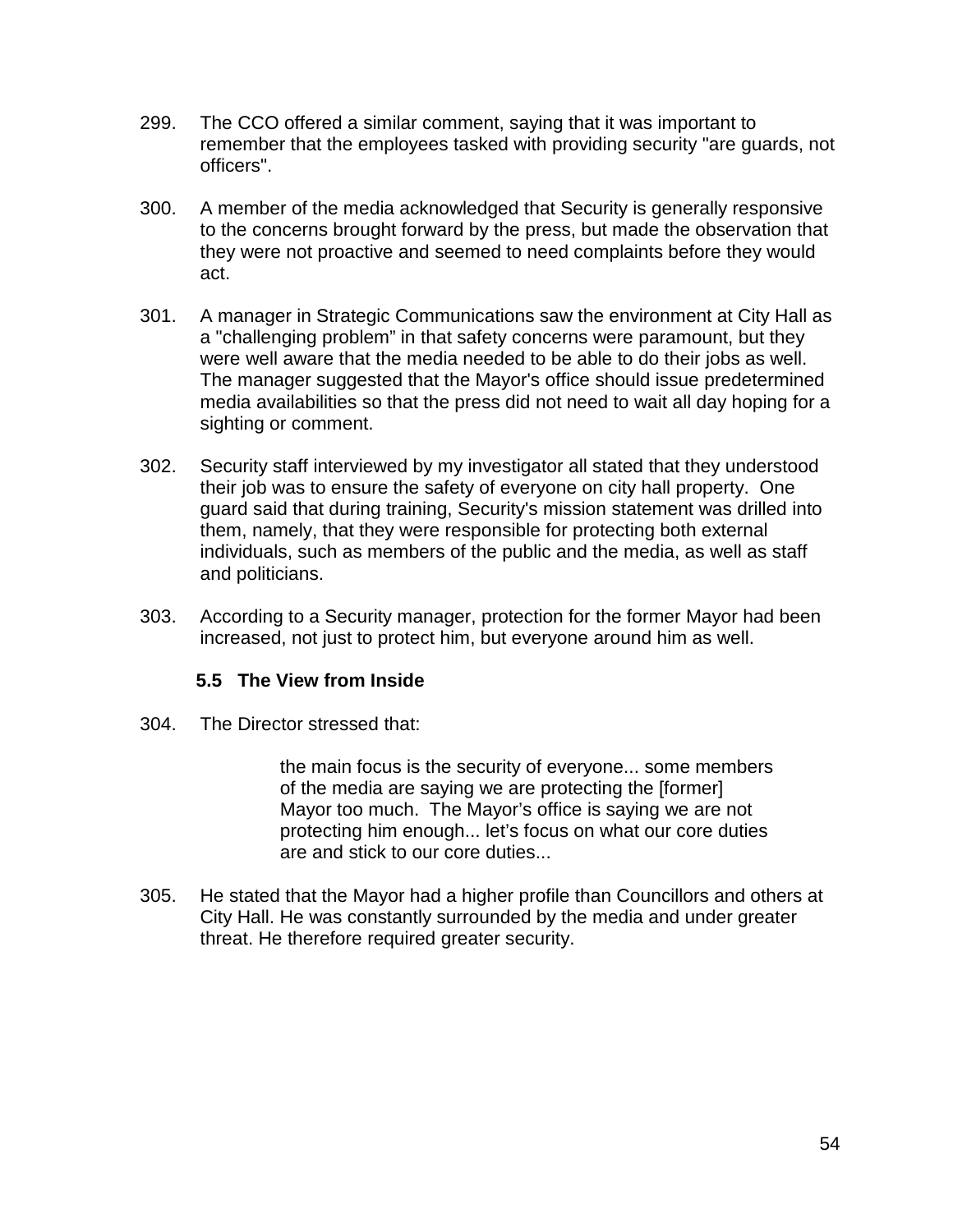- 306. This sentiment was reiterated by the security guards my investigator interviewed and they offered the following representative comments:
	- It was Security's job to ensure everyone's safety at City Hall
	- Security's job is to protect everybody -- public, staff, and councillors.
	- Health and safety is their prime responsibility
- 307. One guard complained that management did not do enough to support them. He said he often provided escorts for the Mayor. At the time of the interview with my investigator, he explained that he had not received special instruction or guidance on providing escorts for VIPs and relied on his previous security training and experience when performing escort duty. Another security guard said, "they [security guards] needed training in escort duty. It took a while to get, but it was eventually provided."
- 308. The Director advised my investigator that guards were provided with supplementary training on crowd control and media relations in May 2014.
- 309. One guard believed the way the media had portrayed them was wrong. He said the media would "block, push and shove me out of the way," in order to get access to the Mayor. He said that when he could not move, the Mayor could not move.
- 310. This guard spoke about the issue of "health and safety" for security staff providing escort duty. He said that he raised the matter with management in the context of installing security cameras near the elevator opposite the Mayor's office. He believed that if installed, the cameras would allow management to see the nature of the interactions between Security and the media. He advised that this proposal was not acted on by management.
- 311. The Director said it was installed but could not say when.
- 312. One suggestion by a security staffer was to negotiate a protocol with the media. One of the basic tenets of such a document would be an agreement that if an individual did not wish to be interviewed, then the media should "let that person go" and not physically block their movement to force the individual to respond to questions.
- 313. The DCM stated that Security had taken the following steps to better equip guards to deal with the City's increased security needs:
	- Clarified protocol;
	- Reinforced with additional training;
	- Established open communication.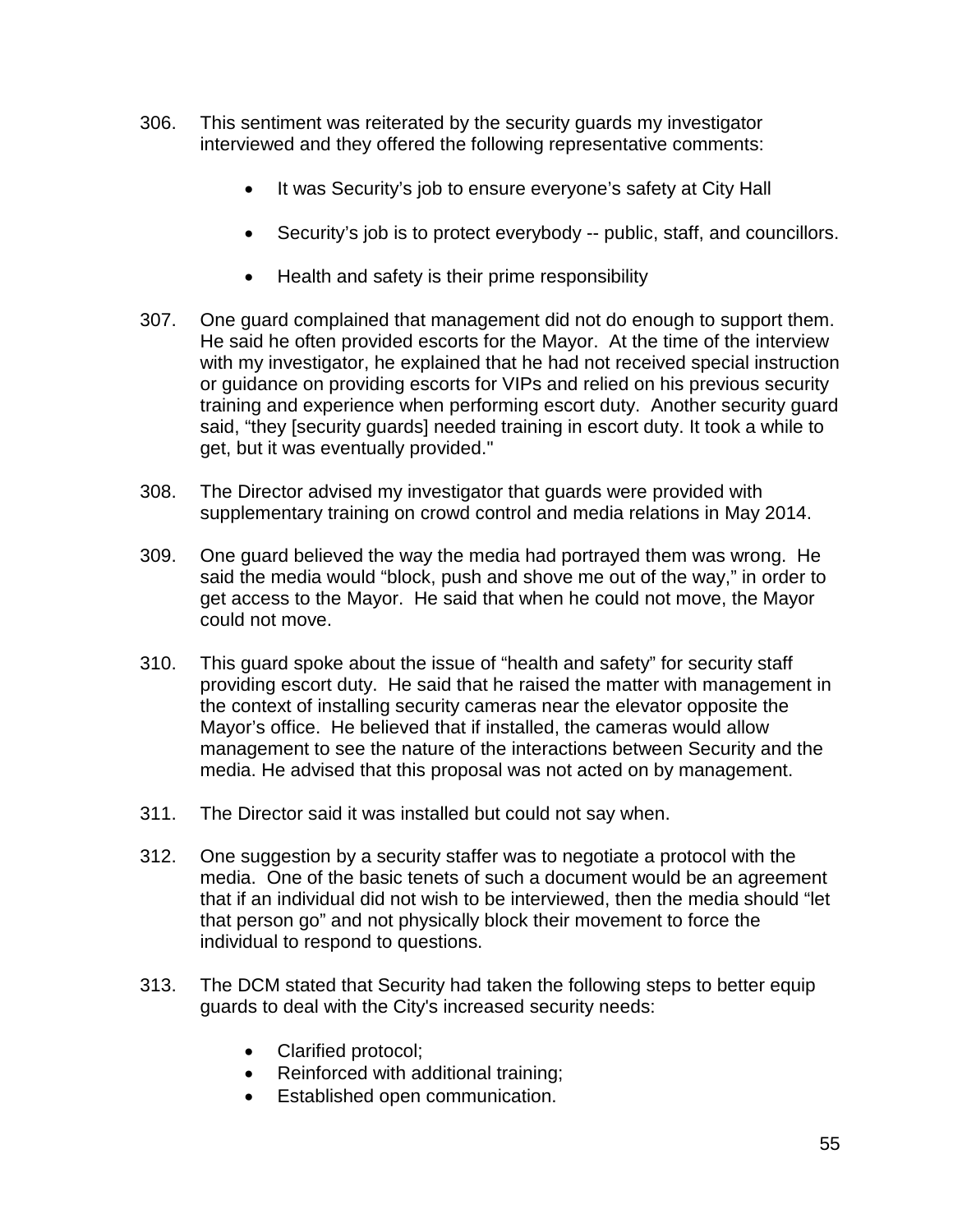#### **5.6 Role of Security in other Jurisdictions**

- <span id="page-55-0"></span>314. My office reviewed the approach to security used in six other Canadian municipalities – Ottawa, London, Montreal, Vancouver, Mississauga and Brampton.
- 315. None had dedicated security staff for elected officials or mayors. We determined that corporate security services were generally housed within divisions responsible for facilities management. Management positions in corporate security were normally City staff, but the cities surveyed used a mix of contract and City employees as security guards.
- 316. Security was provided in the same manner for public servants, elected officials and the public. Generally, the emphasis of corporate security services was on the security of City property and everyone on that property, regardless of position.
- 317. All of the cities surveyed had corporate communications units that liaise with corporate security to organize events like press conferences and media availabilities. Corporate communications units, in coordination with corporate security, determine security needs for these events.
- 318. Most of the cities surveyed required advanced training for their guards in a variety of techniques such as de-escalation, non-violent crisis management, and crowd control. Only one city surveyed provided training in advanced use of force that included making arrests.
- 319. All municipalities surveyed investigated conduct complaints against guards in-house, with specific procedures depending on the severity of the allegations. Four of the six municipalities used security guards licensed under provincial private security guard legislation. Conduct complaints against the guards in these cities could be investigated by the provincial licensing body, which was able to revoke licenses or refer complaints to the police. None of the four cities communicated this recourse to the public.
- 320. Of the five largest cities in North America, Toronto was the only one without a security detail. The mayors of Chicago, New York, and Los Angeles, for example, have full-time security teams who are responsible for protection of the mayor.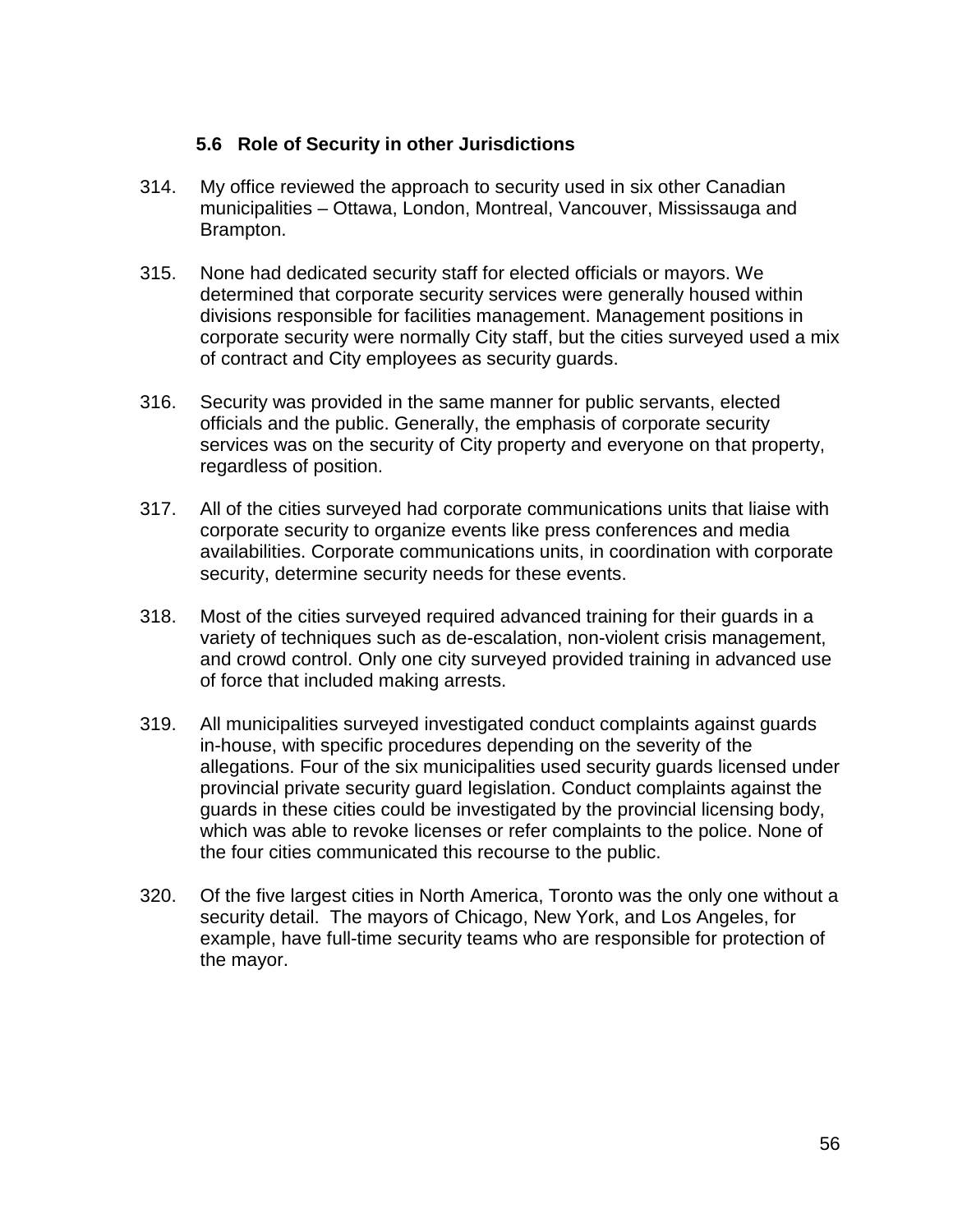# <span id="page-56-0"></span>**6.0 Ombudsman Findings**

- 321. The *City of Toronto Act* prescribes that my function is to investigate complaints about the administration of city government.
- 322. This was not an investigation about the Mayor or his staff. The Ombudsman has no jurisdiction to review or investigate the actions of elected officials.
- 323. My review was in response to complaints received about Security's effectiveness, its adherence to policy, concerns about favouritism and the impartiality of the unit.
- 324. However, the influence that the former Mayor's office had on Security's ability to fulfil its mandate cannot be ignored. It provided the context of this investigative review.
- 325. I am aware that the Mayor's unpredictability was without precedent and created challenges. Security had no reference points. Their capacity was stretched. This brought with it an assortment of logistical problems that made the job of security that much more difficult. To be fair to Security, my findings are perforce described against this backdrop.
- 326. Security staff perform a critical function at the City. Their job can be difficult. I have no doubt that the majority follow procedures and behave fairly and professionally.
- 327. Notwithstanding, my investigation found that Security was slow to respond and its approach to dealing with the incidents identified in this report was reactive and fell short of expectations.

#### *Too Little Too Late*

- 328. In a 15 month period between May 2013 and August 2014, the City received 16 complaints from the public, compared with approximately 10 in the preceding four year period. These complaints alleged harassment, onesidedness and favouritism by security staff, lack of protection of the Mayor, lack of enforcement and the need for an enhanced security presence on the second floor of City Hall.
- 329. It should have been evident to Security by mid-2013 that the climate at City Hall had changed. It was no longer business as usual. The media were ever-present and were not going away.
- 330. Security procedures and staffing that had worked in the past were no longer adequate. Security ought to have addressed this reality in a more timely manner.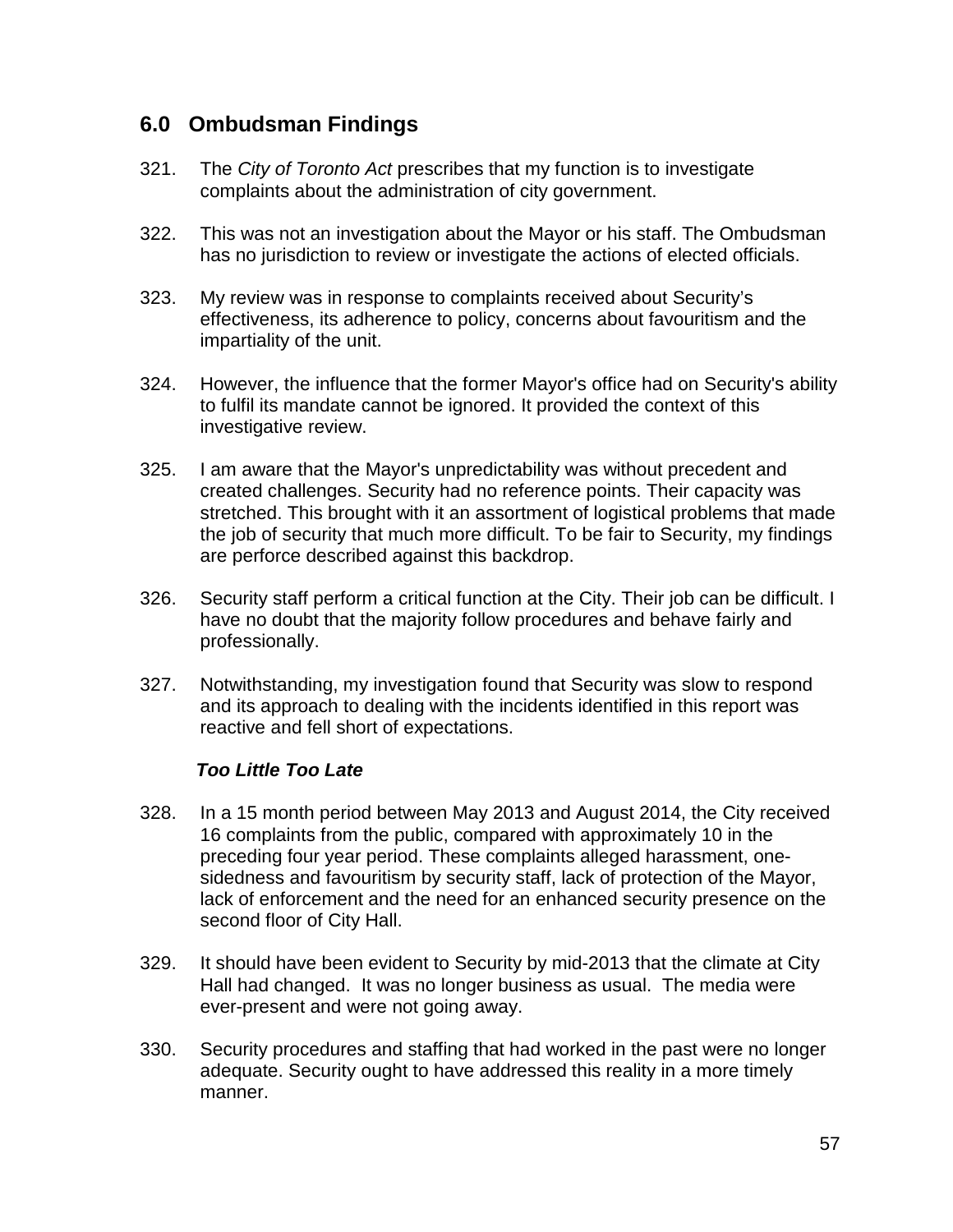- 331. Aside from the requirement to brief senior City staff, including the City Manager, when serious security incidents occurred, there is limited evidence that procedures or policies were sufficiently changed to deal with the new environment.
- 332. Even the Security Incident Escalation Protocol was slow to come into being. Senior managers identified the need to escalate reporting of serious incidents following the events of St. Patrick's Day in 2012, yet the protocol did not come into effect until December 2013, more than 18 months later.
- 333. Existing practices were not enforced. Evidence from guards indicates that they did not feel adequately supported by management, and that they were expected to handle situations for which they did not feel sufficiently trained. They also believed they were being held responsible for incidents over which they had no control.
- 334. How did it happen that one guard at City Hall became synonymous with the Mayor's security?
- 335. There was a practice in place by which the Mayor's office would make a request for an escort to a Security supervisor, who would assign a guard.
- 336. There is a complement of security guards available to cover three shifts at City Hall. I understand that they all provided escorts for the Mayor from time to time, yet none were featured as prominently as guard A. Somehow, the process was allowed to change. The Mayor's office ignored practice and requested this guard specifically. The guard in question complied. Security management condoned this by not enforcing the escort assignment and rotation practice.
- 337. Concerns about guard A's interactions with the press first surfaced in May 2013. There is little evidence that any action was taken by management until six months later, when the guard was temporarily assigned to the security desk in an effort to keep him away from the media and the influence of the Mayor's office.
- 338. Eventually, in April 2014, guard A took it upon himself to decide how best to accommodate the unprecedented demands of protecting the Mayor. There would have been less risk of this happening had management acted sooner by enforcing the escort practice in place and managing the employee more proactively.
- 339. Security did not believe it could question the Mayor, since he was the "head of the City." The guard expressed a similar sentiment.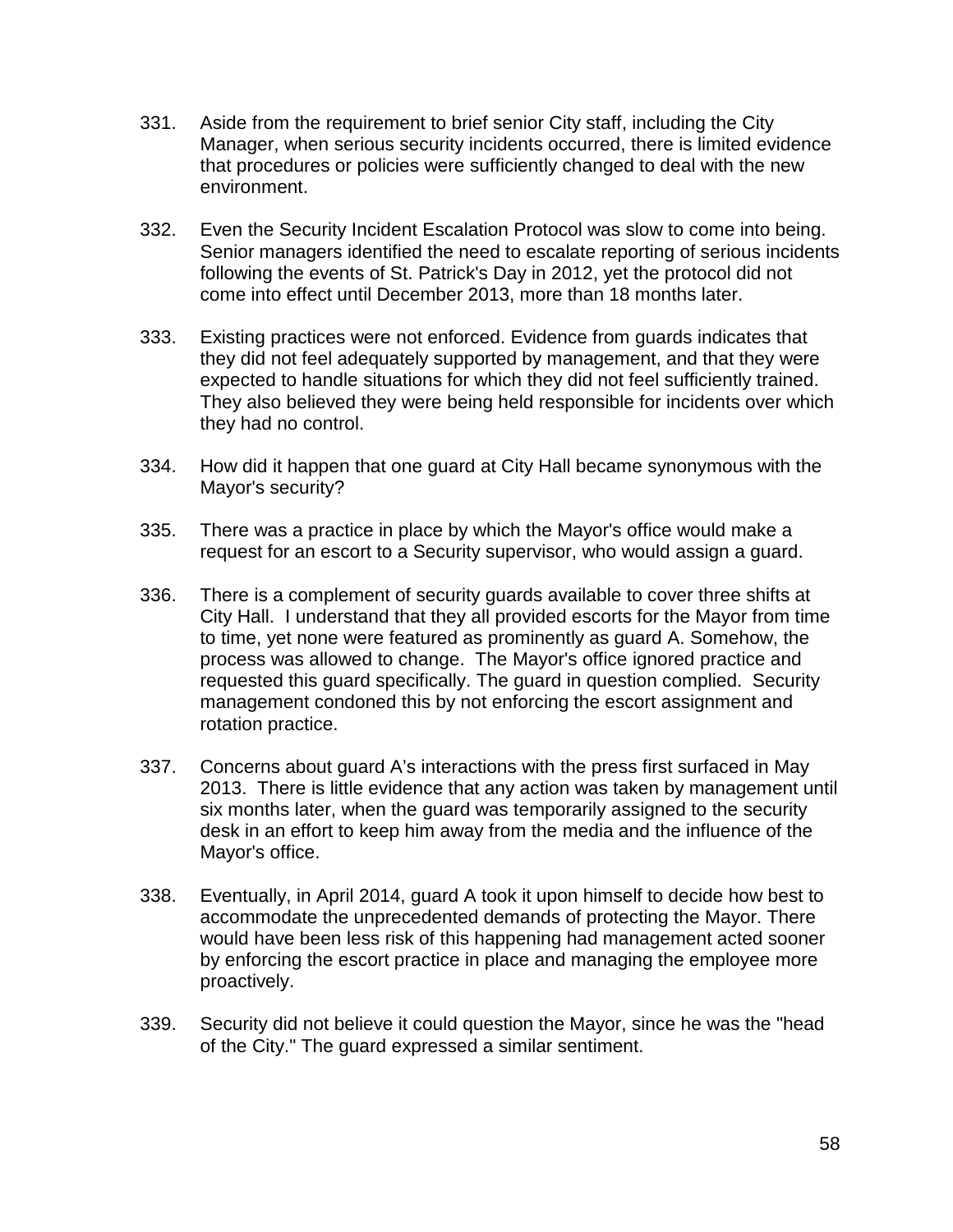- 340. While I am hugely sympathetic to the difficulty created by the power imbalance, this was wrong.
- 341. This story is an illustration of the impact that the inappropriate use of power has over people who are not in a position to speak up. The job of the civil servant is to implement the will of Council, deliver on its public policy imperatives and programs, provide best advice and act in an impartial manner at all times.
- 342. The City's Charter of Expectations says, in part, that public servants will:
	- Conduct their professional duties with integrity uninfluenced by threat of reprisal or expectation of favour.
	- Perform their duties impartially, always placing public good before individual or self-interest.
- 343. The Public Service By-law, enacted in June 2014, was intended in part to address the very issues exposed by this investigation. By-law 993-2014 articulates the obligations and responsibilities of civil servants. What it is not able to achieve is how the civil servant is to comport him/herself in the face of requests from an elected official.
- 344. The guard was not in a position to say no to the Mayor's requests. Management took the path of least resistance between May and November 2013, and allowed the guard to function as if he was the Mayor's dedicated staff. He acted as a personal bodyguard rather than an impartial City employee. It certainly raised that spectre in the public's mind.
- 345. It is one thing for front line staff to accede to such requests. It is quite another for management to take this hands-off approach. The latter had a responsibility to ensure that it was safeguarding the public and City Hall staff as a whole.
- 346. While management may have raised the matter informally, there is no indication that it seriously considered refusing to provide the Mayor with an escort if he did not follow procedures. This was wrong.
- 347. While guard A acted improperly at times, he was placed in a difficult position where management seemed unable or unwilling to confront the Mayor's office. The guard was certainly not entirely responsible for the fact that media questioned his frequent presence with the Mayor in 2013.
- 348. Management bears some responsibility for the fact that the guard eventually acted inappropriately. It allowed the guard to act without consequence for too long.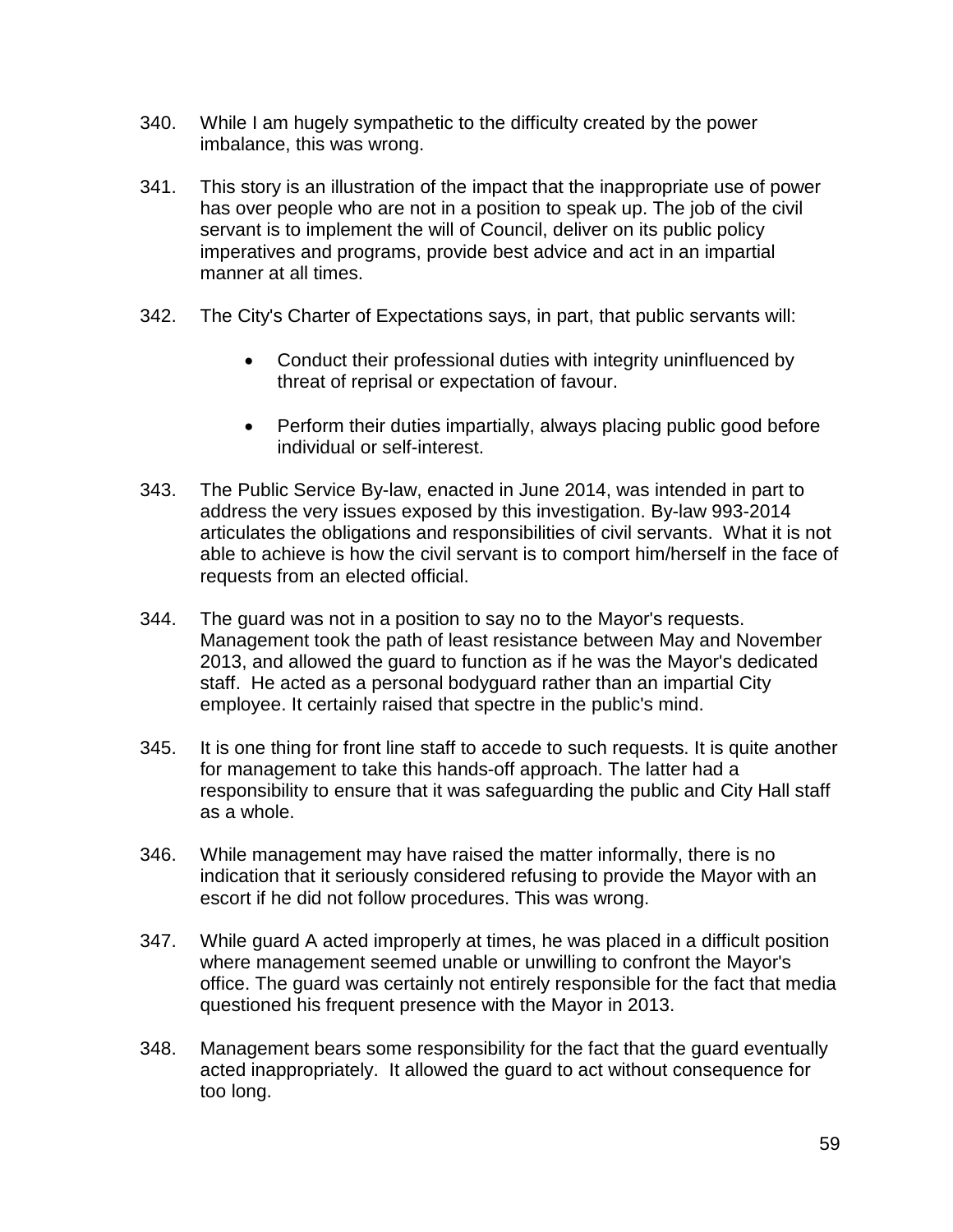- 349. This failure to act had repercussions. It created an unsafe work environment for the guards, staff, elected officials, the public and the media.
- 350. Several guards told my investigator that they took steps to protect themselves from retaliation by the Mayor for reporting bad behaviour. Guard A who provided regular escort service did not feel he could refuse assignments that came directly to him rather than through the rotation.
- 351. The sufficiency and timing of the guards' training came up a number of times during the investigation from a variety of sources.
- 352. There were comments from employees that management did not do enough to support the guards called on to do escort duty for the Mayor. Several guards said that they needed specialized training in escorting VIPs and crowd control to deal with the media throng that was a daily occurrence by the middle of 2013. This training was not provided until May 2014, nearly a year after the problem became clear.
- 353. Why did management not address this issue more quickly, in order to assist staff and avoid potential health and safety complaints or worse?
- 354. As the increased demands placed on Security became apparent, training should have been arranged, both to support staff and to develop their skills.
- 355. Management had a duty to act in a timely manner. It did not do so.
- 356. It is important that Security also assess ongoing training needs. This is illustrated by the incident with Mr. B.
- 357. Given the heightened security level, increased tension should have been anticipated. I note too that the procedures for accessing water in the committee room were changed with no signage or warning to the public.
- 358. While the accounts of the Mr. B event are mixed, there is evidence to suggest that the guard's response was confrontational and served to escalate a situation that could have been contained with a different approach.
- 359. The Council meeting of November 18, 2013, is another example of too little too late.
- 360. According to the policies and procedures manual, the Sergeant-at-arms is generally responsible for ensuring the safety of the Mayor, Speaker/Deputy Speaker, members of the public and Council throughout the proceedings.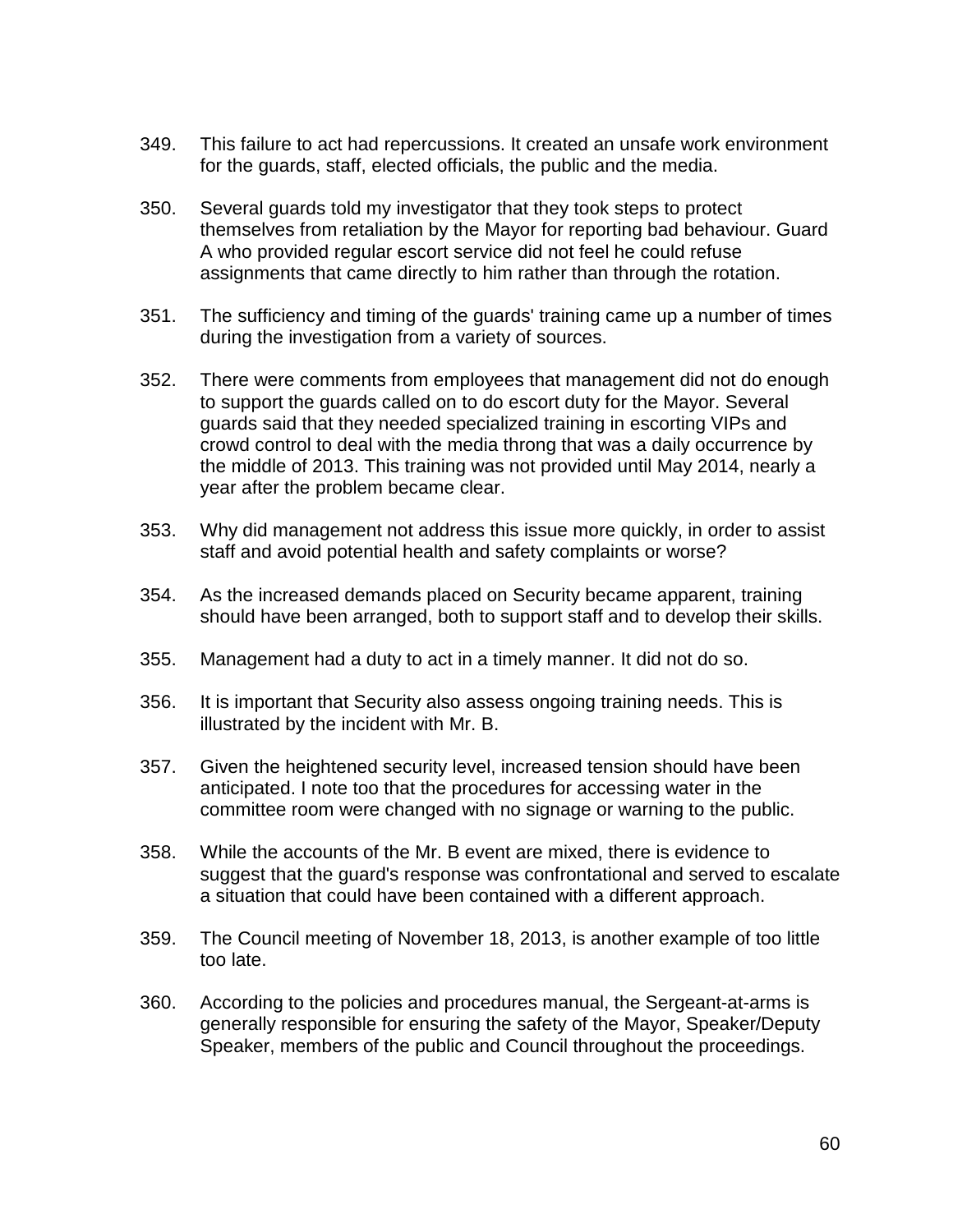- 361. The policy implies that the Sergeants-at-arms should be proactive in situations for which they are responsible. The conduct of anyone in the chamber, including elected officials, is within their purview. Security stated that only the Speaker may issue a warning or call a recess. However, the Sergeant-at-arms is permitted to advise the Speaker if he notices disruptive behaviour, regardless of the source. This would include conduct such as yelling or insulting remarks.
- 362. When a member of the Mayor's staff began filming the public who were in a verbal altercation with the Mayor and Councillor Z, it quickly became apparent that the actions of the Mayor's special assistant escalated the problem. As one witness noted, "Security should have realized that this was a potentially disruptive action."
- 363. It would have been prudent at that moment, with Council in recess, for Security to intervene with the parties in conflict. This did not happen.
- 364. With the benefit of hindsight, Security has acknowledged that once the Speaker had called a recess, it fell to them to take action, since it was responsible for the security of everyone present.

#### *Security Investigating Itself*

- 365. Security's follow-up investigation was incomplete.
- 366. The November 18, 2013 incident at Council was considered "exceptional." An investigation was therefore conducted by the Director. It consisted of a number of interviews with witnesses and a review of numerous videos depicting the event. It was a thorough investigation except for the failure to interview the former Mayor.
- 367. The Director believed that nothing of significance would be gained from interviewing him. The Director was also concerned about inadvertently affecting any potential review or investigation by the Integrity Commissioner.
- 368. Regardless of whether he had something to add, the Mayor was a central figure.
- 369. The Director's rationale for not interviewing the Mayor is incorrect. I think it is presumptuous of an investigator to assume that s/he will know with certainty what a witness will say, particularly one that is central to an issue under investigation.
- 370. Failing to interview a central witness as part of that investigation was wrong. I am not impugning motive on the part of the investigator in this case, but the decision not to interview a key witness could be perceived as a "professional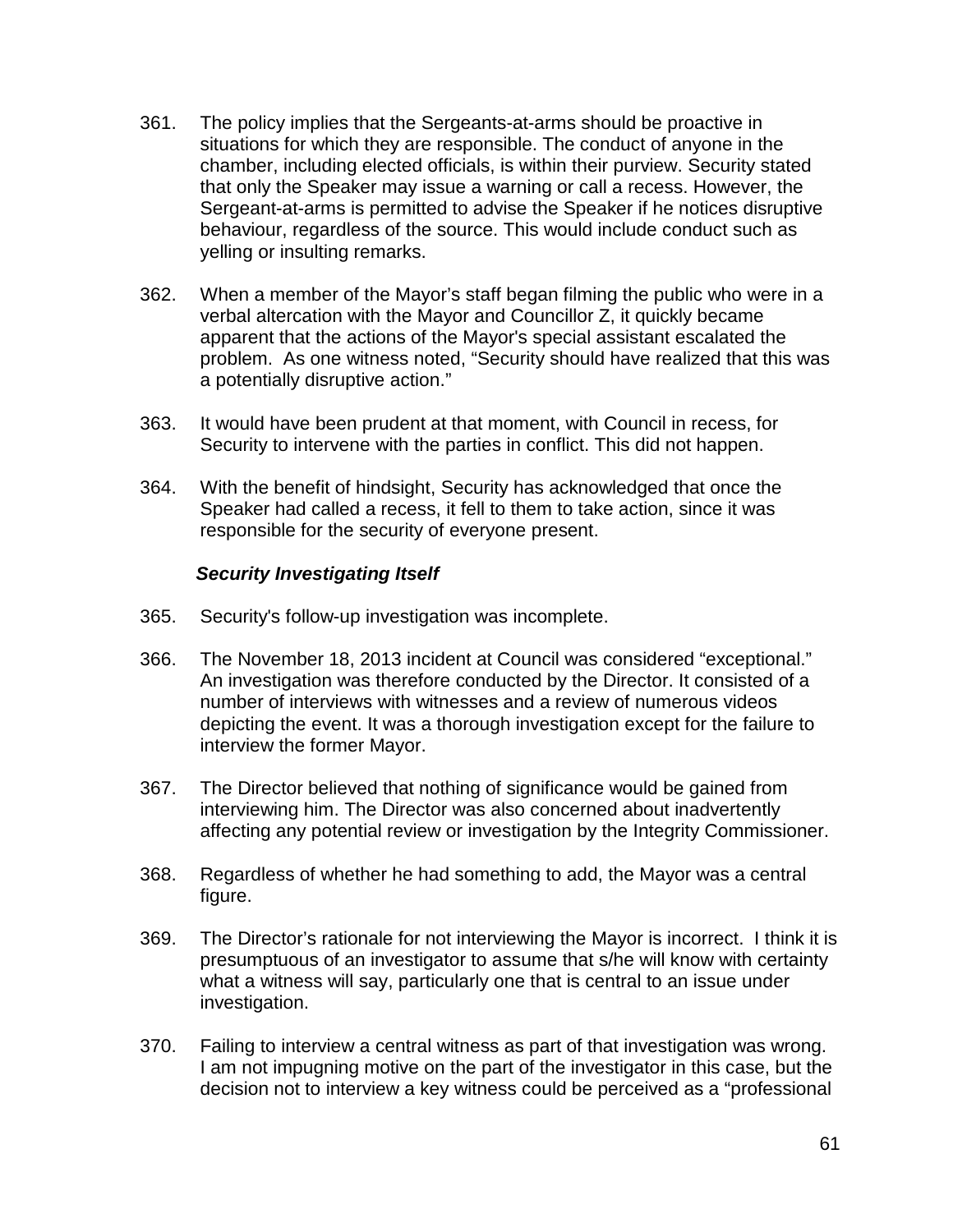courtesy" or providing preferential treatment to a witness based on his standing. Neither approach inspires confidence.

- 371. I am not persuaded by the argument that an interview with the Mayor would have interfered with a potential review by the Integrity Commissioner. An investigation by that office would be focused on whether the Mayor breached the Members Code of Conduct. The supervisory report and investigation summary prepared by Security did not address this, so it is not evident to me how interviewing the Mayor could adversely affect any review by the Integrity Commissioner.
- 372. The failure to interview a significant witness in response to a complaint is not limited to this incident.
- 373. When investigating the November 14, 2013 excessive use of force complaint, the Security manager failed to interview the photographer who was a key witness. Would speaking to this individual have changed the outcome? We do not know the answer to that question, because the photographer was never interviewed.
- 374. In another complaint, the head of the press gallery, after meeting with the Director, Strategic Communications about the March 19 incident, contacted her to let her know he wanted to make an official statement. The request was conveyed to the Director, who responded by saying he preferred to have the witness submit his statement in writing.
- 375. One could argue that if someone was serious about making a complaint, it would not be unreasonable to request that the complainant put his concerns in writing. However, in this case, the complainant had already made his concerns known and Strategic Communications had summarized the complaint issues in an email on which Security was copied.
- 376. When asked about the status of the complaint, management said that "from our side [the complaint] is dealt with…but it is not concluded because we don't have the rest of the information."
- 377. Security had the individual's coordinates and could easily have obtained the additional information. It should have followed up.

#### *Impartiality is Paramount*

- 378. Security had a perception problem. In the eyes of the media and many members of the public, it was viewed as an extension of the former Mayor's office, whose main objective was to protect the Mayor.
- 379. Some of the criticism levied at Security was warranted.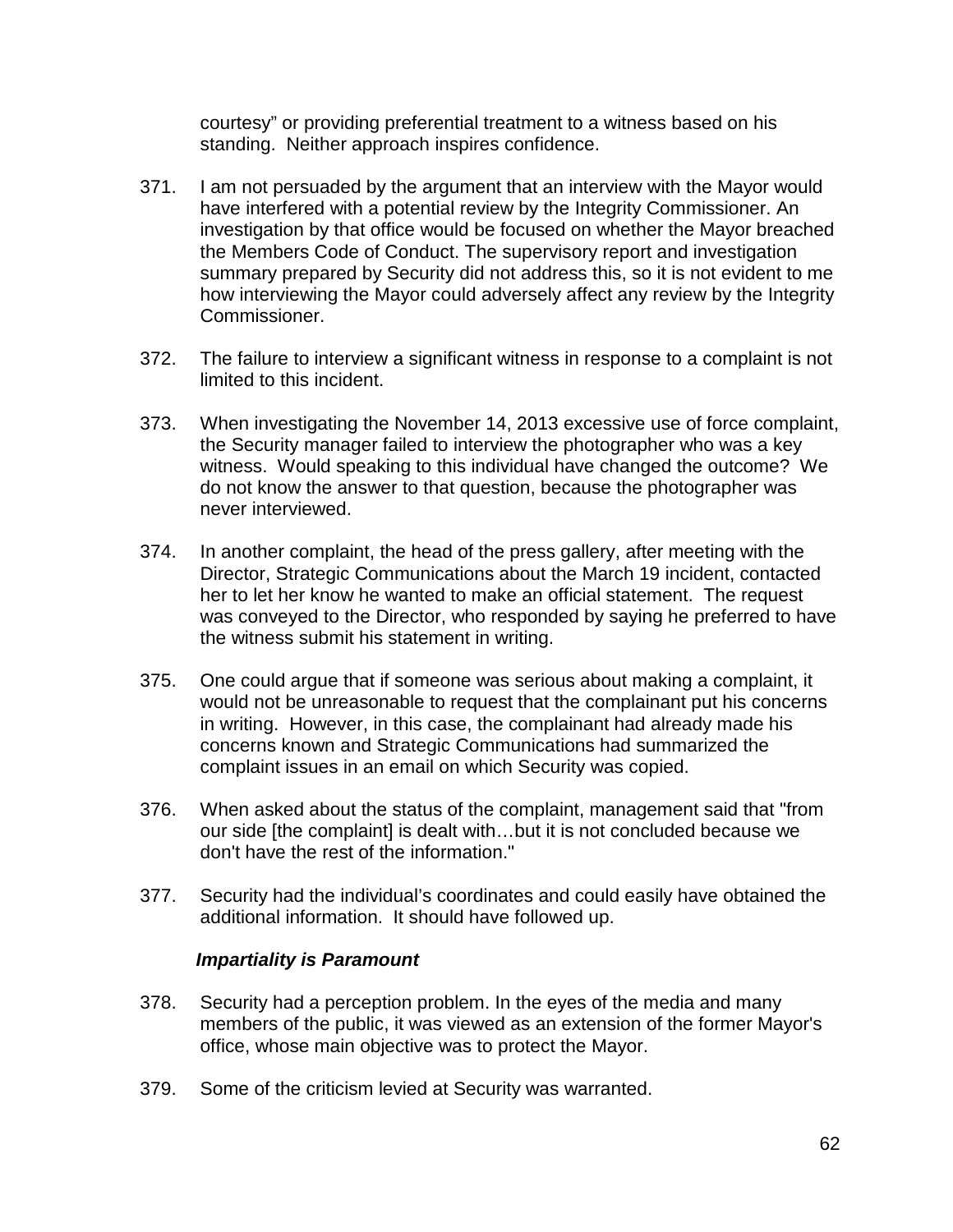- 380. Allowing one guard to be seen as the Mayor's dedicated staff was a mistake.
- 381. Employees took steps to report problematic incidents in a manner that limited access to the information.
- 382. The incident on St. Patrick's Day 2012 fits that description. The decision not to prepare an occurrence report in response to a late-night incident involving the Mayor does not reconcile with the Director's approach, which is to write up a report for "anything above the norm."
- 383. We were advised that this happened again just before St. Patrick's Day in 2014.
- 384. The lanyard worn by the special assistant while filming the public identified him as a member of Security. Many people concluded that he was filming them in his capacity as a public servant.
- 385. A number of the public felt intimidated by the special assistant's filming of those voicing their opposition.
- 386. There has to be a clear distinction between individuals employed by the public service and those employed by elected officials. It is fundamental that the public service be, and be seen to be, non-partisan.
- 387. There were many instances where Security was perceived to be favouring the former Mayor. The request to check credentials at the November 14, 2013 press conference was one such example.
- 388. The current media accreditation policy does not require credentials for most City-hosted events. Accreditation is not normally required at press conferences. Even on the second floor Councillors' area, where security is tighter, it has been acceptable for members of the media to sign in if they do not have City Hall identification.
- 389. The impartiality of Security is of paramount importance. This sentiment is endorsed by Security staff. They maintain that they are responsible for protecting everyone, employees, elected officials, the media and the public. No one group should be favoured over another.
- 390. It is imperative that Security conducts its operations and treats the public it serves with fairness, and that it be in a position to respond professionally, sensitively and effectively when challenging situations arise.
- 391. The Mayor does not have a security detail. This approach is similar to that followed by other Ontario municipalities. No Canadian municipality surveyed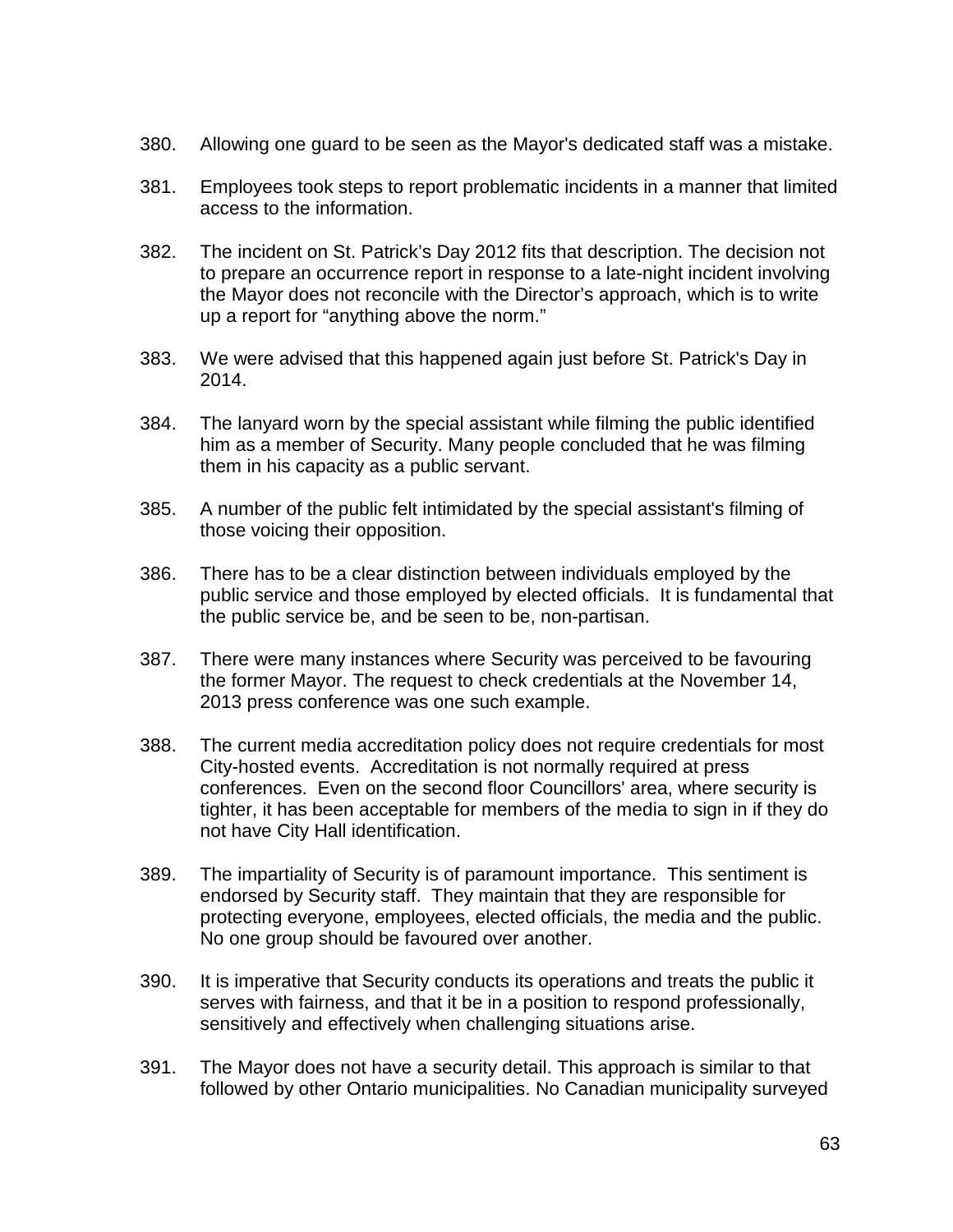by my office has a security staff dedicated solely to the protection of "elected" officials. By contrast, several large cities in the United States, such as Chicago, New York and Los Angeles have full-time security responsible for protecting the Mayor.

- 392. If it is the wish of Council to devote resources to a security detail for the Mayor, that is its prerogative. However, this is not the system that is currently in place.
- 393. The City should not rely on the fact that the immediate impetus of the heightened security issues is no longer present. There are undoubtedly greater security risks for elected officials and Security must ensure it is welltrained, skilled and better prepared to protect all those within its purview.

# <span id="page-63-0"></span>**7.0 Ombudsman Conclusions**

- 394. Toronto Municipal Code Chapter 3, 3-36 provides that the Ombudsman, in undertaking an investigation, shall have regard to whether the decision, recommendation, act or omission in question may have been:
	- a. Contrary to law;
	- b. Unreasonable, unjust, oppressive or improperly discriminatory;
	- c. Based wholly or partly on a mistake of law or fact;
	- d. Based on the improper exercise of a discretionary power; or
	- e. Wrong.
- 395. I have considered these definitions in reaching my conclusions.

During the term of the former administration, the City acted unreasonably by providing security services that were deficient in the following respects:

- a. Security did not fulfil its mandate to provide equitable protection to all individuals, including elected officials, public servants, the public and the media;
- b. Security improperly permitted the former Mayor's office to direct the assignment of specific personnel to serve as dedicated staff for the Mayor;
- c. Security did not respond correctly to inappropriate requests from the Mayor's office;
- d. Security did not follow its own procedures and practices;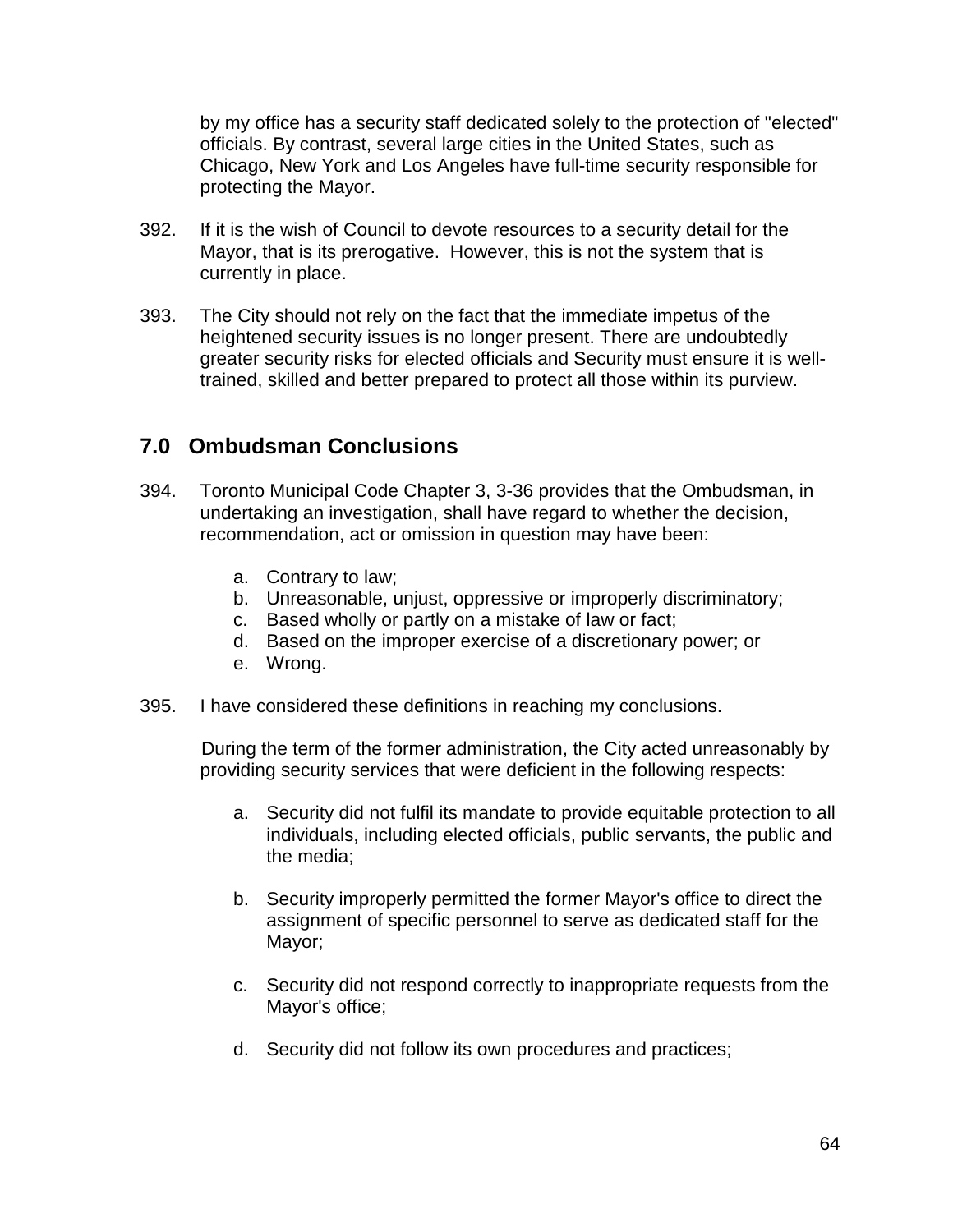- e. Security failed to provide timely training in response to significantly increased requirements;
- f. Security omitted to thoroughly and impartially investigate complaints.

# <span id="page-64-0"></span>**8.0 The City's Response**

- 396. Prior to finalizing my report, I notified the City of my tentative conclusions and recommendations and provided the City Manager with an opportunity to make representations, pursuant to section 172(2) of the *City of Toronto Act, 2006.*
- 397. Following discussions and several meetings with City officials in which some matters were clarified, the City Manager responded in writing on April 27, 2015 (see Appendix A).
- 398. In that response, the City accepted my recommendations.

# <span id="page-64-1"></span>**9.0 Ombudsman Recommendations**

- 399. Taking into account all of the evidence gathered through this investigation, I am making the following recommendations.
	- 1. That Security ensure its personnel are properly subject to management's direction and not that of elected officials.
	- 2. That the City ensure Security policies and practices are adhered to by all involved parties.
	- 3. While Security has in place a practice, it should consider establishing a procedure for providing escorts.
	- 4. That, if a procedure is established, the City provide the Ombudsman with a draft of this process by August 1, 2015, and a finalized version by September 1, 2015.
	- 5. That the City review on an ongoing basis the skills and resources needed by Security, and supplement them as required.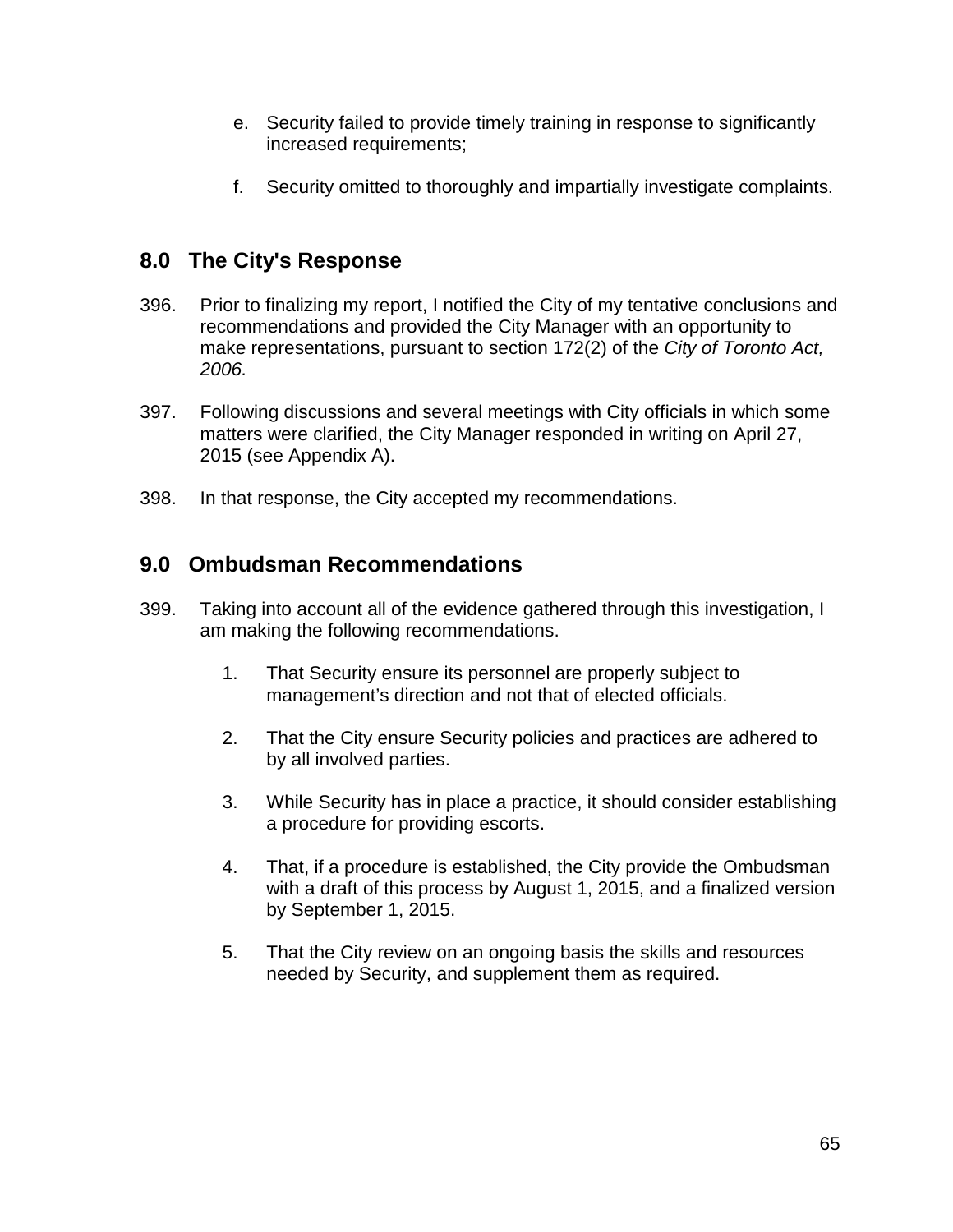6. That Security ensure those responsible for conducting complaint investigations possess the requisite skills and knowledge to do so.

(Original signed)

\_\_\_\_\_\_\_\_\_\_\_\_\_\_\_\_\_\_\_\_\_\_\_\_\_\_\_\_\_\_\_

Fiona Crean Ombudsman April 27, 2015